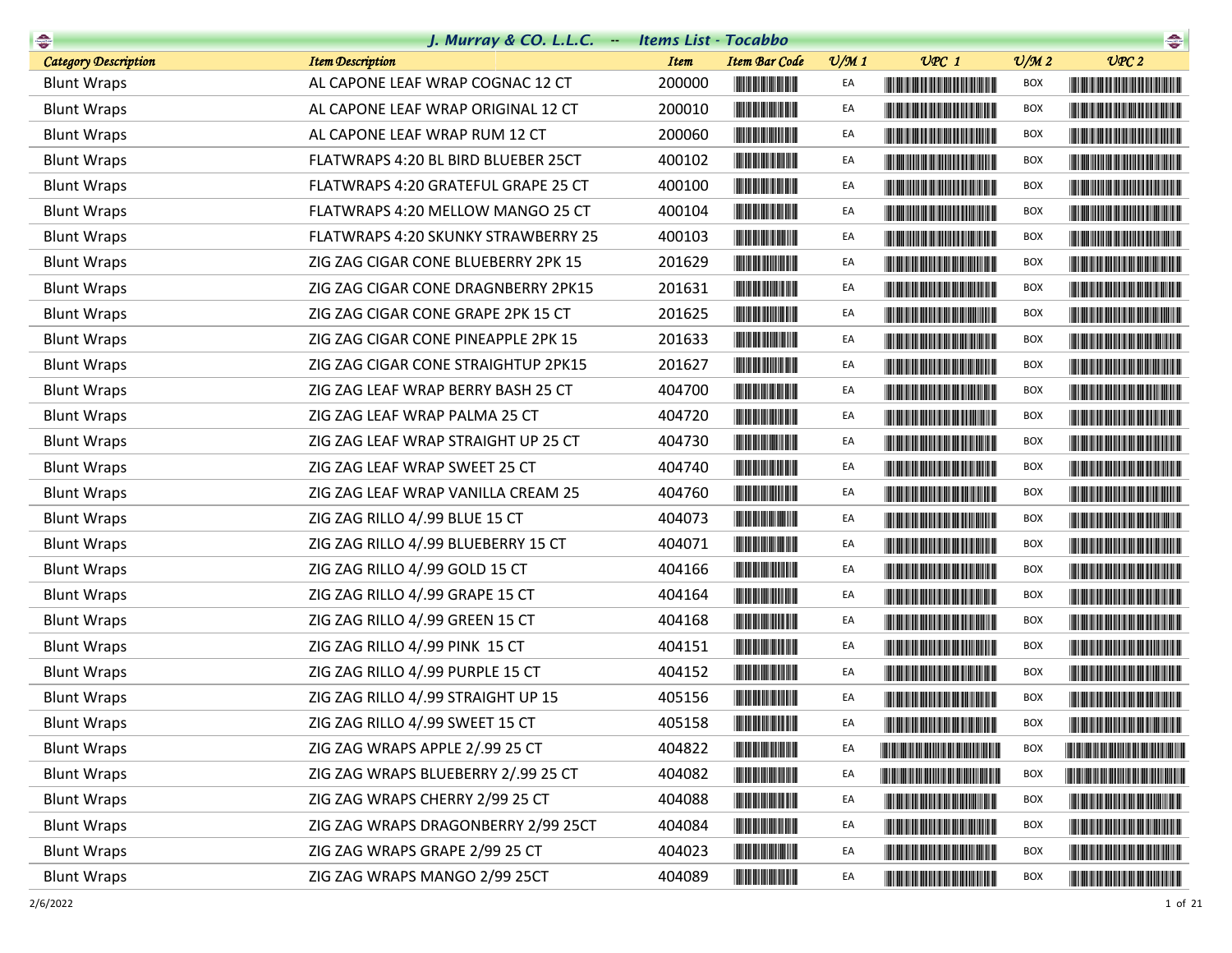| $\bullet$                      | J. Murray & CO. L.L.C. - Items List - Tocabbo |             |                                                                                                                       |                 |                                                                                                                                                                                                                                      |                 |                                                                                                                                                                                                                                      |
|--------------------------------|-----------------------------------------------|-------------|-----------------------------------------------------------------------------------------------------------------------|-----------------|--------------------------------------------------------------------------------------------------------------------------------------------------------------------------------------------------------------------------------------|-----------------|--------------------------------------------------------------------------------------------------------------------------------------------------------------------------------------------------------------------------------------|
| <b>Category Description</b>    | <b>Item Desctiption</b>                       | <b>Item</b> | <b>Item Bar Code</b>                                                                                                  | $\frac{v}{M}$ 1 | $UPC$ 1                                                                                                                                                                                                                              | $\frac{v}{M}$ 2 | UPC2                                                                                                                                                                                                                                 |
| <b>Blunt Wraps</b>             | ZIG ZAG WRAPS MELON 2/.99 25CT                | 404091      |                                                                                                                       | EA              | <u> Liberal Maria Maria Maria Maria Maria Maria Maria Maria Maria Maria Maria Maria Maria Maria Maria Maria Maria </u>                                                                                                               | BOX             |                                                                                                                                                                                                                                      |
| <b>Blunt Wraps</b>             | ZIG ZAG WRAPS ORANGE 2/99 25 CT               | 404081      |                                                                                                                       | EA              |                                                                                                                                                                                                                                      | <b>BOX</b>      |                                                                                                                                                                                                                                      |
| <b>Blunt Wraps</b>             | ZIG ZAG WRAPS PEACH 2/.99 25 CT               | 404922      |                                                                                                                       | EA              | <u> Literatura de la contrada de la contrada de la con</u>                                                                                                                                                                           | <b>BOX</b>      |                                                                                                                                                                                                                                      |
| <b>Blunt Wraps</b>             | ZIG ZAG WRAPS PINEAPPLE 2/99 25 CT            | 404899      |                                                                                                                       | EA              |                                                                                                                                                                                                                                      | <b>BOX</b>      | <u> Liberal Maria Maria Maria Maria Maria Maria Maria Maria Maria Maria Maria Maria Maria Maria Maria Maria Maria </u>                                                                                                               |
| <b>Blunt Wraps</b>             | ZIG ZAG WRAPS STRAIGHT UP 2/99 25CT           | 404809      |                                                                                                                       | EA              |                                                                                                                                                                                                                                      | <b>BOX</b>      |                                                                                                                                                                                                                                      |
| <b>Blunt Wraps</b>             | ZIG ZAG WRAPS STRAWBERRY 2/99 25 CT           | 404083      | <u> Herbert Herbert in der Erste der Erste </u>                                                                       | EA              |                                                                                                                                                                                                                                      | <b>BOX</b>      | <u> III de la provincia del control del control de la provincia del control de la provincia del control de la pro</u>                                                                                                                |
| <b>Blunt Wraps</b>             | ZIG ZAG WRAPS VANILLA 2/99 25 CT              | 404157      |                                                                                                                       | EA              | <u> Harry Harry Harry Harry Harry Harry Harry Harry Harry Harry Harry Harry Harry Harry Harry Harry Harry Harry Harry Harry Harry Harry Harry Harry Harry Harry Harry Harry Harry Harry Harry Harry Harry Harry Harry Harry Harr</u> | <b>BOX</b>      | <u> Liberal Maria Maria Maria Maria Maria Maria Maria Maria Maria Maria Maria Maria Maria Maria Maria Maria Maria </u>                                                                                                               |
| Chew Pouch                     | BEECHNUT REGULAR 3 OZ PCH 3.29 12CT           | 212640      |                                                                                                                       | EA              | <u> Indian American State and The Books and The Books and The Books and The Books and The Books and The Books and The Books and The Books and The Books and The Books and The Books and The Books and The Books and The Books an</u> | BOX             |                                                                                                                                                                                                                                      |
| Chew Pouch                     | BEECHNUT REGULAR 3 OZ PCH 3.99 12CT           | 212645      |                                                                                                                       | EA              | <u> Liberaldo de la contrada de la con</u>                                                                                                                                                                                           | <b>BOX</b>      |                                                                                                                                                                                                                                      |
| Chew Pouch                     | BEECHNUT REGULAR 3 OZ POUCH 1 EACH            | 212639      |                                                                                                                       | EA              | <b>The Committee of the Committee of the Committee</b>                                                                                                                                                                               | EA              | <u> III de la contrada de la con</u>                                                                                                                                                                                                 |
| Chew Pouch                     | BEECHNUT WINTERGREEN 3OZ POUCH EACH           | 201772      |                                                                                                                       | EA              |                                                                                                                                                                                                                                      | EA              |                                                                                                                                                                                                                                      |
| Chew Pouch                     | CHATTANOOGA CHEW 3 OZ 6/2 PK B1G1F            | 201754      |                                                                                                                       | EA              | <b>The Committee of the Committee of the Committee</b>                                                                                                                                                                               | 2PK             |                                                                                                                                                                                                                                      |
| Chew Pouch                     | LEVI GARRETT 3 0Z POUCH EACH                  | 213983      |                                                                                                                       | EA              |                                                                                                                                                                                                                                      | EA              |                                                                                                                                                                                                                                      |
| Chew Pouch                     | REDMAN GOLDEN POUCH 3 OZ EACH                 | 218554      |                                                                                                                       | EA              | <b>The Common Section</b>                                                                                                                                                                                                            | EA              | <u> Liberal Maria de la contrada de la con</u>                                                                                                                                                                                       |
| Chew Pouch                     | REDMAN POUCH 3 OZ EACH                        | 218552      |                                                                                                                       | EA              | <b>The Common Section And Section</b>                                                                                                                                                                                                | EA              |                                                                                                                                                                                                                                      |
| Chew Pouch                     | STARR CHEW 3 OZ 6/2 PK B1G1F                  | 206680      |                                                                                                                       | EA              | <u> Liberal Maria Maria Maria Maria Maria Maria Maria Maria Maria Maria Maria Maria Maria Maria Maria Maria Maria </u>                                                                                                               | 2P              | <b>The Community of the Community</b>                                                                                                                                                                                                |
| Chew Pouch                     | STOKERS CLASSIC 3 OZ POUCH EACH               | 212719      |                                                                                                                       | EA              |                                                                                                                                                                                                                                      | EA              | <u> Harris Harris Harris Harris Harris Harris Harris Harris Harris Harris Harris Harris Harris Harris Harris Harris Harris Harris Harris Harris Harris Harris Harris Harris Harris Harris Harris Harris Harris Harris Harris Har</u> |
| Chew Pouch                     | STOKERS FREDS CHOICE 16 OZ 6 CT               | 202479      | <b>CONTRACTOR</b>                                                                                                     | EA              |                                                                                                                                                                                                                                      | <b>BOX</b>      |                                                                                                                                                                                                                                      |
| Chew Pouch                     | STOKERS RED SUPREME 3 OZ POUCH EACH           | 212729      |                                                                                                                       | EA              |                                                                                                                                                                                                                                      | EA              |                                                                                                                                                                                                                                      |
| Chew Pouch                     | TROPHY CHEW POUCH 2.75 OZ 6/2 PK              | 201764      |                                                                                                                       | EA              | <b>The Community of the Community</b>                                                                                                                                                                                                | 2PK             |                                                                                                                                                                                                                                      |
| Chew Tubs 14 OZ & 12 OZ & 7 OZ | LONGHORN FC NATURAL 14.4 OZ TUB               | 204299      | <b>CONTRACTOR</b>                                                                                                     | EA              |                                                                                                                                                                                                                                      | TUB             | <b>The Community of the Community</b>                                                                                                                                                                                                |
| Chew Tubs 14 OZ & 12 OZ & 7 OZ | LONGHORN FC WINTERGREEN 14.4 OZ TUB           | 204399      |                                                                                                                       | EA              |                                                                                                                                                                                                                                      | TUB             | <b>The Community of the Community</b>                                                                                                                                                                                                |
| Chew Tubs 14 OZ & 12 OZ & 7 OZ | LONGHORN LC NATURAL 14.4 OZ TUB               | 204617      |                                                                                                                       | EA              |                                                                                                                                                                                                                                      | <b>TUB</b>      |                                                                                                                                                                                                                                      |
| Chew Tubs 14 OZ & 12 OZ & 7 OZ | LONGHORN LC STRAIGHT 14.4 OZ TUB              | 204291      |                                                                                                                       | EA              |                                                                                                                                                                                                                                      | TUB             |                                                                                                                                                                                                                                      |
| Chew Tubs 14 OZ & 12 OZ & 7 OZ | LONGHORN LC WINTERGREEN 14.4 OZ TUB           | 203788      | <u> III de la provincia de la provincia de la provincia de la provincia de la provincia de la provincia de la pro</u> | EA              |                                                                                                                                                                                                                                      | TUB             |                                                                                                                                                                                                                                      |
| Chew Tubs 14 OZ & 12 OZ & 7 OZ | LONGHORN LONG CUT MINT 14.4 OZ TUB            | 204595      |                                                                                                                       | EA              |                                                                                                                                                                                                                                      | TUB             |                                                                                                                                                                                                                                      |
| Chew Tubs 14 OZ & 12 OZ & 7 OZ | STOKERS F CUT WINTERGREEN TUB 12 OZ           | 202488      |                                                                                                                       | EA              |                                                                                                                                                                                                                                      | TUB             | <b>The Community of the Community</b>                                                                                                                                                                                                |
| Chew Tubs 14 OZ & 12 OZ & 7 OZ | STOKERS FC NATURAL \$2 OFF TUB 12 OZ          | 202490      |                                                                                                                       | EA              | <u> Die Berger von Die Berger von Die Berger von Die Berger von Die Berger von Die Berger von Die Berger von Die B</u>                                                                                                               | TUB             |                                                                                                                                                                                                                                      |
| Chew Tubs 14 OZ & 12 OZ & 7 OZ | STOKERS FINE CUT NATURAL TUB 12 OZ            | 202482      |                                                                                                                       | EA              | <u> Harris Albert III al III al III al III al III al III al III al III al III al III al III al III al III al III </u>                                                                                                                | TUB             |                                                                                                                                                                                                                                      |
| Chew Tubs 14 OZ & 12 OZ & 7 OZ | STOKERS LC STRAIGHT \$2 OFFTUB 12 OZ          | 202489      |                                                                                                                       | EA              | <u> Harry Harry Harry Harry Harry Harry Harry Harry Harry Harry Harry Harry Harry Harry Harry Harry Harry Harry Harry Harry Harry Harry Harry Harry Harry Harry Harry Harry Harry Harry Harry Harry Harry Harry Harry Harry Harr</u> | TUB             |                                                                                                                                                                                                                                      |
| Chew Tubs 14 OZ & 12 OZ & 7 OZ | STOKERS LC W-GREEN \$2 OFF TUB 12 OZ          | 202494      |                                                                                                                       | EA              |                                                                                                                                                                                                                                      | TUB             |                                                                                                                                                                                                                                      |
| Chew Tubs 14 OZ & 12 OZ & 7 OZ | STOKERS LONG CUT MINT TUB 12 OZ               | 202477      |                                                                                                                       | EA              | <u> Liberal Maria San Barat da San Barat da San Barat da San Barat da San Barat da San Barat da San Barat da San B</u>                                                                                                               | TUB             | <b>The Committee of the Committee of the Committee</b>                                                                                                                                                                               |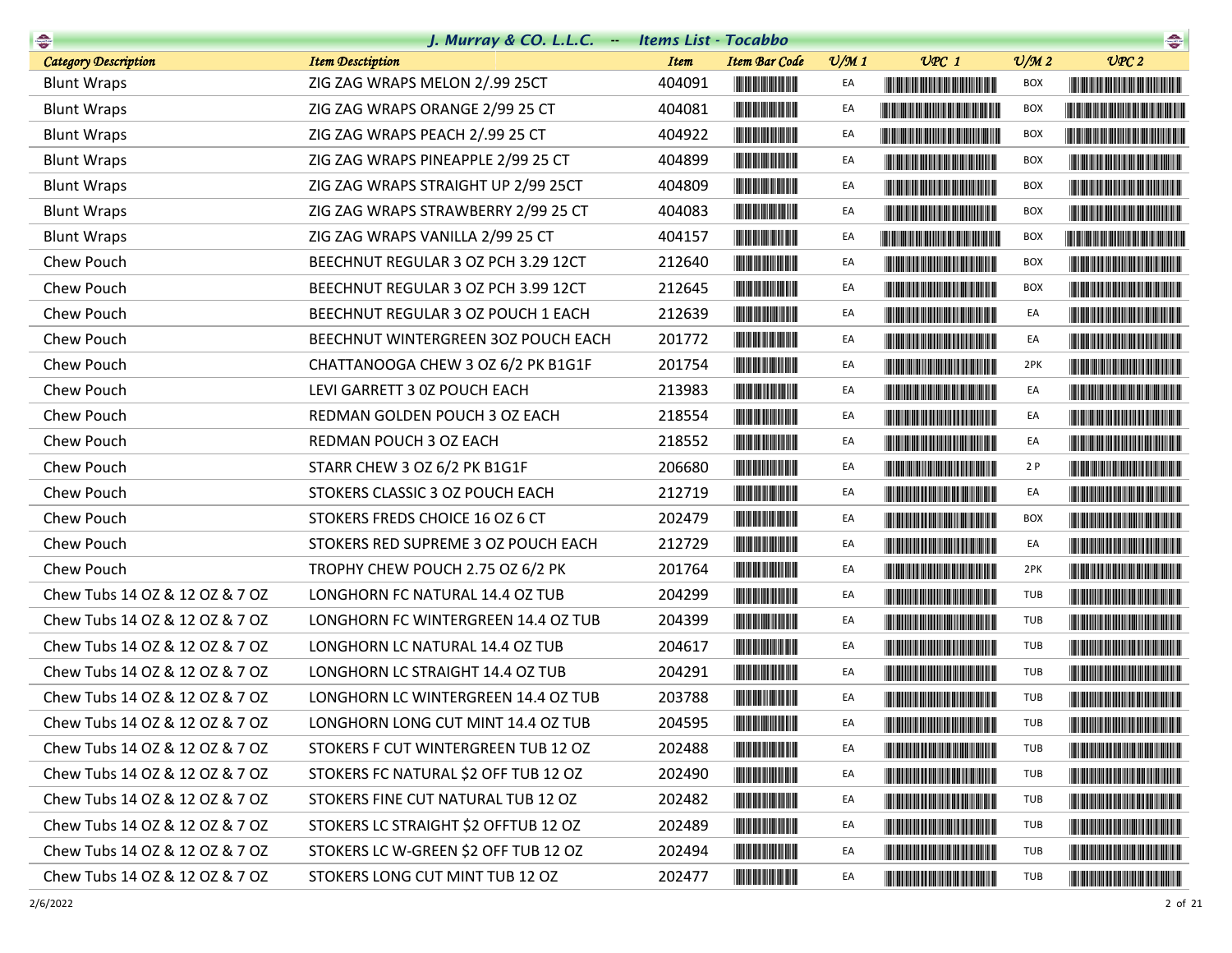|                                | J. Murray & CO. L.L.C. - Items List - Tocabbo |             |                                                                                                                       |                 |                                                                                                                                                                                                                                      |                 | $\begin{picture}(20,10) \put(0,0){\line(1,0){10}} \put(15,0){\line(1,0){10}} \put(15,0){\line(1,0){10}} \put(15,0){\line(1,0){10}} \put(15,0){\line(1,0){10}} \put(15,0){\line(1,0){10}} \put(15,0){\line(1,0){10}} \put(15,0){\line(1,0){10}} \put(15,0){\line(1,0){10}} \put(15,0){\line(1,0){10}} \put(15,0){\line(1,0){10}} \put(15,0){\line(1$ |
|--------------------------------|-----------------------------------------------|-------------|-----------------------------------------------------------------------------------------------------------------------|-----------------|--------------------------------------------------------------------------------------------------------------------------------------------------------------------------------------------------------------------------------------|-----------------|-----------------------------------------------------------------------------------------------------------------------------------------------------------------------------------------------------------------------------------------------------------------------------------------------------------------------------------------------------|
| <b>Category Description</b>    | <b>Item Desctiption</b>                       | <b>Item</b> | <b>Item Bar Code</b>                                                                                                  | $\frac{v}{M}$ 1 | $UPC$ 1                                                                                                                                                                                                                              | $\frac{v}{M}$ 2 | UPC2                                                                                                                                                                                                                                                                                                                                                |
| Chew Tubs 14 OZ & 12 OZ & 7 OZ | STOKERS LONG CUT NATURAL TUB 12 OZ            | 202497      |                                                                                                                       | EA              |                                                                                                                                                                                                                                      | TUB             | <u> Handi Handi Handi Handi Handi Ha</u>                                                                                                                                                                                                                                                                                                            |
| Chew Tubs 14 OZ & 12 OZ & 7 OZ | STOKERS LONG CUT STRAIGHT TUB 12 OZ           | 202487      | <u> Herbert Herbert in der Erste </u>                                                                                 | EA              |                                                                                                                                                                                                                                      | TUB             |                                                                                                                                                                                                                                                                                                                                                     |
| Chew Tubs 14 OZ & 12 OZ & 7 OZ | STOKERS LONG CUT WINTERGREEN TUB 12           | 202492      |                                                                                                                       | EA              | <b>The Common Service Common</b>                                                                                                                                                                                                     | <b>TUB</b>      |                                                                                                                                                                                                                                                                                                                                                     |
| Cigars - BOX                   | GARCIA Y VEGA ENGLISH CORONA 30 CT            | 203192      |                                                                                                                       | EA              | <u> Harry Harry Harry Harry Harry Harry Harry Harry Harry Harry Harry Harry Harry Harry Harry Harry Harry Harry Harry Harry Harry Harry Harry Harry Harry Harry Harry Harry Harry Harry Harry Harry Harry Harry Harry Harry Harr</u> | BOX             |                                                                                                                                                                                                                                                                                                                                                     |
| Cigars - BOX                   | GARCIA Y VEGA ENGLISH CORONA 5/4 PK           | 203194      |                                                                                                                       | EA              |                                                                                                                                                                                                                                      | BOX             |                                                                                                                                                                                                                                                                                                                                                     |
| Cigars - BOX                   | GARCIA Y VEGA S&M CRYSTAL POPS 2/25           | 212771      |                                                                                                                       | EA              |                                                                                                                                                                                                                                      | <b>BOX</b>      |                                                                                                                                                                                                                                                                                                                                                     |
| Cigars - BOX                   | MARK IV MAGNUM 50 CT                          | 202473      |                                                                                                                       | EA              |                                                                                                                                                                                                                                      | <b>BOX</b>      |                                                                                                                                                                                                                                                                                                                                                     |
| Cigars - BOX                   | SWISHER SWT CIGARILLO.69 60 CT BX             | 208100      |                                                                                                                       | EA              |                                                                                                                                                                                                                                      | BOX             |                                                                                                                                                                                                                                                                                                                                                     |
| Cigars - PACKS                 | AC CORONA DARK 5/4 PK                         | 200600      |                                                                                                                       | EA              | <u> The Community of the Community of the Community of the Community of the Community of the Community of the Community of the Community of the Community of the Community of the Community of the Community of the Community of</u> | PK              |                                                                                                                                                                                                                                                                                                                                                     |
| Cigars - PACKS                 | AC GRENADIER CANDELA 5/6 PK 30 CT             | 203666      |                                                                                                                       | EA              |                                                                                                                                                                                                                                      | <b>BOX</b>      |                                                                                                                                                                                                                                                                                                                                                     |
| Cigars - PACKS                 | AC GRENADIER DARK 2/6 PK SPEC 60 CT           | 203687      |                                                                                                                       | EA              |                                                                                                                                                                                                                                      | 2P              | <u> The Community of the Community of the Community of the Community of the Community of the Community of the Community of the Community of the Community of the Community of the Community of the Community of the Community of</u>                                                                                                                |
| Cigars - PACKS                 | AC GRENADIER MINI DARK 5/5 PK                 | 212308      | <u> Herbert Herbert in der Erste </u>                                                                                 | EA              | <u> Timba ka matsayin ka matsayin ka matsayin ka matsayin ka matsayin ka matsayin ka matsayin ka matsayin ka matsayin ka matsayin ka matsayin ka matsayin ka matsayin ka matsayin ka matsayin ka matsayin ka matsayin ka matsayi</u> | 5PK             | <u> Harajan kalendari ya Kat</u>                                                                                                                                                                                                                                                                                                                    |
| Cigars - PACKS                 | BACKWOODS BANANA 8/5 PK                       | 203635      |                                                                                                                       | EA              |                                                                                                                                                                                                                                      | BOX             |                                                                                                                                                                                                                                                                                                                                                     |
| Cigars - PACKS                 | BACKWOODS BLACK RUSSIAN 8/5 PK                | 203645      | <u> Indian American Indian Indian Indian Indian Indian Indian Indian Indian Indian Indian Indian Indian Indian In</u> | EA              | <u> Harry Harry Harry Harry Harry Harry Harry Harry Harry Harry Harry Harry Harry Harry Harry Harry Harry Harry H</u>                                                                                                                | <b>BOX</b>      |                                                                                                                                                                                                                                                                                                                                                     |
| Cigars - PACKS                 | BACKWOODS DARK STOUT 8/5 PK                   | 203564      |                                                                                                                       | EA              |                                                                                                                                                                                                                                      | BOX             | <b>The Community of the Community</b>                                                                                                                                                                                                                                                                                                               |
| Cigars - PACKS                 | BACKWOODS HONEY BERRY PURPLE 8/5 PK           | 203554      |                                                                                                                       | EA              | <u> Harry Harry Harry Harry Harry Harry Harry Harry Harry Harry Harry Harry Harry Harry Harry Harry Harry Harry Harry Harry Harry Harry Harry Harry Harry Harry Harry Harry Harry Harry Harry Harry Harry Harry Harry Harry Harr</u> | BOX             |                                                                                                                                                                                                                                                                                                                                                     |
| Cigars - PACKS                 | BACKWOODS HONEY BERRY 10/3 PK                 | 203556      |                                                                                                                       | EA              | <b>The Committee of the Committee of the Committee</b>                                                                                                                                                                               | BOX             |                                                                                                                                                                                                                                                                                                                                                     |
| Cigars - PACKS                 | BACKWOODS HONEY BOURBON 8/5 PK                | 203552      |                                                                                                                       | EA              | <b>The Community of the Community</b>                                                                                                                                                                                                | <b>BOX</b>      |                                                                                                                                                                                                                                                                                                                                                     |
| Cigars - PACKS                 | BACKWOODS HONEY 8/5 PK                        | 203547      |                                                                                                                       | EA              |                                                                                                                                                                                                                                      | <b>BOX</b>      |                                                                                                                                                                                                                                                                                                                                                     |
| Cigars - PACKS                 | BACKWOODS ORIGINAL 8/5 PK                     | 208660      | <u> Herbert Herbert in der Entschaft</u>                                                                              | EA              | <b>The Common Section</b>                                                                                                                                                                                                            | BOX             | <u> Harry Harry Harry Harry Harry Harry Harry Harry Harry Harry Harry Harry Harry Harry Harry Harry Harry Harry Harry Harry Harry Harry Harry Harry Harry Harry Harry Harry Harry Harry Harry Harry Harry Harry Harry Harry Harr</u>                                                                                                                |
| Cigars - PACKS                 | BACKWOODS RUSSIAN CREAM 8/5 PK                | 203647      | <u> Herbert Herbert in der Entschaft</u>                                                                              | EA              | <b>The Community of Second Second</b>                                                                                                                                                                                                | BOX             |                                                                                                                                                                                                                                                                                                                                                     |
| Cigars - PACKS                 | BACKWOODS SWEET AROMATIC RED 8/5PK            | 213348      |                                                                                                                       | EA              |                                                                                                                                                                                                                                      | <b>BOX</b>      |                                                                                                                                                                                                                                                                                                                                                     |
| Cigars - PACKS                 | BACKWOODS SWEET AROMATIC 10/3 PK              | 203557      |                                                                                                                       | EA              | <b>The Community of the Community</b>                                                                                                                                                                                                | BOX             |                                                                                                                                                                                                                                                                                                                                                     |
| Cigars - PACKS                 | BACKWOODS WILD RUM 8/5PK                      | 213450      | <u> Herman Maria San Barat </u>                                                                                       | EA              |                                                                                                                                                                                                                                      | BOX             | <u> Harry Harry Harry Harry Harry Harry Harry Harry Harry Harry Harry Harry Harry Harry Harry Harry Harry Harry Harry Harry Harry Harry Harry Harry Harry Harry Harry Harry Harry Harry Harry Harry Harry Harry Harry Harry Harr</u>                                                                                                                |
| Cigars - PACKS                 | BLACK N MILD APPLE 10/5 PK                    | 203513      |                                                                                                                       | EA              | <u> Harat Barat Barat Barat Barat Barat Barat Barat Barat Barat Barat Barat Barat Barat Barat Barat Barat Barat Barat Barat Barat Barat Barat Barat Barat Barat Barat Barat Barat Barat Barat Barat Barat Barat Barat Barat Bara</u> | 5PK             |                                                                                                                                                                                                                                                                                                                                                     |
| Cigars - PACKS                 | BLACK N MILD CREAM 10/5 PK                    | 207209      | <b>THE REAL PROPERTY</b>                                                                                              |                 |                                                                                                                                                                                                                                      | <b>BOX</b>      |                                                                                                                                                                                                                                                                                                                                                     |
| Cigars - PACKS                 | BLACK N MILD SELECT 10/5 PK                   | 200295      |                                                                                                                       | EA              | <b>The Community of the Community</b>                                                                                                                                                                                                | BOX             |                                                                                                                                                                                                                                                                                                                                                     |
| Cigars - PACKS                 | BLACK N MILD WINE 10/5 PK                     | 206862      | <u> III de la contrada de la con</u>                                                                                  | EA              |                                                                                                                                                                                                                                      | <b>BOX</b>      |                                                                                                                                                                                                                                                                                                                                                     |
| Cigars - PACKS                 | BLACK N MILD WOOD TIP WINE 10/5 PK            | 206877      | <u> Herbert Herbert in der Entschaft</u>                                                                              | EA              | <u> Tanzania (Barat III) et al. In provincia de la provincia de la provincia de la provincia de la provincia de l</u>                                                                                                                | <b>BOX</b>      |                                                                                                                                                                                                                                                                                                                                                     |
| Cigars - PACKS                 | BLACK N MILD WOOD TIP 10/5 PK                 | 206872      | <u> III de la contrada de la con</u>                                                                                  | EA              |                                                                                                                                                                                                                                      | <b>BOX</b>      |                                                                                                                                                                                                                                                                                                                                                     |
| Cigars - PACKS                 | BLACK N MILD 10/5 PK                          | 208959      |                                                                                                                       | EA              | <u> Harry Harry Harry Harry Harry Harry Harry Harry Harry Harry Harry Harry Harry Harry Harry Harry Harry Harry Harry Harry Harry Harry Harry Harry Harry Harry Harry Harry Harry Harry Harry Harry Harry Harry Harry Harry Harr</u> | BOX             |                                                                                                                                                                                                                                                                                                                                                     |
| Cigars - PACKS                 | BLACKSTONE CHERRY TIP VALUE 20/5PK            | 203463      |                                                                                                                       | EA              |                                                                                                                                                                                                                                      | 5PK             |                                                                                                                                                                                                                                                                                                                                                     |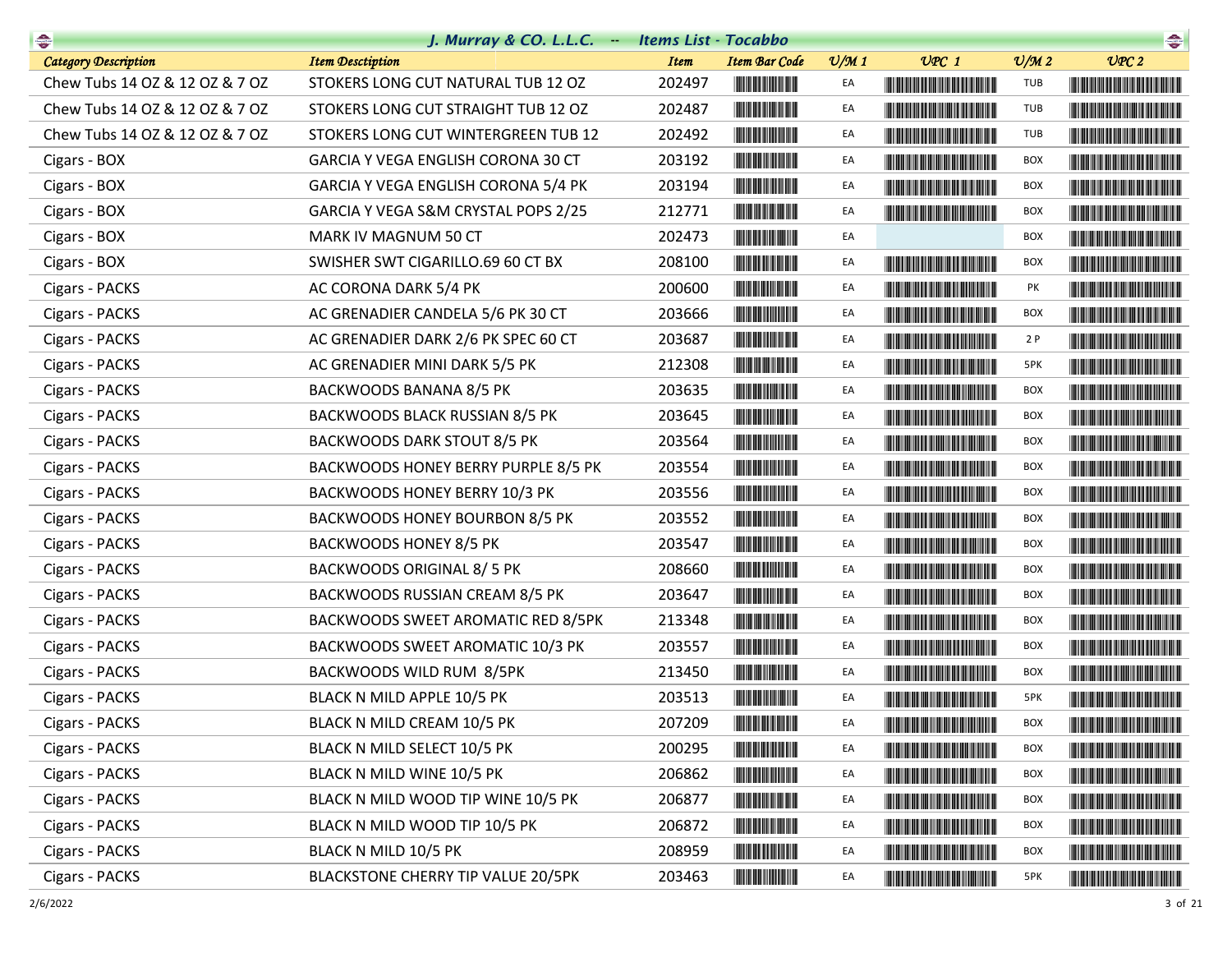|                             | J. Murray & CO. L.L.C. - Items List - Tocabbo |             |                                                        |                 |                                                                                                                                                                                                                                      |                             | $\begin{picture}(20,10) \put(0,0){\line(1,0){10}} \put(0,0){\line(1,0){10}} \put(0,0){\line(1,0){10}} \put(0,0){\line(1,0){10}} \put(0,0){\line(1,0){10}} \put(0,0){\line(1,0){10}} \put(0,0){\line(1,0){10}} \put(0,0){\line(1,0){10}} \put(0,0){\line(1,0){10}} \put(0,0){\line(1,0){10}} \put(0,0){\line(1,0){10}} \put(0,0){\line(1,0){10}} \put(0,$ |
|-----------------------------|-----------------------------------------------|-------------|--------------------------------------------------------|-----------------|--------------------------------------------------------------------------------------------------------------------------------------------------------------------------------------------------------------------------------------|-----------------------------|----------------------------------------------------------------------------------------------------------------------------------------------------------------------------------------------------------------------------------------------------------------------------------------------------------------------------------------------------------|
| <b>Category Description</b> | <b>Item Desctiption</b>                       | <b>Item</b> | <b>Item Bar Code</b>                                   | $\frac{v}{M}$ 1 | $UPC$ 1                                                                                                                                                                                                                              | $\mathcal{O}/\mathcal{M}$ 2 | UPC2                                                                                                                                                                                                                                                                                                                                                     |
| Cigars - PACKS              | BLACKSTONE VANILLA TIP VALUE 20/5PK           | 205260      |                                                        | EA              |                                                                                                                                                                                                                                      | 5PK                         |                                                                                                                                                                                                                                                                                                                                                          |
| Cigars - PACKS              | BLACKSTONE WINE TIP VALUE 20/5 PK             | 205270      | <u> Herbert Herbert in der Entschaft</u>               | EA              |                                                                                                                                                                                                                                      | 5PK                         |                                                                                                                                                                                                                                                                                                                                                          |
| Cigars - PACKS              | CHERRY BLEND CIGARS 10/5 PK                   | 204198      |                                                        | EA              |                                                                                                                                                                                                                                      | <b>BOX</b>                  |                                                                                                                                                                                                                                                                                                                                                          |
| Cigars - PACKS              | DUTCH MASTER PRESIDENT 5/5 PK                 | 200501      |                                                        | EA              |                                                                                                                                                                                                                                      | <b>BOX</b>                  |                                                                                                                                                                                                                                                                                                                                                          |
| Cigars - PACKS              | HAVANA HONEYS CLASSIC COGNAC 10/2 P           | 200203      |                                                        | EA              |                                                                                                                                                                                                                                      | BOX                         |                                                                                                                                                                                                                                                                                                                                                          |
| Cigars - PACKS              | HAVATAMPA JEWEL REGULAR 10/5 PK               | 213470      |                                                        | EA              |                                                                                                                                                                                                                                      | 5PK                         |                                                                                                                                                                                                                                                                                                                                                          |
| Cigars - PACKS              | KING ED IMPERIAL 10/5 PK                      | 206136      |                                                        | EA              |                                                                                                                                                                                                                                      | 5PK                         |                                                                                                                                                                                                                                                                                                                                                          |
| Cigars - PACKS              | PHILLIE BLUNT REGULAR 10/5 PK                 | 206208      |                                                        | EA              |                                                                                                                                                                                                                                      | <b>BOX</b>                  |                                                                                                                                                                                                                                                                                                                                                          |
| Cigars - PACKS              | PHILLIE TITAN 5/2 PK SPEC 10 CT               | 206210      |                                                        | EA              | <u> The Community of the Community of the Community of the Community of the Community of the Community of the Community of the Community of the Community of the Community of the Community of the Community of the Community of</u> | 2P                          |                                                                                                                                                                                                                                                                                                                                                          |
| Cigars - PACKS              | POM POM CIGAR SWEET 3/.99 15 CT               | 200800      | <u> Herbert Herbert in der Entschaft</u>               | EA              |                                                                                                                                                                                                                                      | BOX                         |                                                                                                                                                                                                                                                                                                                                                          |
| Cigars - PACKS              | SWISHER SWT BLUNT 10/5 PK                     | 200809      |                                                        | EA              |                                                                                                                                                                                                                                      | BOX                         |                                                                                                                                                                                                                                                                                                                                                          |
| Cigars - PACKS              | SWISHER SWT CIGARILLOS 10/5 PK                | 208896      |                                                        | EA              | <u> Harry Harry Harry Harry Harry Harry Harry Harry Harry Harry Harry Harry Harry Harry Harry Harry Harry Harry Harry Harry Harry Harry Harry Harry Harry Harry Harry Harry Harry Harry Harry Harry Harry Harry Harry Harry Harr</u> | BOX                         |                                                                                                                                                                                                                                                                                                                                                          |
| Cigars - PACKS              | SWISHER SWT GIANTS 10/5 PK                    | 206616      |                                                        | EA              |                                                                                                                                                                                                                                      | <b>BOX</b>                  |                                                                                                                                                                                                                                                                                                                                                          |
| Cigars - PACKS              | SWISHER SWT KING 10/5 PK                      | 206618      |                                                        | EA              | <u> Liberal Maria de la contrada de la con</u>                                                                                                                                                                                       | <b>BOX</b>                  |                                                                                                                                                                                                                                                                                                                                                          |
| Cigars - PACKS              | SWISHER SWT MINI BLUEBERRY 15 CT              | 206645      |                                                        | EA              |                                                                                                                                                                                                                                      | <b>BOX</b>                  |                                                                                                                                                                                                                                                                                                                                                          |
| Cigars - PACKS              | SWISHER SWT MINI DIAMOND TWIN 20/6            | 206625      |                                                        | EA              | <u> Liberal Maria de la contrada de la con</u>                                                                                                                                                                                       | BOX                         |                                                                                                                                                                                                                                                                                                                                                          |
| Cigars - PACKS              | SWISHER SWT MINI DIAMOND 3PK 15               | 206637      |                                                        | EA              | <u> Harry Harry Harry Harry Harry Harry Harry Harry Harry Harry Harry Harry Harry Harry Harry Harry Harry Harry Harry Harry Harry Harry Harry Harry Harry Harry Harry Harry Harry Harry Harry Harry Harry Harry Harry Harry Harr</u> | <b>BOX</b>                  | <u> Harry Harry Harry Harry Harry Harry Harry Harry Harry Harry Harry Harry Harry Harry Harry Harry Harry Harry Harry Harry Harry Harry Harry Harry Harry Harry Harry Harry Harry Harry Harry Harry Harry Harry Harry Harry Harr</u>                                                                                                                     |
| Cigars - PACKS              | SWISHER SWT MINI ISLAND BASH 3 PK             | 206640      | <b>The Committee of the Committee of the Committee</b> | EA              |                                                                                                                                                                                                                                      | <b>BOX</b>                  | <b>The Community of the Community</b>                                                                                                                                                                                                                                                                                                                    |
| Cigars - PACKS              | SWISHER SWT MINI ORIG TWIN PK 20/6            | 206635      |                                                        | EA              |                                                                                                                                                                                                                                      | <b>BOX</b>                  |                                                                                                                                                                                                                                                                                                                                                          |
| Cigars - PACKS              | SWISHER SWT MINI ORIG 3 PK 15 CT              | 206639      |                                                        | EA              |                                                                                                                                                                                                                                      | <b>BOX</b>                  | <u> Harat Barat Barat Barat Barat Barat Barat Barat Barat Barat Barat Barat Barat Barat Barat Barat Barat Barat Ba</u>                                                                                                                                                                                                                                   |
| Cigars - PACKS              | SWISHER SWT MINI STICKY SWEET 3 PK            | 206644      |                                                        | EA              |                                                                                                                                                                                                                                      | BOX                         | <b>The Community of the Community</b>                                                                                                                                                                                                                                                                                                                    |
| Cigars - PACKS              | SWISHER SWT PERFECTO 10/5 PK                  | 207184      |                                                        | EA              | <u> Timba ka matsayin ka matsayin ka matsayin ka matsayin ka matsayin ka matsayin ka matsayin ka matsayin ka matsayin ka matsayin ka matsayin ka matsayin ka matsayin ka matsayin ka matsayin ka matsayin ka matsayin ka matsayi</u> | PΚ                          |                                                                                                                                                                                                                                                                                                                                                          |
| Cigars - PACKS              | SWISHER SWT SLIMS 10/5 PK                     | 207243      |                                                        | EA              |                                                                                                                                                                                                                                      | <b>BOX</b>                  |                                                                                                                                                                                                                                                                                                                                                          |
| Cigars - PACKS              | SWISHER SWT TIP CIGAR 10/5 PK                 | 207192      |                                                        | EA              |                                                                                                                                                                                                                                      | BOX                         |                                                                                                                                                                                                                                                                                                                                                          |
| Cigars - PACKS              | SWISHER SWT WOOD TIP 5 PK 10/5                | 211525      |                                                        | EA              |                                                                                                                                                                                                                                      | <b>BOX</b>                  | <u> Harat Barat Barat Barat Barat Barat Barat Barat Barat Barat Barat Barat Barat Barat Barat Barat Barat Barat Ba</u>                                                                                                                                                                                                                                   |
| Cigars - Singles            | ACID CIGARS BLONDIE BLUE 5 CT                 | 203726      |                                                        | EA              |                                                                                                                                                                                                                                      | BOX                         |                                                                                                                                                                                                                                                                                                                                                          |
| Cigars - Singles            | ACID CIGARS BLONDIE MORADO 5 CT               | 203728      |                                                        | EA              |                                                                                                                                                                                                                                      | <b>BOX</b>                  | <u> Liberal Maria Maria Maria Maria Maria Maria Maria Maria Maria Maria Maria Maria Maria Maria Maria Maria Maria </u>                                                                                                                                                                                                                                   |
| Cigars - Singles            | ACID CIGARS KUBA KUBA 24 CT BOX               | 203735      |                                                        | EA              |                                                                                                                                                                                                                                      | BOX                         |                                                                                                                                                                                                                                                                                                                                                          |
| Cigars - Singles            | ACID CIGARS KUBA KUBA 5 CT                    | 203730      | <b>CONTRACTOR</b>                                      | EA              |                                                                                                                                                                                                                                      | BOX                         |                                                                                                                                                                                                                                                                                                                                                          |
| Cigars - Singles            | BACKWOODS BANANA SINGLE 40 CT                 | 203545      |                                                        | EA              | <u> Harrison de la provincia de la provincia de la provincia de la provincia de la provincia de la provincia de l</u>                                                                                                                | <b>BOX</b>                  | <u> Die Berger von Die Berger von Die Berger von Die Berger von Die Berger von Die Berger von Die Berger von Die B</u>                                                                                                                                                                                                                                   |
| Cigars - Singles            | BACKWOODS BLACK RUSSIAN SINGLE 24CT           | 203572      | <u> Herbert Herbert in der Entschaft</u>               | EA              |                                                                                                                                                                                                                                      | <b>BOX</b>                  |                                                                                                                                                                                                                                                                                                                                                          |
| Cigars - Singles            | BACKWOODS DARK STOUT SINGLES 24 CT            | 203561      |                                                        | EA              |                                                                                                                                                                                                                                      | BOX                         | <b>The Community of the Community</b>                                                                                                                                                                                                                                                                                                                    |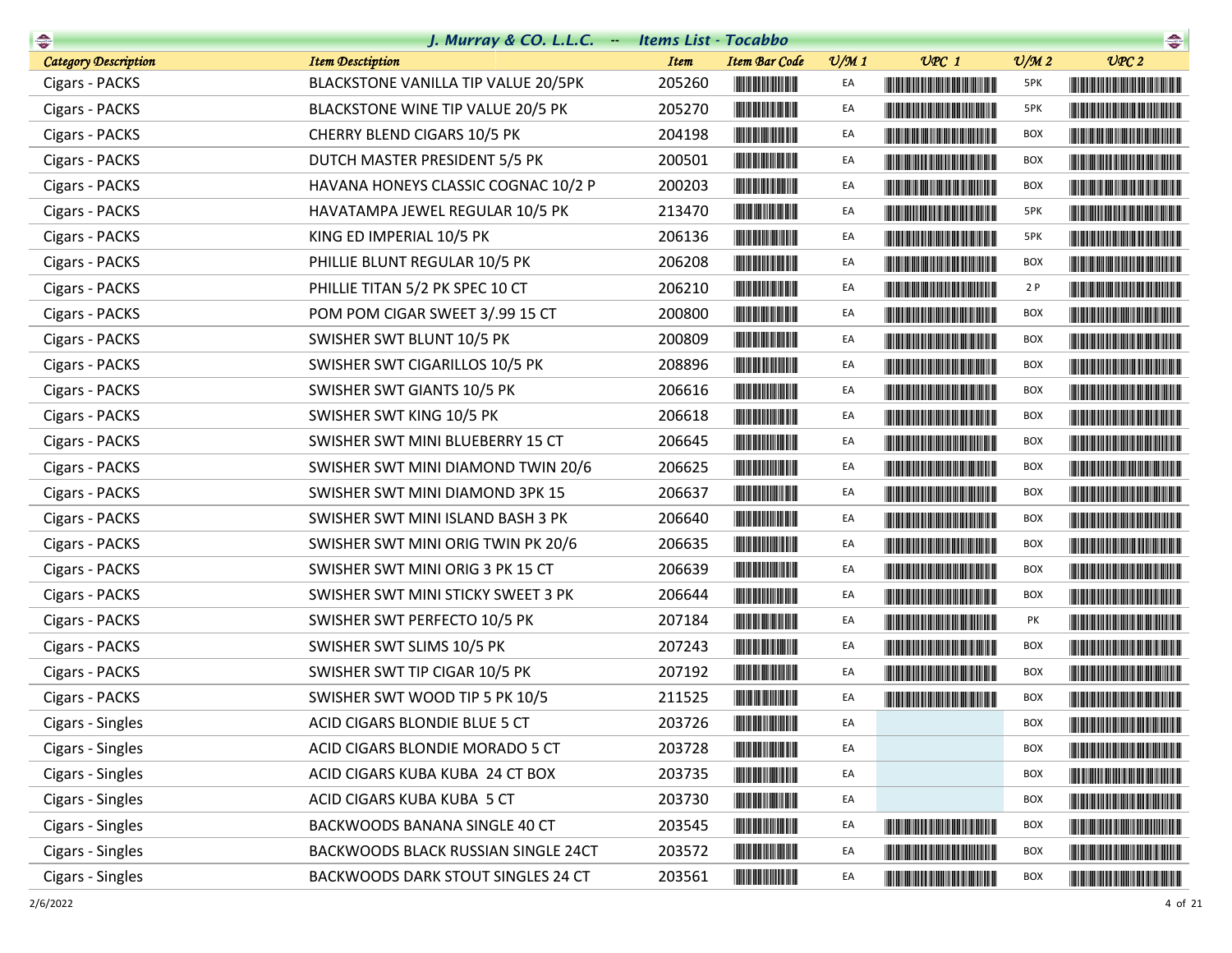| $\begin{picture}(20,10) \put(0,0){\line(1,0){10}} \put(10,0){\line(1,0){10}} \put(10,0){\line(1,0){10}} \put(10,0){\line(1,0){10}} \put(10,0){\line(1,0){10}} \put(10,0){\line(1,0){10}} \put(10,0){\line(1,0){10}} \put(10,0){\line(1,0){10}} \put(10,0){\line(1,0){10}} \put(10,0){\line(1,0){10}} \put(10,0){\line(1,0){10}} \put(10,0){\line(1$ | $J.$ Murray & CO. L.L.C. $-$              | <b>Items List - Tocabbo</b> |                                          |                 |                                                                                                                                                                                                                                      |                 |                                                                                                                                                                                                                                      |
|-----------------------------------------------------------------------------------------------------------------------------------------------------------------------------------------------------------------------------------------------------------------------------------------------------------------------------------------------------|-------------------------------------------|-----------------------------|------------------------------------------|-----------------|--------------------------------------------------------------------------------------------------------------------------------------------------------------------------------------------------------------------------------------|-----------------|--------------------------------------------------------------------------------------------------------------------------------------------------------------------------------------------------------------------------------------|
| <b>Category Description</b>                                                                                                                                                                                                                                                                                                                         | <b>Item Desctiption</b>                   | <b>Item</b>                 | <b>Item Bar Code</b>                     | $\frac{v}{M}$ 1 | $UPC$ 1                                                                                                                                                                                                                              | $\frac{v}{M}$ 2 | UPC2                                                                                                                                                                                                                                 |
| Cigars - Singles                                                                                                                                                                                                                                                                                                                                    | BACKWOODS HONEY BERRY SINGLES 24 CT       | 203555                      |                                          | EA              | <u> Harat Barat Barat Barat Barat Barat Barat Barat Barat Barat Barat Barat Barat Barat Barat Barat Barat Barat Barat Barat Barat Barat Barat Barat Barat Barat Barat Barat Barat Barat Barat Barat Barat Barat Barat Barat Bara</u> | BOX             | <u> Harry Harry Harry Harry Harry Harry Harry Harry Harry Harry Harry Harry Harry Harry Harry Harry Harry Harry Harry Harry Harry Harry Harry Harry Harry Harry Harry Harry Harry Harry Harry Harry Harry Harry Harry Harry Harr</u> |
| Cigars - Singles                                                                                                                                                                                                                                                                                                                                    | BACKWOODS HONEY BOURBON SINGLE 24CT       | 203560                      |                                          | EA              |                                                                                                                                                                                                                                      | BOX             |                                                                                                                                                                                                                                      |
| Cigars - Singles                                                                                                                                                                                                                                                                                                                                    | BACKWOODS ORIGINAL SINGLES 24 CT          | 208663                      |                                          | EA              | <u> Harry Harry Harry Harry Harry Harry Harry Harry Harry Harry Harry Harry Harry Harry Harry Harry Harry Harry Harry Harry Harry Harry Harry Harry Harry Harry Harry Harry Harry Harry Harry Harry Harry Harry Harry Harry Harr</u> | <b>BOX</b>      | <u> Harry Harry Harry Harry Harry Harry Harry Harry Harry Harry Harry Harry Harry Harry Harry Harry Harry Harry Harry Harry Harry Harry Harry Harry Harry Harry Harry Harry Harry Harry Harry Harry Harry Harry Harry Harry Harr</u> |
| Cigars - Singles                                                                                                                                                                                                                                                                                                                                    | BACKWOODS RUSSIAN CREAM SINGLE 24CT       | 203574                      |                                          | EA              | <u> Harry Harry Harry Harry Harry Harry Harry Harry Harry Harry Harry Harry Harry Harry Harry Harry Harry Harry Harry Harry Harry Harry Harry Harry Harry Harry Harry Harry Harry Harry Harry Harry Harry Harry Harry Harry Harr</u> | <b>BOX</b>      |                                                                                                                                                                                                                                      |
| Cigars - Singles                                                                                                                                                                                                                                                                                                                                    | <b>BACKWOODS SWEET AROMATIC SINGLE 24</b> | 213350                      |                                          | EA              |                                                                                                                                                                                                                                      | <b>BOX</b>      |                                                                                                                                                                                                                                      |
| Cigars - Singles                                                                                                                                                                                                                                                                                                                                    | BLACK N MILD APPLE SINGLES 25 CT          | 203503                      | <u> III de la contrada de la con</u>     | EA              | <u> Harajan Maria Maria Ma</u>                                                                                                                                                                                                       | <b>BOX</b>      |                                                                                                                                                                                                                                      |
| Cigars - Singles                                                                                                                                                                                                                                                                                                                                    | BLACK N MILD CASINO WT SGL 25 CT          | 208374                      | <u> Indian Andrew Maria II</u>           | EA              |                                                                                                                                                                                                                                      | <b>BOX</b>      |                                                                                                                                                                                                                                      |
| Cigars - Singles                                                                                                                                                                                                                                                                                                                                    | BLACK N MILD CREAM SINGLE 25 CT           | 207225                      |                                          | EA              |                                                                                                                                                                                                                                      | <b>BOX</b>      |                                                                                                                                                                                                                                      |
| Cigars - Singles                                                                                                                                                                                                                                                                                                                                    | BLACK N MILD JAZZ WT SGL 25 CT            | 200321                      |                                          | EA              |                                                                                                                                                                                                                                      | <b>BOX</b>      |                                                                                                                                                                                                                                      |
| Cigars - Singles                                                                                                                                                                                                                                                                                                                                    | BLACK N MILD SINGLE 25 CT                 | 200311                      | <u> Herbert Herbert i Sta</u>            | EA              |                                                                                                                                                                                                                                      | <b>BOX</b>      |                                                                                                                                                                                                                                      |
| Cigars - Singles                                                                                                                                                                                                                                                                                                                                    | BLACK N MILD WINE SINGLE 25 CT            | 206870                      | <u> III de la contrada de la con</u>     | EA              | <u> Harry Harry Harry Harry Harry Harry Harry Harry Harry Harry Harry Harry Harry Harry Harry Harry Harry Harry Harry Harry Harry Harry Harry Harry Harry Harry Harry Harry Harry Harry Harry Harry Harry Harry Harry Harry Harr</u> | <b>BOX</b>      |                                                                                                                                                                                                                                      |
| Cigars - Singles                                                                                                                                                                                                                                                                                                                                    | BLACK N MILD WOOD TIP SINGLES 25 CT       | 206880                      |                                          | EA              |                                                                                                                                                                                                                                      | BOX             |                                                                                                                                                                                                                                      |
| Cigars - Singles                                                                                                                                                                                                                                                                                                                                    | BLACK N MILD WOOD TIP WINE SINGLES        | 206895                      |                                          | EA              | <u> Harry Harry Harry Harry Harry Harry Harry Harry Harry Harry Harry Harry Harry Harry Harry Harry Harry Harry Harry Harry Harry Harry Harry Harry Harry Harry Harry Harry Harry Harry Harry Harry Harry Harry Harry Harry Harr</u> | <b>BOX</b>      |                                                                                                                                                                                                                                      |
| Cigars - Singles                                                                                                                                                                                                                                                                                                                                    | CAROLINA CIG CAMEROON CHURCHILL 20        | 207724                      | <u> Indian Andrew Maria Si</u>           | EA              | <u> Harat Barat Barat Barat Barat Barat Barat Barat Barat Barat Barat Barat Barat Barat Barat Barat Barat Barat Barat Barat Barat Barat Barat Barat Barat Barat Barat Barat Barat Barat Barat Barat Barat Barat Barat Barat Bara</u> | <b>BOX</b>      |                                                                                                                                                                                                                                      |
| Cigars - Singles                                                                                                                                                                                                                                                                                                                                    | CAROLINA CIG CAMEROON TORPEDO 20 CT       | 207752                      |                                          | EA              | <u> Harry Harry Harry Harry Harry Harry Harry Harry Harry Harry Harry Harry Harry Harry Harry Harry Harry Harry Harry Harry Harry Harry Harry Harry Harry Harry Harry Harry Harry Harry Harry Harry Harry Harry Harry Harry Harr</u> | <b>BOX</b>      |                                                                                                                                                                                                                                      |
| Cigars - Singles                                                                                                                                                                                                                                                                                                                                    | CAROLINA CIG CONN CHURCHILL 20 CT         | 207726                      |                                          | EA              |                                                                                                                                                                                                                                      | <b>BOX</b>      |                                                                                                                                                                                                                                      |
| Cigars - Singles                                                                                                                                                                                                                                                                                                                                    | CAROLINA CIG CONNECTICUT ROBUSTO 20       | 207730                      |                                          | EA              |                                                                                                                                                                                                                                      | <b>BOX</b>      |                                                                                                                                                                                                                                      |
| Cigars - Singles                                                                                                                                                                                                                                                                                                                                    | CAROLINA CIG CONNECTICUT TORPEDO 20       | 207719                      | <u> III de la contrada de la con</u>     | EA              | <u> Harry Harry Harry Harry Harry Harry Harry Harry Harry Harry Harry Harry Harry Harry Harry Harry Harry Harry Harry Harry Harry Harry Harry Harry Harry Harry Harry Harry Harry Harry Harry Harry Harry Harry Harry Harry Harr</u> | <b>BOX</b>      |                                                                                                                                                                                                                                      |
| Cigars - Singles                                                                                                                                                                                                                                                                                                                                    | CAROLINA CIG CORONA MADURO 20 CT          | 207723                      |                                          | EA              |                                                                                                                                                                                                                                      | <b>BOX</b>      |                                                                                                                                                                                                                                      |
| Cigars - Singles                                                                                                                                                                                                                                                                                                                                    | CAROLINA CIG MADURO CHURCHILL 20 CT       | 207725                      |                                          | EA              | <u> Harry Harry Harry Harry Harry Harry Harry Harry Harry Harry Harry Harry Harry Harry Harry Harry Harry Harry Harry Harry Harry Harry Harry Harry Harry Harry Harry Harry Harry Harry Harry Harry Harry Harry Harry Harry Harr</u> | BOX             |                                                                                                                                                                                                                                      |
| Cigars - Singles                                                                                                                                                                                                                                                                                                                                    | CAROLINA CIG MADURO ROBUSTO 20 CT         | 207728                      |                                          | EA              |                                                                                                                                                                                                                                      | BOX             |                                                                                                                                                                                                                                      |
| Cigars - Singles                                                                                                                                                                                                                                                                                                                                    | CAROLINA CIG MADURO TORPEDO 20 CT         | 207722                      | <u> Herbert Herbert in der Entschaft</u> | EA              | <u> Herbert Herbert in der Erste der Erste der Erste der Erste der Erste der Erste der Erste der Erste der Erste </u>                                                                                                                | <b>BOX</b>      |                                                                                                                                                                                                                                      |
| Cigars - Singles                                                                                                                                                                                                                                                                                                                                    | CRA CIGAR SAMPLER LIMITED ED 10 CT        | 208822                      |                                          | EA              |                                                                                                                                                                                                                                      | <b>BAG</b>      |                                                                                                                                                                                                                                      |
| Cigars - Singles                                                                                                                                                                                                                                                                                                                                    | FACTORY THROWOUTS #59 BUNDLE 20 CT        | 207740                      |                                          | EA              | <u> Liberal Maria de la contrada de la con</u>                                                                                                                                                                                       | BOX             |                                                                                                                                                                                                                                      |
| Cigars - Singles                                                                                                                                                                                                                                                                                                                                    | TRADER JACKS KICKIN CIGAR 30 CT           | 207710                      | <u> Herbert Herbert in der Erste </u>    | EA              | <b>The Community of the Community</b>                                                                                                                                                                                                | <b>BOX</b>      |                                                                                                                                                                                                                                      |
| Cigars Little Cigars                                                                                                                                                                                                                                                                                                                                | SWISHER LITTLE CIG REG TWIN PK 5/2        | 211515                      |                                          | EA              |                                                                                                                                                                                                                                      | <b>CTN</b>      |                                                                                                                                                                                                                                      |
| Cigars Little Cigars                                                                                                                                                                                                                                                                                                                                | SWISHER LITTLE CIGAR \$5.00 OFF CTN       | 211581                      |                                          | EA              | <u> Liberal Maria de la contrada de la con</u>                                                                                                                                                                                       | <b>CTN</b>      | <u> Harry Harry Harry Harry Harry Harry Harry Harry Harry Harry Harry Harry Harry Harry Harry Harry Harry Harry Harry Harry Harry Harry Harry Harry Harry Harry Harry Harry Harry Harry Harry Harry Harry Harry Harry Harry Harr</u> |
| Cigars Little Cigars                                                                                                                                                                                                                                                                                                                                | SWISHER LITTLE CIGAR CHERRY 10 CT         | 214338                      |                                          | EA              |                                                                                                                                                                                                                                      | <b>CTN</b>      |                                                                                                                                                                                                                                      |
| Cigars Little Cigars                                                                                                                                                                                                                                                                                                                                | SWISHER LITTLE CIGAR GRAPE 10 CT          | 206971                      | <b>The Committee of the Committee</b>    | EA              | <u> Harry Harry Harry Harry Harry Harry Harry Harry Harry Harry Harry Harry Harry Harry Harry Harry Harry Harry Harry Harry Harry Harry Harry Harry Harry Harry Harry Harry Harry Harry Harry Harry Harry Harry Harry Harry Harr</u> | <b>CTN</b>      |                                                                                                                                                                                                                                      |
| Cigars Little Cigars                                                                                                                                                                                                                                                                                                                                | SWISHER LITTLE CIGAR MELLOW 10 CT         | 204404                      | <u> Herbert Herbert in der Erste </u>    | EA              | <u> Liberal Maria de la contrada de la con</u>                                                                                                                                                                                       | <b>CTN</b>      |                                                                                                                                                                                                                                      |
| Cigars Little Cigars                                                                                                                                                                                                                                                                                                                                | SWISHER LITTLE CIGAR MENTHOL 10 CT        | 213033                      |                                          | EA              |                                                                                                                                                                                                                                      | <b>CTN</b>      |                                                                                                                                                                                                                                      |
| Cigars Little Cigars                                                                                                                                                                                                                                                                                                                                | SWISHER LITTLE CIGAR PEACH 10 CT          | 206973                      | <u> Herbert Herbert in der Entschaft</u> | EA              |                                                                                                                                                                                                                                      | <b>CTN</b>      |                                                                                                                                                                                                                                      |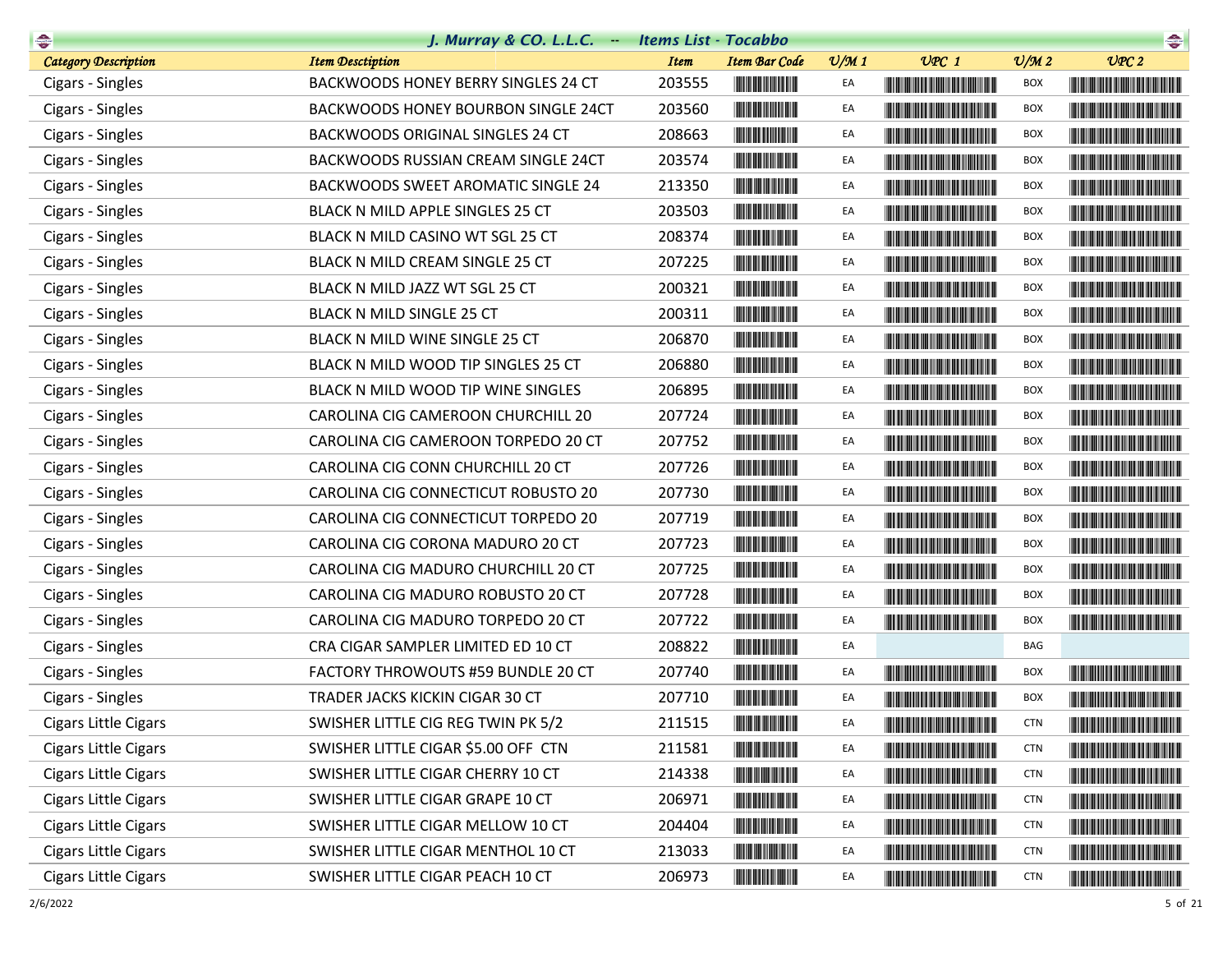| <b>Company</b>              | J. Murray & CO. L.L.C. $-$          | <b>Items List - Tocabbo</b> |                                                                                                                       |                 |                                                                                                                                                                                                                                      |                             | $\begin{picture}(20,10) \put(0,0){\line(1,0){10}} \put(10,0){\line(1,0){10}} \put(10,0){\line(1,0){10}} \put(10,0){\line(1,0){10}} \put(10,0){\line(1,0){10}} \put(10,0){\line(1,0){10}} \put(10,0){\line(1,0){10}} \put(10,0){\line(1,0){10}} \put(10,0){\line(1,0){10}} \put(10,0){\line(1,0){10}} \put(10,0){\line(1,0){10}} \put(10,0){\line(1$ |
|-----------------------------|-------------------------------------|-----------------------------|-----------------------------------------------------------------------------------------------------------------------|-----------------|--------------------------------------------------------------------------------------------------------------------------------------------------------------------------------------------------------------------------------------|-----------------------------|-----------------------------------------------------------------------------------------------------------------------------------------------------------------------------------------------------------------------------------------------------------------------------------------------------------------------------------------------------|
| <b>Category Description</b> | <b>Item Desctiption</b>             | <b>Item</b>                 | <b>Item Bar Code</b>                                                                                                  | $\frac{v}{M}$ 1 | $UPC$ 1                                                                                                                                                                                                                              | $\mathcal{O}/\mathcal{M}$ 2 | UPC2                                                                                                                                                                                                                                                                                                                                                |
| Cigars Little Cigars        | SWISHER LITTLE CIGAR REGULAR 10 CTN | 211516                      |                                                                                                                       | EA              | <u> Harry Harry Harry Harry Harry Harry Harry Harry Harry Harry Harry Harry Harry Harry Harry Harry Harry Harry Harry Harry Harry Harry Harry Harry Harry Harry Harry Harry Harry Harry Harry Harry Harry Harry Harry Harry Harr</u> | <b>CTN</b>                  | <b>The Community of the Community</b>                                                                                                                                                                                                                                                                                                               |
| Cigars Little Cigars        | WINCHESTER LITTLE CIGAR ORIG 10 CTN | 207671                      | <u> Herbert Herbert in der Erste </u>                                                                                 | EA              | <b>The Community of the Community</b>                                                                                                                                                                                                | <b>CTN</b>                  |                                                                                                                                                                                                                                                                                                                                                     |
| <b>Cigars LARGE Cigars</b>  | CHEYENNE BIG CIGAR CHERRY 100 BOX   | 208019                      |                                                                                                                       | EA              |                                                                                                                                                                                                                                      | <b>CTN</b>                  |                                                                                                                                                                                                                                                                                                                                                     |
| <b>Cigars LARGE Cigars</b>  | CHEYENNE BIG CIGAR CLASSIC 100 BOX  | 208039                      |                                                                                                                       | EA              |                                                                                                                                                                                                                                      | <b>CTN</b>                  |                                                                                                                                                                                                                                                                                                                                                     |
| <b>Cigars LARGE Cigars</b>  | CHEYENNE BIG CIGAR EXTREME MEN 100  | 207429                      | <b>CONTRACTOR</b>                                                                                                     | EA              |                                                                                                                                                                                                                                      | <b>CTN</b>                  |                                                                                                                                                                                                                                                                                                                                                     |
| <b>Cigars LARGE Cigars</b>  | CHEYENNE BIG CIGAR F F 100 BOX      | 208029                      | <u> Indian American Indian Indian Indian Indian Indian Indian Indian Indian Indian Indian Indian Indian Indian In</u> | EA              |                                                                                                                                                                                                                                      | <b>CTN</b>                  |                                                                                                                                                                                                                                                                                                                                                     |
| <b>Cigars LARGE Cigars</b>  | CHEYENNE BIG CIGAR GRAPE 100 BOX    | 207999                      |                                                                                                                       | EA              | <u> Timba ka masa sa kasang mga kalendari ng mga kasang mga kalendari ng mga kalendari ng mga kalendari ng mga ka</u>                                                                                                                | <b>CTN</b>                  |                                                                                                                                                                                                                                                                                                                                                     |
| <b>Cigars LARGE Cigars</b>  | CHEYENNE BIG CIGAR MENTHOL 100 BOX  | 208049                      |                                                                                                                       | EA              | <b>The Community of the Community</b>                                                                                                                                                                                                | <b>CTN</b>                  |                                                                                                                                                                                                                                                                                                                                                     |
| <b>Cigars LARGE Cigars</b>  | CHEYENNE BIG CIGAR PEACH 100 BOX    | 207504                      |                                                                                                                       | EA              | <u> The Community of the Community of the Community of the Community of the Community of the Community of the Community of the Community of the Community of the Community of the Community of the Community of the Community of</u> | <b>CTN</b>                  |                                                                                                                                                                                                                                                                                                                                                     |
| <b>Cigars LARGE Cigars</b>  | CHEYENNE BIG CIGAR STRAWBERRY 100BX | 207505                      | <u> Indian Andrew Maria Stranger (</u>                                                                                | EA              |                                                                                                                                                                                                                                      | <b>CTN</b>                  |                                                                                                                                                                                                                                                                                                                                                     |
| <b>Cigars LARGE Cigars</b>  | CHEYENNE BIG CIGAR SWEET TIP 100 BX | 207509                      |                                                                                                                       | EA              | <u> Timba ka matsayin ka matsayin ka matsayin ka matsayin ka matsayin ka matsayin ka matsayin ka matsayin ka matsayin ka matsayin ka matsayin ka matsayin ka matsayin ka matsayin ka matsayin ka matsayin ka matsayin ka matsayi</u> | <b>CTN</b>                  |                                                                                                                                                                                                                                                                                                                                                     |
| <b>Cigars LARGE Cigars</b>  | CHEYENNE BIG CIGAR VANILLA 100 BOX  | 207496                      |                                                                                                                       | PAK             | <u> Historia de la contrada de la contrada de la con</u>                                                                                                                                                                             | <b>CTN</b>                  | <u> Harry Harry Harry Harry Harry Harry Harry Harry Harry Harry Harry Harry Harry Harry Harry Harry Harry Harry Harry Harry Harry Harry Harry Harry Harry Harry Harry Harry Harry Harry Harry Harry Harry Harry Harry Harry Harr</u>                                                                                                                |
| <b>Cigars LARGE Cigars</b>  | CHEYENNE BIG CIGAR XOTIC BERRY 100  | 207512                      |                                                                                                                       | EA              | <u> Indian American State and The Books and The Books and The Books and The Books and The Books and The Books and The Books and The Books and The Books and The Books and The Books and The Books and The Books and The Books an</u> | <b>CTN</b>                  |                                                                                                                                                                                                                                                                                                                                                     |
| <b>Cigars LARGE Cigars</b>  | CRISS CROSS CIGAR GRAPE 100 10 CTN  | 207875                      |                                                                                                                       | EA              | <u> Harry Harry Harry Harry Harry Harry Harry Harry Harry Harry Harry Harry Harry Harry Harry Harry Harry Harry Harry Harry Harry Harry Harry Harry Harry Harry Harry Harry Harry Harry Harry Harry Harry Harry Harry Harry Harr</u> | <b>CTN</b>                  |                                                                                                                                                                                                                                                                                                                                                     |
| <b>Cigars LARGE Cigars</b>  | CRISS CROSS CIGAR MENTHOL 100 10 CT | 207870                      |                                                                                                                       | EA              |                                                                                                                                                                                                                                      | <b>CTN</b>                  |                                                                                                                                                                                                                                                                                                                                                     |
| <b>Cigars LARGE Cigars</b>  | CRISS CROSS CIGAR ORIGINAL 100 10CT | 207820                      |                                                                                                                       | EA              |                                                                                                                                                                                                                                      | <b>CTN</b>                  |                                                                                                                                                                                                                                                                                                                                                     |
| <b>Cigars LARGE Cigars</b>  | CRISS CROSS CIGAR SMOOTH 100 10 CTN | 207830                      |                                                                                                                       | EA              |                                                                                                                                                                                                                                      | <b>CTN</b>                  |                                                                                                                                                                                                                                                                                                                                                     |
| <b>Cigars LARGE Cigars</b>  | DJARUM BALI HAI CLOVE CIGARS 10 CT  | 202798                      | <u> Herbert Herbert in der Entschaft</u>                                                                              | <b>PAK</b>      | <u> Die Berger von Die Berger von Die Berger von Die Berger von Die Berger von Die Berger von Die Berger von Die B</u>                                                                                                               | <b>CTN</b>                  |                                                                                                                                                                                                                                                                                                                                                     |
| <b>Cigars LARGE Cigars</b>  | DJARUM BLACK CLOVE CIGARS 10 CT     | 201493                      |                                                                                                                       | <b>PAK</b>      |                                                                                                                                                                                                                                      | <b>CTN</b>                  |                                                                                                                                                                                                                                                                                                                                                     |
| <b>Cigars LARGE Cigars</b>  | DJARUM BLACK EMERALD CLOVE CIGAR 10 | 205181                      |                                                                                                                       | EA              |                                                                                                                                                                                                                                      | <b>CTN</b>                  | <b>The Community of the Community</b>                                                                                                                                                                                                                                                                                                               |
| <b>Cigars LARGE Cigars</b>  | DJARUM BLACK RUBY CLOVE CIGARS 10   | 210866                      |                                                                                                                       | <b>PAK</b>      |                                                                                                                                                                                                                                      | <b>CTN</b>                  |                                                                                                                                                                                                                                                                                                                                                     |
| <b>Cigars LARGE Cigars</b>  | DJARUM BLK IVORY CLOVE CIGARS 10    | 210874                      |                                                                                                                       | PAK             |                                                                                                                                                                                                                                      | <b>CTN</b>                  |                                                                                                                                                                                                                                                                                                                                                     |
| <b>Cigars LARGE Cigars</b>  | DJARUM SPECIAL CLOVE CIGARS 10 CT   | 201550                      |                                                                                                                       | PAK             | <u> Harry Harry Harry Harry Harry Harry Harry Harry Harry Harry Harry Harry Harry Harry Harry Harry Harry Harry Harry Harry Harry Harry Harry Harry Harry Harry Harry Harry Harry Harry Harry Harry Harry Harry Harry Harry Harr</u> | <b>CTN</b>                  | <u> Harry Harry Harry Harry Harry Harry Harry Harry Harry Harry Harry Harry Harry Harry Harry Harry Harry Harry Harry Harry Harry Harry Harry Harry Harry Harry Harry Harry Harry Harry Harry Harry Harry Harry Harry Harry Harr</u>                                                                                                                |
| <b>Cigars LARGE Cigars</b>  | DJARUM SPLASH CIGAR 10 CT           | 201527                      |                                                                                                                       | PAK             |                                                                                                                                                                                                                                      | <b>CTN</b>                  |                                                                                                                                                                                                                                                                                                                                                     |
| <b>Cigars LARGE Cigars</b>  | O H M RED FILTER CIGARS 10 CTN      | 200168                      |                                                                                                                       | EA              |                                                                                                                                                                                                                                      | <b>CTN</b>                  |                                                                                                                                                                                                                                                                                                                                                     |
| <b>Cigars LARGE Cigars</b>  | O H M VANILLA FILTER CIGAR 10 CTN   | 200172                      | <b>The Community</b>                                                                                                  | EA              |                                                                                                                                                                                                                                      | <b>CTN</b>                  |                                                                                                                                                                                                                                                                                                                                                     |
| <b>Cigars LARGE Cigars</b>  | PHILLIE FILTER MENTHOL 100 CIGAR    | 207373                      |                                                                                                                       | EA              |                                                                                                                                                                                                                                      | CTN                         |                                                                                                                                                                                                                                                                                                                                                     |
| <b>Cigars LARGE Cigars</b>  | PHILLIE FILTER ORIGINAL 100 CIGAR   | 218447                      |                                                                                                                       | EA              |                                                                                                                                                                                                                                      | <b>CTN</b>                  |                                                                                                                                                                                                                                                                                                                                                     |
| <b>Cigars LARGE Cigars</b>  | PHILLIE FILTER SWEET 100 CIGAR 10   | 218547                      |                                                                                                                       | EA              |                                                                                                                                                                                                                                      | <b>CTN</b>                  |                                                                                                                                                                                                                                                                                                                                                     |
| <b>Cigars LARGE Cigars</b>  | RACER MENTHOL 100 CIGAR 10 CT       | 201935                      |                                                                                                                       | EA              |                                                                                                                                                                                                                                      | <b>CTN</b>                  |                                                                                                                                                                                                                                                                                                                                                     |
| <b>Cigars LARGE Cigars</b>  | RACER MILD 100 CIGAR 10 CT          | 201930                      |                                                                                                                       | EA              |                                                                                                                                                                                                                                      | <b>CTN</b>                  |                                                                                                                                                                                                                                                                                                                                                     |
| <b>Cigars LARGE Cigars</b>  | SANTA FE GRAPE CIGAR 10 CT          | 207080                      |                                                                                                                       | EA              |                                                                                                                                                                                                                                      | <b>CTN</b>                  | <u> Die Berger von Die Berger von Die Berger von Die Berger von Die Berger von Die Berger von Die Berger von Die B</u>                                                                                                                                                                                                                              |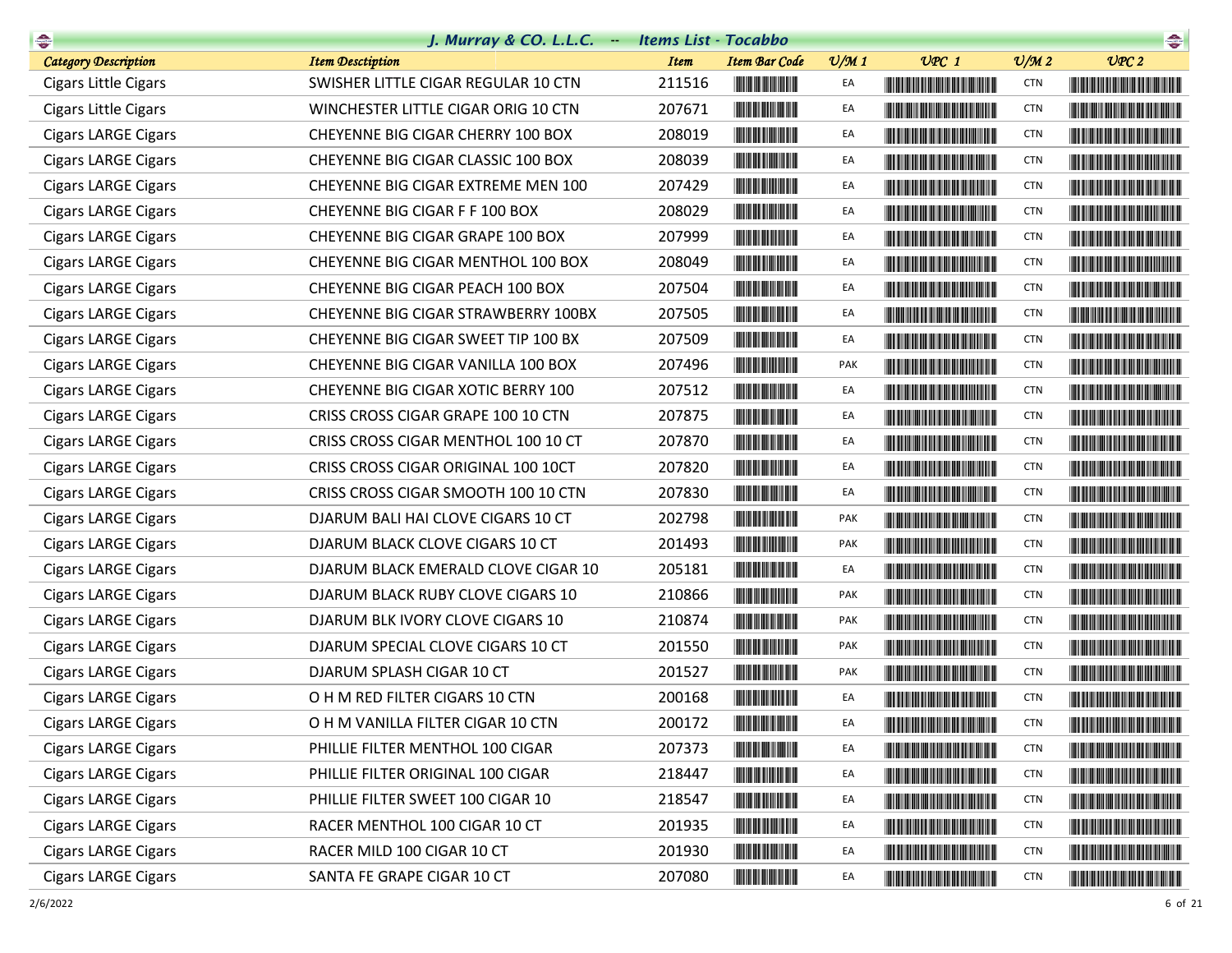| <b>Company</b>              | J. Murray & CO. L.L.C. $-$           | <b>Items List - Tocabbo</b> |                                                                                                                       |                 |                                                                                                                                                                                                                                      |                 |                                                                                                                                                                                                                                      |
|-----------------------------|--------------------------------------|-----------------------------|-----------------------------------------------------------------------------------------------------------------------|-----------------|--------------------------------------------------------------------------------------------------------------------------------------------------------------------------------------------------------------------------------------|-----------------|--------------------------------------------------------------------------------------------------------------------------------------------------------------------------------------------------------------------------------------|
| <b>Category Description</b> | <b>Item Desctiption</b>              | <b>Item</b>                 | <b>Item Bar Code</b>                                                                                                  | $\frac{v}{M}$ 1 | $UPC$ 1                                                                                                                                                                                                                              | $\frac{v}{M}$ 2 | UPC2                                                                                                                                                                                                                                 |
| <b>Cigars LARGE Cigars</b>  | SANTA FE MENTHOL CIGAR 10 CT         | 207086                      |                                                                                                                       | EA              |                                                                                                                                                                                                                                      | <b>CTN</b>      |                                                                                                                                                                                                                                      |
| <b>Cigars LARGE Cigars</b>  | SANTA FE WHITE CIGAR 10 CT           | 207045                      |                                                                                                                       | EA              |                                                                                                                                                                                                                                      | <b>CTN</b>      |                                                                                                                                                                                                                                      |
| <b>Cigars LARGE Cigars</b>  | SANTA FE WHITE MENTHOL CIGAR 10 CT   | 207053                      |                                                                                                                       | EA              |                                                                                                                                                                                                                                      | <b>CTN</b>      | <u> Harry Harry Harry Harry Harry Harry Harry Harry Harry Harry Harry Harry Harry Harry Harry Harry Harry Harry Harry Harry Harry Harry Harry Harry Harry Harry Harry Harry Harry Harry Harry Harry Harry Harry Harry Harry Harr</u> |
| <b>Cigars LARGE Cigars</b>  | SHOW .99 FILTERED CIGARS FULL FLAV   | 208996                      | <b>The Committee of the Committee</b>                                                                                 | EA              |                                                                                                                                                                                                                                      | <b>CTN</b>      |                                                                                                                                                                                                                                      |
| <b>Cigars LARGE Cigars</b>  | SHOW .99 FILTERED CIGARS MENTHOL     | 208992                      |                                                                                                                       | EA              |                                                                                                                                                                                                                                      | <b>CTN</b>      |                                                                                                                                                                                                                                      |
| <b>Cigars LARGE Cigars</b>  | SHOW .99 FILTERED CIGARS SWEET       | 208994                      | <b>The Committee of the Committee of the Committee</b>                                                                | EA              |                                                                                                                                                                                                                                      | <b>CTN</b>      |                                                                                                                                                                                                                                      |
| <b>Cigars LARGE Cigars</b>  | SMOKERS CHOICE BLUE \$1.49 10 CT     | 207007                      |                                                                                                                       | EA              |                                                                                                                                                                                                                                      | <b>CTN</b>      |                                                                                                                                                                                                                                      |
| <b>Cigars LARGE Cigars</b>  | SMOKERS CHOICE GREEN CIGAR \$1.49    | 207017                      |                                                                                                                       | EA              |                                                                                                                                                                                                                                      | <b>CTN</b>      |                                                                                                                                                                                                                                      |
| <b>Cigars LARGE Cigars</b>  | SMOKERS CHOICE LG BLUE 100 BOX 10CT  | 207005                      |                                                                                                                       | EA              |                                                                                                                                                                                                                                      | <b>CTN</b>      |                                                                                                                                                                                                                                      |
| <b>Cigars LARGE Cigars</b>  | SMOKERS CHOICE LG CIG GREEN 100 BOX  | 207019                      | <u> Timba ka matsayin ka shekara ta shekara ta 1989 ka shekara ta 1989 ka shekara ta 1989 ka shekara ta 1989 ka s</u> | PAK             |                                                                                                                                                                                                                                      | <b>CTN</b>      |                                                                                                                                                                                                                                      |
| <b>Cigars LARGE Cigars</b>  | SMOKERS CHOICE ORIGINAL 100 SOFT     | 207029                      |                                                                                                                       | EA              |                                                                                                                                                                                                                                      | <b>CTN</b>      |                                                                                                                                                                                                                                      |
| <b>Cigars LARGE Cigars</b>  | SMOKERS CHOICE ORIGINAL \$1.49 10 CT | 207027                      |                                                                                                                       | EA              | <u> Liberal Maria San Barat III da kasas sa kasas sa kasas sa kasas sa kasas sa kasas sa kasas sa kasas sa kasas sa kasas sa kasas sa kasas sa kasas sa kasas sa kasas sa kasas sa kasas sa kasas sa kasas sa kasas sa kasas sa </u> | <b>CTN</b>      |                                                                                                                                                                                                                                      |
| <b>Cigars LARGE Cigars</b>  | SMOKERS CHOICE RED HARD 100 BOX      | 207025                      |                                                                                                                       | EA              |                                                                                                                                                                                                                                      | <b>CTN</b>      |                                                                                                                                                                                                                                      |
| <b>Cigars LARGE Cigars</b>  | SWISHER SWT FILTER TIP 160 CT        | 205500                      |                                                                                                                       | EA              | <u> Harry Harry Harry Harry Harry Harry Harry Harry Harry Harry Harry Harry Harry Harry Harry Harry Harry Harry H</u>                                                                                                                | <b>CTN</b>      | <u> The Community of the Community of the Community of the Community of the Community of the Community of the Community of the Community of the Community of the Community of the Community of the Community of the Community of</u> |
| <b>Cigars LARGE Cigars</b>  | 38 SPECIAL FILTER CIGAR BLUE 10 CT   | 207093                      |                                                                                                                       | EA              | <u> Timba ka masa sa kasang mga kalendari ng mga kasang mga kalendari ng mga kalendari ng mga kalendari ng mga kasang mga kalendari ng mga kalendari ng mga kalendari ng mga kalendari ng mga kalendari ng mga kalendari ng mga </u> | <b>CTN</b>      |                                                                                                                                                                                                                                      |
| <b>Cigars LARGE Cigars</b>  | 38 SPECIAL FILTER CIGAR MEN 10 CT    | 207095                      |                                                                                                                       | EA              | <u> The Community of the Community of the Community of the Community of the Community of the Community of the Community of the Community of the Community of the Community of the Community of the Community of the Community of</u> | <b>CTN</b>      |                                                                                                                                                                                                                                      |
| <b>Cigars LARGE Cigars</b>  | 38 SPECIAL FILTER CIGAR ORIG 10 CT   | 207090                      |                                                                                                                       | EA              | <u> The Community of the Community of the Community of the Community of the Community of the Community of the Community of the Community of the Community of the Community of the Community of the Community of the Community of</u> | <b>CTN</b>      | <u> Harry Harry Harry Harry Harry Harry Harry Harry Harry Harry Harry Harry Harry Harry Harry Harry Harry Harry Harry Harry Harry Harry Harry Harry Harry Harry Harry Harry Harry Harry Harry Harry Harry Harry Harry Harry Harr</u> |
| <b>Cigars LARGE Cigars</b>  | 38 SPECIAL FILTER CIGAR PEACH 10 CT  | 207100                      |                                                                                                                       | EA              |                                                                                                                                                                                                                                      | <b>CTN</b>      |                                                                                                                                                                                                                                      |
| <b>Cigars PRE Price</b>     | BLACK N MILD CASINO PT.79 SGL 25 CT  | 208365                      |                                                                                                                       | EA              |                                                                                                                                                                                                                                      | BOX             |                                                                                                                                                                                                                                      |
| <b>Cigars PRE Price</b>     | BLACK N MILD JAZZ PT .79 SGL 25 CT   | 200313                      |                                                                                                                       | EA              | <u> 1999 - Johann Maria Maria Barat III a Shekara ta 1999 - A</u>                                                                                                                                                                    | BOX             | <u> Harry Harry Harry Harry Harry Harry Harry Harry Harry Harry Harry Harry Harry Harry Harry Harry Harry Harry Harry Harry Harry Harry Harry Harry Harry Harry Harry Harry Harry Harry Harry Harry Harry Harry Harry Harry Harr</u> |
| <b>Cigars PRE Price</b>     | BLACK N MILD JAZZ PT .89 SGL 25 CT   | 200317                      |                                                                                                                       | EA              | <u> Timba ka matsayin ka matsayin ka matsayin ka matsayin ka matsayin ka matsayin ka matsayin ka matsayin ka matsayin ka matsayin ka matsayin ka matsayin ka matsayin ka matsayin ka matsayin ka matsayin ka matsayin ka matsayi</u> | BOX             |                                                                                                                                                                                                                                      |
| <b>Cigars PRE Price</b>     | BLACK N MILD ORIGINAL FT .69 30 CT   | 200330                      |                                                                                                                       | EA              | <u> Timba kasan ing Kabupatèn Ing Kabupatèn Ing Kabupatèn Ing Kabupatèn Ing Kabupatèn Ing Kabupatèn Ing Kabupatèn Ing Kabupatèn Ing Kabupatèn Ing Kabupatèn Ing Kabupatèn Ing Kabupatèn Ing Kabupatèn Ing Kabupatèn Ing Kabupatè</u> | BOX             | <u> Harry Harry Harry Harry Harry Harry Harry Harry Harry Harry Harry Harry Harry Harry Harry Harry Harry Harry Harry Harry Harry Harry Harry Harry Harry Harry Harry Harry Harry Harry Harry Harry Harry Harry Harry Harry Harr</u> |
| <b>Cigars PRE Price</b>     | BLACK N MILD SWEET FT .69 30 CT      | 200332                      |                                                                                                                       | EA              | <u> Timba ka matsayin ka matsayin ka matsayin ka matsayin ka matsayin ka matsayin ka matsayin ka matsayin ka matsayin ka matsayin ka matsayin ka matsayin ka matsayin ka matsayin ka matsayin ka matsayin ka matsayin ka matsayi</u> | BOX             | <u> Harry Harry Harry Harry Harry Harry Harry Harry Harry Harry Harry Harry Harry Harry Harry Harry Harry Harry Harry Harry Harry Harry Harry Harry Harry Harry Harry Harry Harry Harry Harry Harry Harry Harry Harry Harry Harr</u> |
| <b>Cigars PRE Price</b>     | BLACK N MILD SWEETS PT.99 SGL 25 CT  | 200436                      |                                                                                                                       | EA              | <u> Linda ka masa sa kasang mga kalendari ng kabangang mga kalendari ng mga kalendari ng mga kalendari ng mga kalendari ng mga kalendari ng mga kalendari ng mga kalendari ng mga kalendari ng mga kalendari ng mga kalendari ng</u> | BOX             |                                                                                                                                                                                                                                      |
| <b>Cigars PRE Price</b>     | BLACK N MILD SWEETS WT.79 SGL 25 CT  | 200449                      |                                                                                                                       | EA              | <b>The Community of the Community</b>                                                                                                                                                                                                | BOX             |                                                                                                                                                                                                                                      |
| <b>Cigars PRE Price</b>     | BLACK N MILD SWEETS WT.89 SGL 25 CT  | 200443                      |                                                                                                                       |                 | <u> HERE IN DIE HERE IN DIE BEGINNELIGE DIE BEGINNELIGE DIE BEGINNELIGE UND DIE BEGINNELIGE UND DIE BEGINNELIGE U</u>                                                                                                                | <b>BOX</b>      |                                                                                                                                                                                                                                      |
| <b>Cigars PRE Price</b>     | BLACK N MILD SWEETS WT.99 SGL 25 CT  | 200445                      |                                                                                                                       | EA              | <b>The Community of the Community</b>                                                                                                                                                                                                | <b>BOX</b>      |                                                                                                                                                                                                                                      |
| <b>Cigars PRE Price</b>     | DUTCH CIG LEAF PURE TOB 2/1.29 30    | 200725                      | <b>CONTRACTOR</b>                                                                                                     | EA              |                                                                                                                                                                                                                                      | BOX             |                                                                                                                                                                                                                                      |
| <b>Cigars PRE Price</b>     | DUTCH CIG LEAF REAL SWEET 2/1.29 30  | 200710                      |                                                                                                                       | EA              | <u> Liberal Maria Maria Maria Maria Maria Maria Maria Maria Maria Maria Maria Maria Maria Maria Maria Maria Maria </u>                                                                                                               | BOX             |                                                                                                                                                                                                                                      |
| <b>Cigars PRE Price</b>     | DUTCH CIG LEAF RIPE BERRY 2/1.29 30  | 200700                      |                                                                                                                       | EA              |                                                                                                                                                                                                                                      | <b>BOX</b>      | <u> Harry Harry Harry Harry Harry Harry Harry Harry Harry Harry Harry Harry Harry Harry Harry Harry Harry Harry Harry Harry Harry Harry Harry Harry Harry Harry Harry Harry Harry Harry Harry Harry Harry Harry Harry Harry Harr</u> |
| <b>Cigars PRE Price</b>     | DUTCH CIGARILL DREAM FUSION 2/99 30  | 200563                      |                                                                                                                       | EA              |                                                                                                                                                                                                                                      | <b>BOX</b>      |                                                                                                                                                                                                                                      |
| <b>Cigars PRE Price</b>     | DUTCH CIGARILLO BERRY FUSION 2/.99   | 200465                      |                                                                                                                       | EA              |                                                                                                                                                                                                                                      | BOX             |                                                                                                                                                                                                                                      |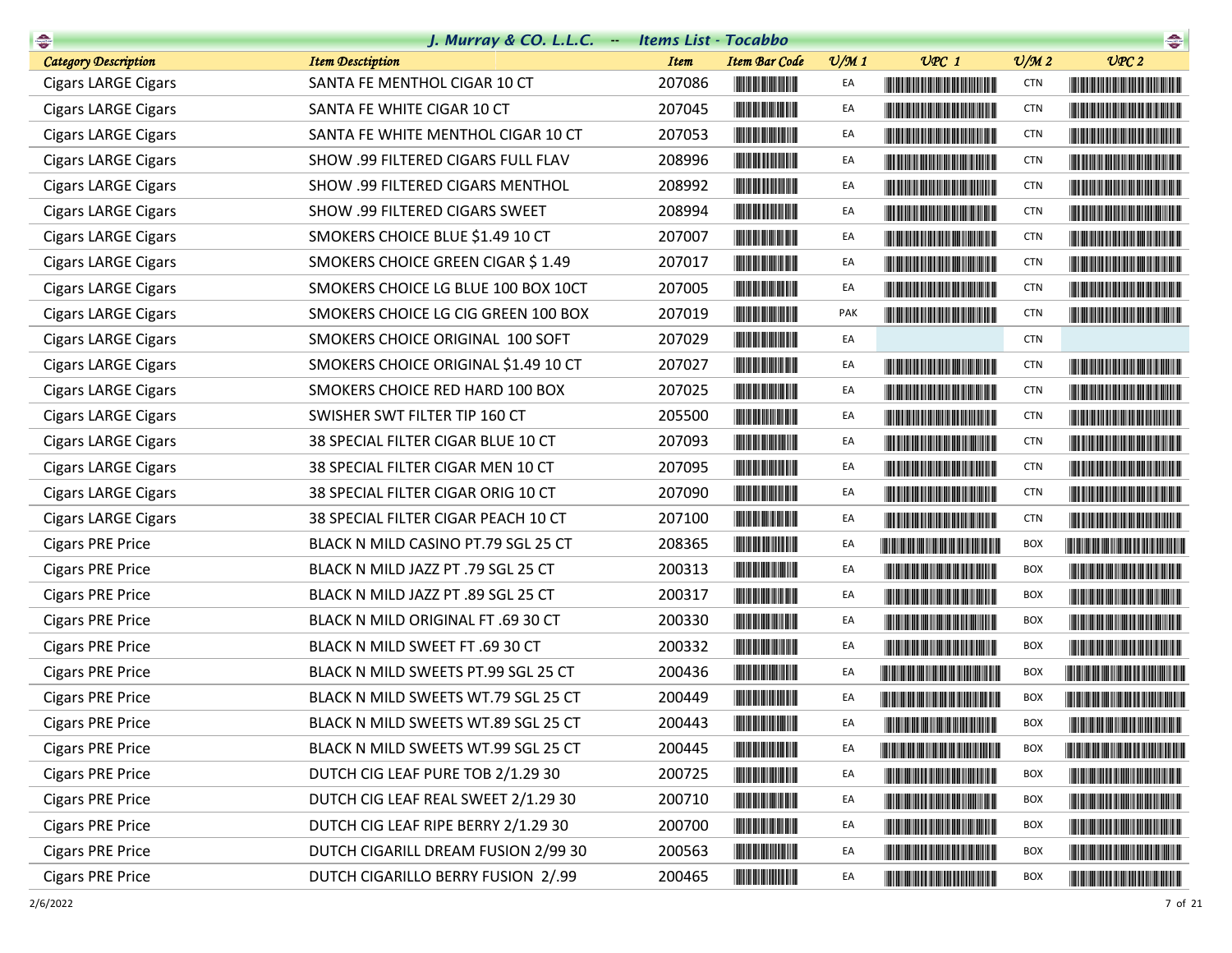| $\begin{picture}(20,10) \put(0,0){\line(1,0){10}} \put(10,0){\line(1,0){10}} \put(10,0){\line(1,0){10}} \put(10,0){\line(1,0){10}} \put(10,0){\line(1,0){10}} \put(10,0){\line(1,0){10}} \put(10,0){\line(1,0){10}} \put(10,0){\line(1,0){10}} \put(10,0){\line(1,0){10}} \put(10,0){\line(1,0){10}} \put(10,0){\line(1,0){10}} \put(10,0){\line(1$ | J. Murray & CO. L.L.C. $-$          | <b>Items List - Tocabbo</b> |                                                                                                                        |                 |                                                                                                                                                                                                                                      |                             | $\begin{picture}(20,10) \put(0,0){\line(1,0){10}} \put(10,0){\line(1,0){10}} \put(10,0){\line(1,0){10}} \put(10,0){\line(1,0){10}} \put(10,0){\line(1,0){10}} \put(10,0){\line(1,0){10}} \put(10,0){\line(1,0){10}} \put(10,0){\line(1,0){10}} \put(10,0){\line(1,0){10}} \put(10,0){\line(1,0){10}} \put(10,0){\line(1,0){10}} \put(10,0){\line(1$ |
|-----------------------------------------------------------------------------------------------------------------------------------------------------------------------------------------------------------------------------------------------------------------------------------------------------------------------------------------------------|-------------------------------------|-----------------------------|------------------------------------------------------------------------------------------------------------------------|-----------------|--------------------------------------------------------------------------------------------------------------------------------------------------------------------------------------------------------------------------------------|-----------------------------|-----------------------------------------------------------------------------------------------------------------------------------------------------------------------------------------------------------------------------------------------------------------------------------------------------------------------------------------------------|
| <b>Category Description</b>                                                                                                                                                                                                                                                                                                                         | <b>Item Desctiption</b>             | <b>Item</b>                 | <b>Item Bar Code</b>                                                                                                   | $\frac{v}{M}$ 1 | $UPC$ 1                                                                                                                                                                                                                              | $\mathcal{O}/\mathcal{M}$ 2 | UPC2                                                                                                                                                                                                                                                                                                                                                |
| <b>Cigars PRE Price</b>                                                                                                                                                                                                                                                                                                                             | DUTCH CIGARILLO BLEND SILVER 2/.99  | 200470                      |                                                                                                                        | EA              |                                                                                                                                                                                                                                      | BOX                         |                                                                                                                                                                                                                                                                                                                                                     |
| <b>Cigars PRE Price</b>                                                                                                                                                                                                                                                                                                                             | DUTCH CIGARILLO GOLD FUSION 2/.99   | 200459                      |                                                                                                                        | EA              |                                                                                                                                                                                                                                      | <b>BOX</b>                  | <b>The Community of the Community</b>                                                                                                                                                                                                                                                                                                               |
| <b>Cigars PRE Price</b>                                                                                                                                                                                                                                                                                                                             | DUTCH CIGARILLO HONEY FUSION 2/.99  | 200469                      |                                                                                                                        | EA              |                                                                                                                                                                                                                                      | <b>BOX</b>                  |                                                                                                                                                                                                                                                                                                                                                     |
| <b>Cigars PRE Price</b>                                                                                                                                                                                                                                                                                                                             | DUTCH CIGARILLO IRISH FUSION 2/.99  | 200471                      |                                                                                                                        | EA              |                                                                                                                                                                                                                                      | <b>BOX</b>                  |                                                                                                                                                                                                                                                                                                                                                     |
| <b>Cigars PRE Price</b>                                                                                                                                                                                                                                                                                                                             | DUTCH CIGARILLO JAVA FUSION 2/.99   | 200475                      | <b>The Committee of the Committee</b>                                                                                  | EA              |                                                                                                                                                                                                                                      | <b>BOX</b>                  |                                                                                                                                                                                                                                                                                                                                                     |
| <b>Cigars PRE Price</b>                                                                                                                                                                                                                                                                                                                             | DUTCH CIGARILLO MINT FUSION 2/.99   | 200485                      | <u> Herbert Herbert i Sta</u>                                                                                          | EA              |                                                                                                                                                                                                                                      | BOX                         |                                                                                                                                                                                                                                                                                                                                                     |
| <b>Cigars PRE Price</b>                                                                                                                                                                                                                                                                                                                             | DUTCH CIGARILLO SWEET 2/.99 30/2PK  | 200569                      |                                                                                                                        | EA              |                                                                                                                                                                                                                                      | <b>BOX</b>                  |                                                                                                                                                                                                                                                                                                                                                     |
| <b>Cigars PRE Price</b>                                                                                                                                                                                                                                                                                                                             | GAME CIGARILLO BLACK CHERRY 2/.99   | 209905                      |                                                                                                                        | EA              |                                                                                                                                                                                                                                      | <b>BOX</b>                  |                                                                                                                                                                                                                                                                                                                                                     |
| <b>Cigars PRE Price</b>                                                                                                                                                                                                                                                                                                                             | GAME CIGARILLO BLUE 2/.99 30 CT     | 209902                      |                                                                                                                        | EA              | <b>The Committee of the Committee of the Committee</b>                                                                                                                                                                               | BOX                         |                                                                                                                                                                                                                                                                                                                                                     |
| <b>Cigars PRE Price</b>                                                                                                                                                                                                                                                                                                                             | GAME CIGARILLO DIAMOND 2/.99 30 CT  | 209915                      | <b>CONTRACTOR</b>                                                                                                      | EA              |                                                                                                                                                                                                                                      | BOX                         |                                                                                                                                                                                                                                                                                                                                                     |
| <b>Cigars PRE Price</b>                                                                                                                                                                                                                                                                                                                             | GAME CIGARILLO GRAPE 2/.99 30 CT    | 209930                      | <b>THE REAL PROPERTY</b>                                                                                               | EA              |                                                                                                                                                                                                                                      | BOX                         | <u> Die Berger von Die Berger von Die Berger von Die Berger von Die Berger von Die Berger von Die Berger von Die B</u>                                                                                                                                                                                                                              |
| <b>Cigars PRE Price</b>                                                                                                                                                                                                                                                                                                                             | GAME CIGARILLO GREEN 2/.99 30 CT    | 209906                      | <b>THE REAL PROPERTY</b>                                                                                               | EA              | <b>The Committee of the Committee of the Committee</b>                                                                                                                                                                               | BOX                         |                                                                                                                                                                                                                                                                                                                                                     |
| <b>Cigars PRE Price</b>                                                                                                                                                                                                                                                                                                                             | GAME CIGARILLO HONEY 2/.99 30 CT    | 209904                      | <b>THE REAL PROPERTY</b>                                                                                               | EA              | <u> Timba ka masa sa kasang mga kalendari ng mga kasang mga kalendari ng mga kalendari ng mga kalendari ng mga kasang mga kalendari ng mga kalendari ng mga kalendari ng mga kalendari ng mga kalendari ng mga kalendari ng mga </u> | <b>BOX</b>                  | <b>The Committee of the Committee of the Committee of the Committee of the Committee</b>                                                                                                                                                                                                                                                            |
| <b>Cigars PRE Price</b>                                                                                                                                                                                                                                                                                                                             | GAME CIGARILLO PINEAPPLE 2/99 30 CT | 209910                      | <u> Herbert Herbert in der Erste </u>                                                                                  | EA              | <b>The Committee of the Committee of the Committee</b>                                                                                                                                                                               | BOX                         | <u> Liberal Maria Maria Maria Maria Maria Maria Maria Maria Maria Maria Maria Maria Maria Maria Maria Maria Maria </u>                                                                                                                                                                                                                              |
| <b>Cigars PRE Price</b>                                                                                                                                                                                                                                                                                                                             | GAME CIGARILLO RED SWEET 2/.99 30   | 209926                      |                                                                                                                        | EA              |                                                                                                                                                                                                                                      | <b>BOX</b>                  | <u> Linda ka masa sa kasang sa mga ka</u>                                                                                                                                                                                                                                                                                                           |
| <b>Cigars PRE Price</b>                                                                                                                                                                                                                                                                                                                             | GAME CIGARILLO SILVER 2/.99 30 CT   | 209908                      |                                                                                                                        | EA              | <b>The Common Service Common Service</b>                                                                                                                                                                                             | <b>BOX</b>                  | <u> Liberal Maria Maria Maria Maria Maria Maria Maria Maria Maria Maria Maria Maria Maria Maria Maria Maria Maria </u>                                                                                                                                                                                                                              |
| <b>Cigars PRE Price</b>                                                                                                                                                                                                                                                                                                                             | GAME CIGARILLO WHITE GRAPE 2/.99 30 | 209925                      |                                                                                                                        | EA              | <b>The Committee of the Committee of the Committee</b>                                                                                                                                                                               | <b>BOX</b>                  |                                                                                                                                                                                                                                                                                                                                                     |
| <b>Cigars PRE Price</b>                                                                                                                                                                                                                                                                                                                             | GAME CIGARILLO WHITE PEACH 2/.99 30 | 209928                      | <u> Hill Miller van de Bronne van de Bronne van de Bronne van de Bronne van de Bronne van de Bronne van de Bronne </u> | EA              | <u> Liberal Maria Maria San Barat III a Shekara ta 1989 da kasas na shekara ta 1989 da kasas na shekara ta 1981 da k</u>                                                                                                             | <b>BOX</b>                  |                                                                                                                                                                                                                                                                                                                                                     |
| <b>Cigars PRE Price</b>                                                                                                                                                                                                                                                                                                                             | GAME LEAF CIGAR COGNAC 2/1.29 15 CT | 209933                      |                                                                                                                        | EA              |                                                                                                                                                                                                                                      | <b>BOX</b>                  |                                                                                                                                                                                                                                                                                                                                                     |
| <b>Cigars PRE Price</b>                                                                                                                                                                                                                                                                                                                             | GAME LEAF CIGAR MANGO 2/1.29 15CT   | 209880                      | <u> Herbert Herbert in der Entschaft</u>                                                                               | EA              | <u> Liberal Maria Maria Maria Maria Maria Maria Maria Maria Maria Maria Maria Maria Maria Maria Maria Maria Maria </u>                                                                                                               | <b>BOX</b>                  |                                                                                                                                                                                                                                                                                                                                                     |
| <b>Cigars PRE Price</b>                                                                                                                                                                                                                                                                                                                             | GAME LEAF CIGAR NATURAL 2/1.29 15CT | 209936                      |                                                                                                                        | EA              |                                                                                                                                                                                                                                      | BOX                         |                                                                                                                                                                                                                                                                                                                                                     |
| <b>Cigars PRE Price</b>                                                                                                                                                                                                                                                                                                                             | GAME LEAF CIGAR PINEAPPLE 2/1.29    | 209955                      |                                                                                                                        | EA              | <u> Liberal Maria de la contrada de la con</u>                                                                                                                                                                                       | BOX                         |                                                                                                                                                                                                                                                                                                                                                     |
| <b>Cigars PRE Price</b>                                                                                                                                                                                                                                                                                                                             | GAME LEAF CIGAR SWEET 2/1.29 15 CT  | 209935                      |                                                                                                                        | EA              | <u> Harry Harry Harry Harry Harry Harry Harry Harry Harry Harry Harry Harry Harry Harry Harry Harry Harry Harry Harry Harry Harry Harry Harry Harry Harry Harry Harry Harry Harry Harry Harry Harry Harry Harry Harry Harry Harr</u> | <b>BOX</b>                  | <u> André de la provincia de la pro</u>                                                                                                                                                                                                                                                                                                             |
| <b>Cigars PRE Price</b>                                                                                                                                                                                                                                                                                                                             | GAME LEAF CIGAR WH RUSSIAN 2/1.29   | 209949                      |                                                                                                                        | EA              |                                                                                                                                                                                                                                      | BOX                         | <u> Harry Harry Harry Harry Harry Harry Harry Harry Harry Harry Harry Harry Harry Harry Harry Harry Harry Harry Harry Harry Harry Harry Harry Harry Harry Harry Harry Harry Harry Harry Harry Harry Harry Harry Harry Harry Harr</u>                                                                                                                |
| <b>Cigars PRE Price</b>                                                                                                                                                                                                                                                                                                                             | GAME LEAF CIGAR WIL BERRY 2/1.29 15 | 209934                      |                                                                                                                        | EA              |                                                                                                                                                                                                                                      | <b>BOX</b>                  |                                                                                                                                                                                                                                                                                                                                                     |
| <b>Cigars PRE Price</b>                                                                                                                                                                                                                                                                                                                             | GOODTIMES FOIL 3F92¢ BLUEBERRY 15/3 | 208350                      | <b>The Community</b>                                                                                                   | EA              |                                                                                                                                                                                                                                      | <b>BOX</b>                  |                                                                                                                                                                                                                                                                                                                                                     |
| <b>Cigars PRE Price</b>                                                                                                                                                                                                                                                                                                                             | GOODTIMES FOIL 3F92¢ DIAMOND 15/3CT | 208310                      |                                                                                                                        | EA              |                                                                                                                                                                                                                                      | BOX                         |                                                                                                                                                                                                                                                                                                                                                     |
| <b>Cigars PRE Price</b>                                                                                                                                                                                                                                                                                                                             | GOODTIMES FOIL 3F92¢ GR SWEET 15/3  | 208320                      | <u> III de la provincia de la provincia de la provincia de la provincia de la provincia de la provincia de la pro</u>  | EA              |                                                                                                                                                                                                                                      | <b>BOX</b>                  |                                                                                                                                                                                                                                                                                                                                                     |
| <b>Cigars PRE Price</b>                                                                                                                                                                                                                                                                                                                             | GOODTIMES FOIL 3F92¢ SWEET 15/3 CT  | 208300                      |                                                                                                                        | EA              |                                                                                                                                                                                                                                      | BOX                         |                                                                                                                                                                                                                                                                                                                                                     |
| <b>Cigars PRE Price</b>                                                                                                                                                                                                                                                                                                                             | GOODTIMES FOIL 3F92¢ W MELON 15/3CT | 208340                      |                                                                                                                        | EA              |                                                                                                                                                                                                                                      | <b>BOX</b>                  |                                                                                                                                                                                                                                                                                                                                                     |
| <b>Cigars PRE Price</b>                                                                                                                                                                                                                                                                                                                             | GOODTIMES FOIL 3F92¢ WH GRAPE 15/3  | 208330                      | <b>The Committee of the Committee of the Committee</b>                                                                 | EA              |                                                                                                                                                                                                                                      | <b>BOX</b>                  |                                                                                                                                                                                                                                                                                                                                                     |
| <b>Cigars PRE Price</b>                                                                                                                                                                                                                                                                                                                             | HYBRID WOOD LEAF HONEY BERRY 2/.99  | 208230                      |                                                                                                                        | EA              | <u> Harry Harry Harry Harry Harry Harry Harry Harry Harry Harry Harry Harry Harry Harry Harry Harry Harry Harry H</u>                                                                                                                | BOX                         |                                                                                                                                                                                                                                                                                                                                                     |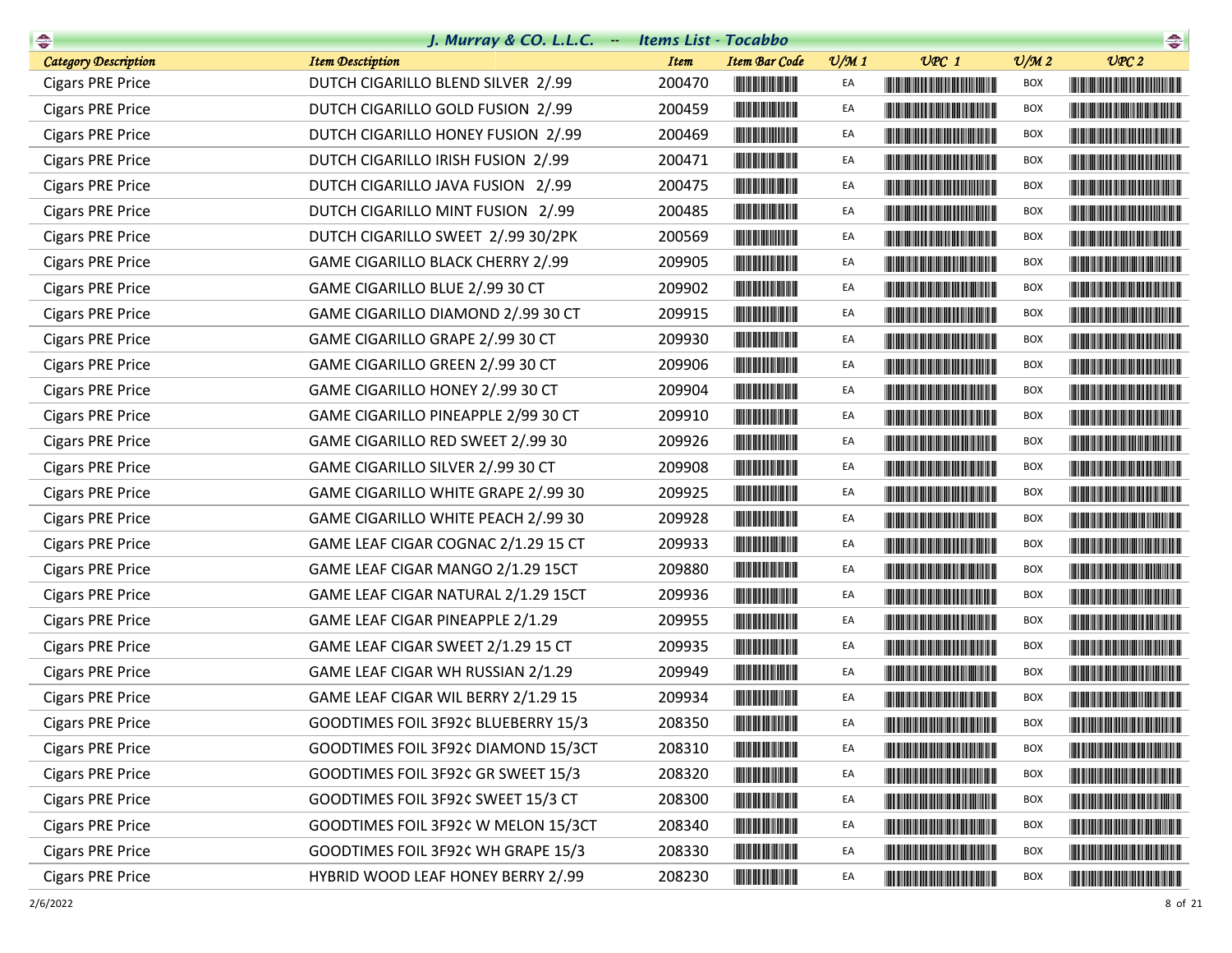| $\begin{picture}(20,10) \put(0,0){\line(1,0){10}} \put(10,0){\line(1,0){10}} \put(10,0){\line(1,0){10}} \put(10,0){\line(1,0){10}} \put(10,0){\line(1,0){10}} \put(10,0){\line(1,0){10}} \put(10,0){\line(1,0){10}} \put(10,0){\line(1,0){10}} \put(10,0){\line(1,0){10}} \put(10,0){\line(1,0){10}} \put(10,0){\line(1,0){10}} \put(10,0){\line(1$ | J. Murray & CO. L.L.C. $-$           | <b>Items List - Tocabbo</b> |                                          |                 |                                                                                                                                                                                                                                      |                 | $\begin{picture}(20,10) \put(0,0){\line(1,0){10}} \put(15,0){\line(1,0){10}} \put(15,0){\line(1,0){10}} \put(15,0){\line(1,0){10}} \put(15,0){\line(1,0){10}} \put(15,0){\line(1,0){10}} \put(15,0){\line(1,0){10}} \put(15,0){\line(1,0){10}} \put(15,0){\line(1,0){10}} \put(15,0){\line(1,0){10}} \put(15,0){\line(1,0){10}} \put(15,0){\line(1$ |
|-----------------------------------------------------------------------------------------------------------------------------------------------------------------------------------------------------------------------------------------------------------------------------------------------------------------------------------------------------|--------------------------------------|-----------------------------|------------------------------------------|-----------------|--------------------------------------------------------------------------------------------------------------------------------------------------------------------------------------------------------------------------------------|-----------------|-----------------------------------------------------------------------------------------------------------------------------------------------------------------------------------------------------------------------------------------------------------------------------------------------------------------------------------------------------|
| <b>Category Description</b>                                                                                                                                                                                                                                                                                                                         | <b>Item Desctiption</b>              | <b>Item</b>                 | <b>Item Bar Code</b>                     | $\frac{v}{M}$ 1 | $UPC$ 1                                                                                                                                                                                                                              | $\frac{V}{M}$ 2 | UPC2                                                                                                                                                                                                                                                                                                                                                |
| <b>Cigars PRE Price</b>                                                                                                                                                                                                                                                                                                                             | HYBRID WOOD LEAF PLANTINUM 2/.99     | 208240                      |                                          | EA              | <u> Hill i Hall i Hall i Hall i Hall i Hall i Ha</u>                                                                                                                                                                                 | BOX             |                                                                                                                                                                                                                                                                                                                                                     |
| <b>Cigars PRE Price</b>                                                                                                                                                                                                                                                                                                                             | HYBRID WOOD LEAF PURE SILVER 2/.99   | 208210                      |                                          | EA              |                                                                                                                                                                                                                                      | <b>BOX</b>      |                                                                                                                                                                                                                                                                                                                                                     |
| <b>Cigars PRE Price</b>                                                                                                                                                                                                                                                                                                                             | HYBRID WOOD LEAF RUSSIANCREAM 2/99   | 208220                      | <u> Herman Herman III e</u>              | EA              | <u> Harry Harry Harry Harry Harry Harry Harry Harry Harry Harry Harry Harry Harry Harry Harry Harry Harry Harry Harry Harry Harry Harry Harry Harry Harry Harry Harry Harry Harry Harry Harry Harry Harry Harry Harry Harry Harr</u> | <b>BOX</b>      |                                                                                                                                                                                                                                                                                                                                                     |
| <b>Cigars PRE Price</b>                                                                                                                                                                                                                                                                                                                             | HYBRID WOOD LEAF SWEET AROMA 2/.99   | 208200                      |                                          | EA              | <b>The Community of the Community</b>                                                                                                                                                                                                | BOX             |                                                                                                                                                                                                                                                                                                                                                     |
| <b>Cigars PRE Price</b>                                                                                                                                                                                                                                                                                                                             | JACKPOT CIGARILLO PINEAPPLE 3/.99    | 207843                      |                                          | EA              |                                                                                                                                                                                                                                      | <b>BOX</b>      |                                                                                                                                                                                                                                                                                                                                                     |
| <b>Cigars PRE Price</b>                                                                                                                                                                                                                                                                                                                             | LITTLE N WILD CLASSIC .59 25 CT      | 208400                      |                                          | EA              |                                                                                                                                                                                                                                      | <b>BOX</b>      |                                                                                                                                                                                                                                                                                                                                                     |
| <b>Cigars PRE Price</b>                                                                                                                                                                                                                                                                                                                             | LITTLE N WILD KA\$H .59 25 CT        | 208430                      |                                          | EA              | <u> Herbert Herbert in der Erste der Erste der Erste der Erste der Erste der Erste der Erste der Erste der Erste </u>                                                                                                                | <b>BOX</b>      |                                                                                                                                                                                                                                                                                                                                                     |
| <b>Cigars PRE Price</b>                                                                                                                                                                                                                                                                                                                             | LITTLE N WILD SWEET .59 25 CT        | 208410                      |                                          | EA              |                                                                                                                                                                                                                                      | <b>BOX</b>      |                                                                                                                                                                                                                                                                                                                                                     |
| <b>Cigars PRE Price</b>                                                                                                                                                                                                                                                                                                                             | NIGHT OWL TIP CLASSIC 2/.99 15 CT    | 200224                      |                                          | EA              |                                                                                                                                                                                                                                      | BOX             |                                                                                                                                                                                                                                                                                                                                                     |
| <b>Cigars PRE Price</b>                                                                                                                                                                                                                                                                                                                             | NIGHT OWL TIP TROPICAL 2/.99 15 CT   | 200720                      | <u> Herbert Herbert i Sta</u>            | EA              |                                                                                                                                                                                                                                      | <b>BOX</b>      |                                                                                                                                                                                                                                                                                                                                                     |
| <b>Cigars PRE Price</b>                                                                                                                                                                                                                                                                                                                             | SHOW CIG MANGO BL POCOLOCO 5FOR \$1  | 205055                      |                                          | EA              |                                                                                                                                                                                                                                      | <b>BOX</b>      |                                                                                                                                                                                                                                                                                                                                                     |
| <b>Cigars PRE Price</b>                                                                                                                                                                                                                                                                                                                             | SHOW CIG PEACH/MANGO TATA 5FOR\$1 15 | 205059                      |                                          | EA              |                                                                                                                                                                                                                                      | BOX             |                                                                                                                                                                                                                                                                                                                                                     |
| <b>Cigars PRE Price</b>                                                                                                                                                                                                                                                                                                                             | SHOW CIGAR JAMAICAN BUZZ 5 FOR \$1   | 205045                      |                                          | EA              |                                                                                                                                                                                                                                      | BOX             |                                                                                                                                                                                                                                                                                                                                                     |
| <b>Cigars PRE Price</b>                                                                                                                                                                                                                                                                                                                             | SHOW CIGAR KIWI/S.BERRY 5 FOR \$1 15 | 205052                      |                                          | EA              | <u> Harry Harry Harry Harry Harry Harry Harry Harry Harry Harry Harry Harry Harry Harry Harry Harry Harry Harry H</u>                                                                                                                | <b>BOX</b>      |                                                                                                                                                                                                                                                                                                                                                     |
| <b>Cigars PRE Price</b>                                                                                                                                                                                                                                                                                                                             | SHOW CIGARILL MOTA ISLAND 5FOR\$1 15 | 205068                      |                                          | EA              |                                                                                                                                                                                                                                      | BOX             |                                                                                                                                                                                                                                                                                                                                                     |
| <b>Cigars PRE Price</b>                                                                                                                                                                                                                                                                                                                             | SHOW CIGARILLO BEE BERRY 5FOR \$1 15 | 205048                      |                                          | EA              |                                                                                                                                                                                                                                      | BOX             |                                                                                                                                                                                                                                                                                                                                                     |
| <b>Cigars PRE Price</b>                                                                                                                                                                                                                                                                                                                             | SHOW CIGARILLO BLK CHERRY 5 FOR \$1  | 205060                      |                                          | EA              | <u> Harry Harry Harry Harry Harry Harry Harry Harry Harry Harry Harry Harry Harry Harry Harry Harry Harry Harry Harry Harry Harry Harry Harry Harry Harry Harry Harry Harry Harry Harry Harry Harry Harry Harry Harry Harry Harr</u> | <b>BOX</b>      |                                                                                                                                                                                                                                                                                                                                                     |
| <b>Cigars PRE Price</b>                                                                                                                                                                                                                                                                                                                             | SHOW CIGARILLO BUZZ 5 FOR \$1 15CT   | 205057                      | <u> Herbert Herbert in der Entschaft</u> | EA              |                                                                                                                                                                                                                                      | <b>BOX</b>      |                                                                                                                                                                                                                                                                                                                                                     |
| <b>Cigars PRE Price</b>                                                                                                                                                                                                                                                                                                                             | SHOW CIGARILLO CREAM 5 FOR 3 \$1 15  | 205056                      |                                          | EA              |                                                                                                                                                                                                                                      | <b>BOX</b>      |                                                                                                                                                                                                                                                                                                                                                     |
| <b>Cigars PRE Price</b>                                                                                                                                                                                                                                                                                                                             | SHOW CIGARILLO GR SWT 5 FOR \$1 15   | 205065                      |                                          | EA              | <u> Harry Harry Harry Harry Harry Harry Harry Harry Harry Harry Harry Harry Harry Harry Harry Harry Harry Harry Harry Harry Harry Harry Harry Harry Harry Harry Harry Harry Harry Harry Harry Harry Harry Harry Harry Harry Harr</u> | BOX             |                                                                                                                                                                                                                                                                                                                                                     |
| <b>Cigars PRE Price</b>                                                                                                                                                                                                                                                                                                                             | SHOW CIGARILLO ICE 5 FOR \$1 15 CT   | 205050                      | <u> Herbert Herbert in der Entschaft</u> | EA              |                                                                                                                                                                                                                                      | <b>BOX</b>      |                                                                                                                                                                                                                                                                                                                                                     |
| <b>Cigars PRE Price</b>                                                                                                                                                                                                                                                                                                                             | SHOW CIGARILLO MANGO 5 FOR \$1 15 CT | 205054                      | <u> Herbert Herbert in der Entschaft</u> | EA              |                                                                                                                                                                                                                                      | <b>BOX</b>      |                                                                                                                                                                                                                                                                                                                                                     |
| <b>Cigars PRE Price</b>                                                                                                                                                                                                                                                                                                                             | SHOW CIGARILLO OG KUSH 5 FOR \$1 15  | 205047                      |                                          | EA              |                                                                                                                                                                                                                                      | BOX             |                                                                                                                                                                                                                                                                                                                                                     |
| <b>Cigars PRE Price</b>                                                                                                                                                                                                                                                                                                                             | SHOW CIGARILLO RUSSIAN GEM 5/ \$1 15 | 205409                      |                                          | EA              |                                                                                                                                                                                                                                      | BOX             |                                                                                                                                                                                                                                                                                                                                                     |
| <b>Cigars PRE Price</b>                                                                                                                                                                                                                                                                                                                             | SHOW CIGARILLO SWEET 5 FOR \$1 15    | 205049                      |                                          | EA              |                                                                                                                                                                                                                                      | <b>BOX</b>      |                                                                                                                                                                                                                                                                                                                                                     |
| <b>Cigars PRE Price</b>                                                                                                                                                                                                                                                                                                                             | SHOW CIGARILLO TROPICAL 5/\$1 15 CT  | 205051                      | <b>The Community</b>                     | EA              |                                                                                                                                                                                                                                      | <b>BOX</b>      |                                                                                                                                                                                                                                                                                                                                                     |
| <b>Cigars PRE Price</b>                                                                                                                                                                                                                                                                                                                             | SHOW CIGARILLO WATERMELON 5/\$1 15CT | 205554                      |                                          | EA              |                                                                                                                                                                                                                                      | <b>BOX</b>      |                                                                                                                                                                                                                                                                                                                                                     |
| <b>Cigars PRE Price</b>                                                                                                                                                                                                                                                                                                                             | SHOW CIGARILLO WET/FRUITY5/\$1 15 CT | 205557                      |                                          | EA              |                                                                                                                                                                                                                                      | BOX             |                                                                                                                                                                                                                                                                                                                                                     |
| <b>Cigars PRE Price</b>                                                                                                                                                                                                                                                                                                                             | SHOW CIGARILLO WH GRAPE 5/\$1 15 CT  | 205064                      |                                          | EA              |                                                                                                                                                                                                                                      | <b>BOX</b>      |                                                                                                                                                                                                                                                                                                                                                     |
| <b>Cigars PRE Price</b>                                                                                                                                                                                                                                                                                                                             | SUPREME CIGAR WHITE GRAPE 5/.99 15   | 270534                      |                                          | EA              |                                                                                                                                                                                                                                      | <b>BOX</b>      |                                                                                                                                                                                                                                                                                                                                                     |
| <b>Cigars PRE Price</b>                                                                                                                                                                                                                                                                                                                             | SUPREME CIGARILL BLUEBERRY 5/.99 15  | 270537                      |                                          | EA              |                                                                                                                                                                                                                                      | BOX             |                                                                                                                                                                                                                                                                                                                                                     |
| <b>Cigars PRE Price</b>                                                                                                                                                                                                                                                                                                                             | SUPREME CIGARILL GREENHAZE 5/1.49    | 270538                      |                                          | EA              |                                                                                                                                                                                                                                      | BOX             |                                                                                                                                                                                                                                                                                                                                                     |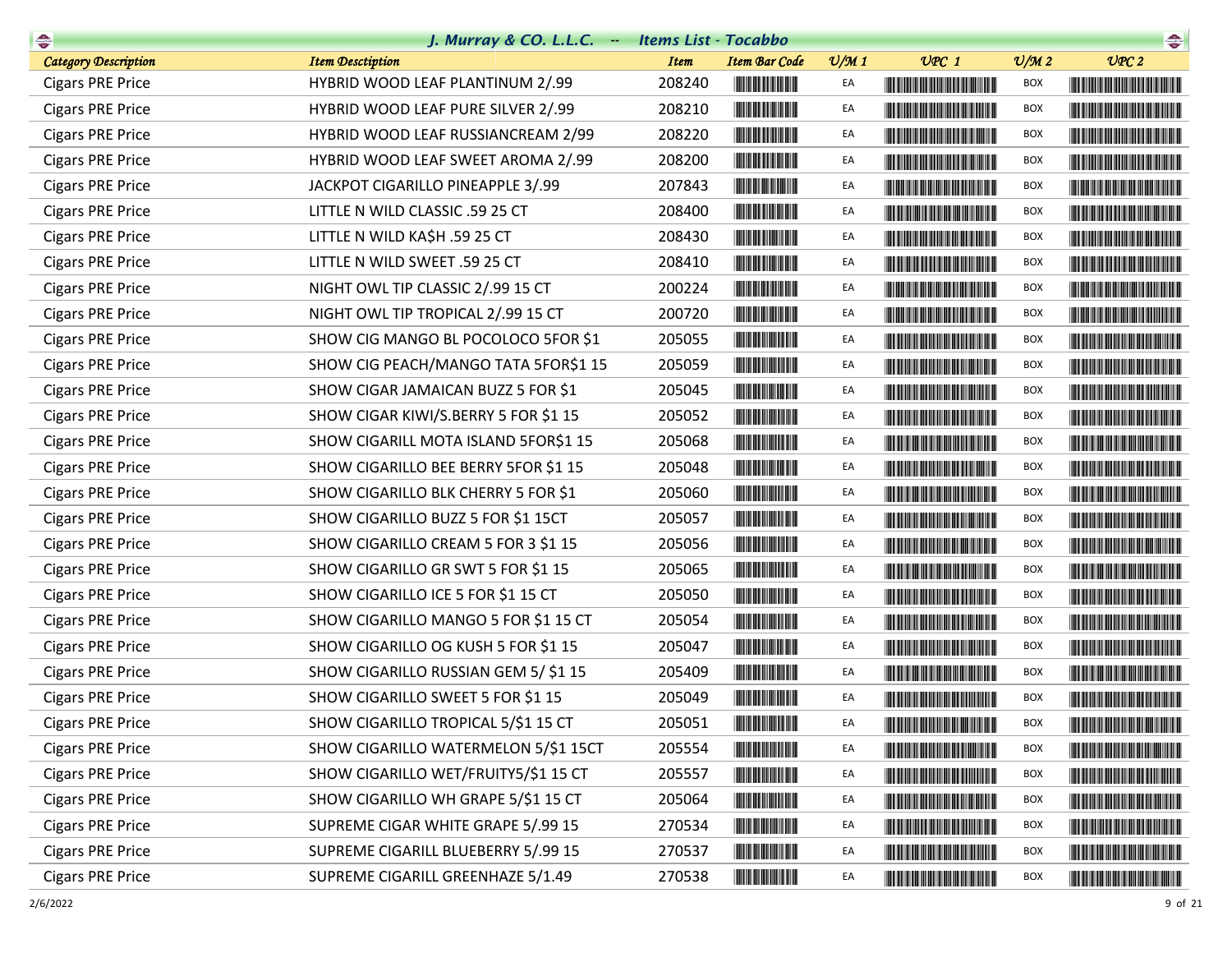| $\begin{picture}(20,10) \put(0,0){\line(1,0){10}} \put(10,0){\line(1,0){10}} \put(10,0){\line(1,0){10}} \put(10,0){\line(1,0){10}} \put(10,0){\line(1,0){10}} \put(10,0){\line(1,0){10}} \put(10,0){\line(1,0){10}} \put(10,0){\line(1,0){10}} \put(10,0){\line(1,0){10}} \put(10,0){\line(1,0){10}} \put(10,0){\line(1,0){10}} \put(10,0){\line(1$ | J. Murray & $CO.$ L.L. $C.$ $-$      | <b>Items List - Tocabbo</b> |                                                                                                                       |                 |                                                                                                                                                                                                                                      |                             | $\begin{picture}(20,10) \put(0,0){\line(1,0){10}} \put(15,0){\line(1,0){10}} \put(15,0){\line(1,0){10}} \put(15,0){\line(1,0){10}} \put(15,0){\line(1,0){10}} \put(15,0){\line(1,0){10}} \put(15,0){\line(1,0){10}} \put(15,0){\line(1,0){10}} \put(15,0){\line(1,0){10}} \put(15,0){\line(1,0){10}} \put(15,0){\line(1,0){10}} \put(15,0){\line(1$ |
|-----------------------------------------------------------------------------------------------------------------------------------------------------------------------------------------------------------------------------------------------------------------------------------------------------------------------------------------------------|--------------------------------------|-----------------------------|-----------------------------------------------------------------------------------------------------------------------|-----------------|--------------------------------------------------------------------------------------------------------------------------------------------------------------------------------------------------------------------------------------|-----------------------------|-----------------------------------------------------------------------------------------------------------------------------------------------------------------------------------------------------------------------------------------------------------------------------------------------------------------------------------------------------|
| <b>Category Description</b>                                                                                                                                                                                                                                                                                                                         | <b>Item Desctiption</b>              | <b>Item</b>                 | <b>Item Bar Code</b>                                                                                                  | $\frac{v}{M}$ 1 | $UPC$ 1                                                                                                                                                                                                                              | $\mathcal{O}/\mathcal{M}$ 2 | UPC2                                                                                                                                                                                                                                                                                                                                                |
| <b>Cigars PRE Price</b>                                                                                                                                                                                                                                                                                                                             | SUPREME CIGARILLO GRAPE 5/.99 15     | 270539                      |                                                                                                                       | EA              |                                                                                                                                                                                                                                      | BOX                         |                                                                                                                                                                                                                                                                                                                                                     |
| <b>Cigars PRE Price</b>                                                                                                                                                                                                                                                                                                                             | SUPREME CIGARILLO SWEET 5/1.49 15CT  | 270535                      | <u> Indian Maria San Ba</u>                                                                                           | EA              |                                                                                                                                                                                                                                      | BOX                         |                                                                                                                                                                                                                                                                                                                                                     |
| <b>Cigars PRE Price</b>                                                                                                                                                                                                                                                                                                                             | SWEET WOODS LEAF 2F\$1.29 COGNAC 15  | 208505                      |                                                                                                                       | EA              |                                                                                                                                                                                                                                      | <b>BOX</b>                  |                                                                                                                                                                                                                                                                                                                                                     |
| <b>Cigars PRE Price</b>                                                                                                                                                                                                                                                                                                                             | SWEET WOODS LEAF 2F\$1.29 GOLD HONEY | 208515                      |                                                                                                                       | EA              |                                                                                                                                                                                                                                      | BOX                         |                                                                                                                                                                                                                                                                                                                                                     |
| <b>Cigars PRE Price</b>                                                                                                                                                                                                                                                                                                                             | SWEET WOODS LEAF 2F\$1.29 H BERRY 15 | 208520                      |                                                                                                                       | EA              |                                                                                                                                                                                                                                      | BOX                         |                                                                                                                                                                                                                                                                                                                                                     |
| <b>Cigars PRE Price</b>                                                                                                                                                                                                                                                                                                                             | SWEET WOODS LEAF 2F\$1.29 PLATINUM15 | 208530                      | <u> Herbert Herbert in der Entschaft</u>                                                                              | EA              |                                                                                                                                                                                                                                      | <b>BOX</b>                  |                                                                                                                                                                                                                                                                                                                                                     |
| <b>Cigars PRE Price</b>                                                                                                                                                                                                                                                                                                                             | SWEET WOODS LEAF 2F\$1.29 RUSSIAN 15 | 208540                      | <u> Herbert Herbert in der Erste </u>                                                                                 | EA              |                                                                                                                                                                                                                                      | <b>BOX</b>                  |                                                                                                                                                                                                                                                                                                                                                     |
| <b>Cigars PRE Price</b>                                                                                                                                                                                                                                                                                                                             | SWEET WOODS LEAF 2F\$1.29 SWEET 15   | 208500                      |                                                                                                                       | EA              |                                                                                                                                                                                                                                      | BOX                         |                                                                                                                                                                                                                                                                                                                                                     |
| <b>Cigars PRE Price</b>                                                                                                                                                                                                                                                                                                                             | SWISHER SWT BLK BERRY TIP CIG 2/99   | 207755                      |                                                                                                                       | EA              |                                                                                                                                                                                                                                      | BOX                         |                                                                                                                                                                                                                                                                                                                                                     |
| <b>Cigars PRE Price</b>                                                                                                                                                                                                                                                                                                                             | SWISHER SWT BLK CHERRY TIP CIG 2/99  | 208667                      | <u> Herbert Herbert in der Entschaft</u>                                                                              | EA              |                                                                                                                                                                                                                                      | <b>BOX</b>                  |                                                                                                                                                                                                                                                                                                                                                     |
| <b>Cigars PRE Price</b>                                                                                                                                                                                                                                                                                                                             | SWISHER SWT BLK GRAPE TIP CIG 2/99   | 207750                      | <b>The Committee of the Committee</b>                                                                                 | EA              |                                                                                                                                                                                                                                      | <b>BOX</b>                  | <u> Harry Harry Harry Harry Harry Harry Harry Harry Harry Harry Harry Harry Harry Harry Harry Harry Harry Harry Harry Harry Harry Harry Harry Harry Harry Harry Harry Harry Harry Harry Harry Harry Harry Harry Harry Harry Harr</u>                                                                                                                |
| <b>Cigars PRE Price</b>                                                                                                                                                                                                                                                                                                                             | SWISHER SWT BLK SMOOTH TIP CIG 2/99  | 208677                      |                                                                                                                       | EA              | <u> Harry Harry Harry Harry Harry Harry Harry Harry Harry Harry Harry Harry Harry Harry Harry Harry Harry Harry Harry Harry Harry Harry Harry Harry Harry Harry Harry Harry Harry Harry Harry Harry Harry Harry Harry Harry Harr</u> | <b>BOX</b>                  |                                                                                                                                                                                                                                                                                                                                                     |
| <b>Cigars PRE Price</b>                                                                                                                                                                                                                                                                                                                             | SWISHER SWT BLK WINE TIP CIG 2/99    | 208777                      | <b>The Committee of the Committee</b>                                                                                 | EA              |                                                                                                                                                                                                                                      | BOX                         |                                                                                                                                                                                                                                                                                                                                                     |
| <b>Cigars PRE Price</b>                                                                                                                                                                                                                                                                                                                             | SWISHER SWT CIGAR BLUEBERRY 2/99     | 205521                      |                                                                                                                       | EA              |                                                                                                                                                                                                                                      | <b>BOX</b>                  |                                                                                                                                                                                                                                                                                                                                                     |
| <b>Cigars PRE Price</b>                                                                                                                                                                                                                                                                                                                             | SWISHER SWT CIGAR DIAMONDS 2/99      | 205532                      |                                                                                                                       | EA              | <b>The Common Service Common Service</b>                                                                                                                                                                                             | <b>BOX</b>                  |                                                                                                                                                                                                                                                                                                                                                     |
| <b>Cigars PRE Price</b>                                                                                                                                                                                                                                                                                                                             | SWISHER SWT CIGAR GRAPE 2/99 30 CT   | 205526                      |                                                                                                                       | EA              |                                                                                                                                                                                                                                      | <b>BOX</b>                  |                                                                                                                                                                                                                                                                                                                                                     |
| <b>Cigars PRE Price</b>                                                                                                                                                                                                                                                                                                                             | SWISHER SWT CIGAR SILVER 2/99        | 205596                      |                                                                                                                       | EA              | <u> Harry Harry Harry Harry Harry Harry Harry Harry Harry Harry Harry Harry Harry Harry Harry Harry Harry Harry Harry Harry Harry Harry Harry Harry Harry Harry Harry Harry Harry Harry Harry Harry Harry Harry Harry Harry Harr</u> | BOX                         | <u> Harry Harry Harry Harry Harry Harry Harry Harry Harry Harry Harry Harry Harry Harry Harry Harry Harry Harry Harry Harry Harry Harry Harry Harry Harry Harry Harry Harry Harry Harry Harry Harry Harry Harry Harry Harry Harr</u>                                                                                                                |
| <b>Cigars PRE Price</b>                                                                                                                                                                                                                                                                                                                             | SWISHER SWT CIGAR STRAWBERRY 2/99    | 205523                      |                                                                                                                       | EA              |                                                                                                                                                                                                                                      | <b>BOX</b>                  |                                                                                                                                                                                                                                                                                                                                                     |
| <b>Cigars PRE Price</b>                                                                                                                                                                                                                                                                                                                             | SWISHER SWT CIGAR SUMMR TWIST 2/99   | 205533                      |                                                                                                                       | EA              |                                                                                                                                                                                                                                      | <b>BOX</b>                  | <b>The Committee of the Committee of the Committee of the Committee of the Committee</b>                                                                                                                                                                                                                                                            |
| <b>Cigars PRE Price</b>                                                                                                                                                                                                                                                                                                                             | SWISHER SWT CIGAR TROP FUSION 2/99   | 205524                      | <b>The Committee of the Committee of the Committee</b>                                                                | EA              | <b>The Common Service Common Service</b>                                                                                                                                                                                             | <b>BOX</b>                  |                                                                                                                                                                                                                                                                                                                                                     |
| <b>Cigars PRE Price</b>                                                                                                                                                                                                                                                                                                                             | SWISHER SWT CIGAR WILD RUSH 2/99     | 205540                      |                                                                                                                       | EA              |                                                                                                                                                                                                                                      | BOX                         |                                                                                                                                                                                                                                                                                                                                                     |
| <b>Cigars PRE Price</b>                                                                                                                                                                                                                                                                                                                             | SWISHER SWT CIGARILL W GRAPE 2/99    | 205530                      | <u> Indian American Indian Indian Indian Indian Indian Indian Indian Indian Indian Indian Indian Indian Indian In</u> | EA              |                                                                                                                                                                                                                                      | <b>BOX</b>                  |                                                                                                                                                                                                                                                                                                                                                     |
| <b>Cigars PRE Price</b>                                                                                                                                                                                                                                                                                                                             | SWISHER SWT CIGARILLO GREEN SWT2/99  | 205522                      |                                                                                                                       | EA              |                                                                                                                                                                                                                                      | <b>BOX</b>                  | <u> Harat Barat Barat Barat Barat Barat Barat Barat Barat Barat Barat Barat Barat Barat Barat Barat Barat Barat Ba</u>                                                                                                                                                                                                                              |
| <b>Cigars PRE Price</b>                                                                                                                                                                                                                                                                                                                             | SWISHER SWT CIGARILLO 2/99 30 CT     | 205520                      | <u> Herman Barbara (</u>                                                                                              | EA              | <b>The Common Section</b>                                                                                                                                                                                                            | BOX                         |                                                                                                                                                                                                                                                                                                                                                     |
| <b>Cigars PRE Price</b>                                                                                                                                                                                                                                                                                                                             | WHITE OWL CIG DARK/WHITE CHOC 2/.99  | 207836                      |                                                                                                                       | EA              |                                                                                                                                                                                                                                      | <b>BOX</b>                  |                                                                                                                                                                                                                                                                                                                                                     |
| <b>Cigars PRE Price</b>                                                                                                                                                                                                                                                                                                                             | WHITE OWL CIG PEACH/SANGRRIA 2/.99   | 207845                      | <u> Herbert Herbert i</u>                                                                                             | EA              |                                                                                                                                                                                                                                      | <b>BOX</b>                  |                                                                                                                                                                                                                                                                                                                                                     |
| <b>Cigars PRE Price</b>                                                                                                                                                                                                                                                                                                                             | WHITE OWL CIGAR BLK SWT 2/.99 30 CT  | 207821                      |                                                                                                                       | EA              |                                                                                                                                                                                                                                      | BOX                         | <u> Harry Harry Harry Harry Harry Harry Harry Harry Harry Harry Harry Harry Harry Harry Harry Harry Harry Harry Harry Harry Harry Harry Harry Harry Harry Harry Harry Harry Harry Harry Harry Harry Harry Harry Harry Harry Harr</u>                                                                                                                |
| <b>Cigars PRE Price</b>                                                                                                                                                                                                                                                                                                                             | WHITE OWL CIGAR BLUE RASP. 2/.99 30  | 207855                      | <u> III de la provincia del c</u>                                                                                     | EA              |                                                                                                                                                                                                                                      | <b>BOX</b>                  | <b>The Committee of the Committee of the Committee of the Committee of the Committee</b>                                                                                                                                                                                                                                                            |
| <b>Cigars PRE Price</b>                                                                                                                                                                                                                                                                                                                             | WHITE OWL CIGAR GRAPE 2/.99 30 CT    | 207853                      | <u> Herbert Herbert in der Erste der Erste </u>                                                                       | EA              | <u> Harry Harry Harry Harry Harry Harry Harry Harry Harry Harry Harry Harry Harry Harry Harry Harry Harry Harry Harry Harry Harry Harry Harry Harry Harry Harry Harry Harry Harry Harry Harry Harry Harry Harry Harry Harry Harr</u> | <b>BOX</b>                  |                                                                                                                                                                                                                                                                                                                                                     |
| <b>Cigars PRE Price</b>                                                                                                                                                                                                                                                                                                                             | WHITE OWL CIGAR GREEN SWT 2/.99 30   | 207831                      |                                                                                                                       | EA              | <u> Liberal Maria de la contrada de la con</u>                                                                                                                                                                                       | <b>BOX</b>                  | <u> Harry Harry Harry Harry Harry Harry Harry Harry Harry Harry Harry Harry Harry Harry Harry Harry Harry Harry Harry Harry Harry Harry Harry Harry Harry Harry Harry Harry Harry Harry Harry Harry Harry Harry Harry Harry Harr</u>                                                                                                                |
| <b>Cigars PRE Price</b>                                                                                                                                                                                                                                                                                                                             | WHITE OWL CIGAR HONEY 2/.99 30 CT    | 207828                      | <u> III de la provincia de la provincia de la provincia de la provincia de la provincia de la provincia de la pro</u> | EA              |                                                                                                                                                                                                                                      | BOX                         |                                                                                                                                                                                                                                                                                                                                                     |
| <b>Cigars PRE Price</b>                                                                                                                                                                                                                                                                                                                             | WHITE OWL CIGAR PINEAPPLE 2/.99 30   | 207802                      |                                                                                                                       | EA              | <u> Liberal Maria San Barat da Ba</u>                                                                                                                                                                                                | <b>BOX</b>                  |                                                                                                                                                                                                                                                                                                                                                     |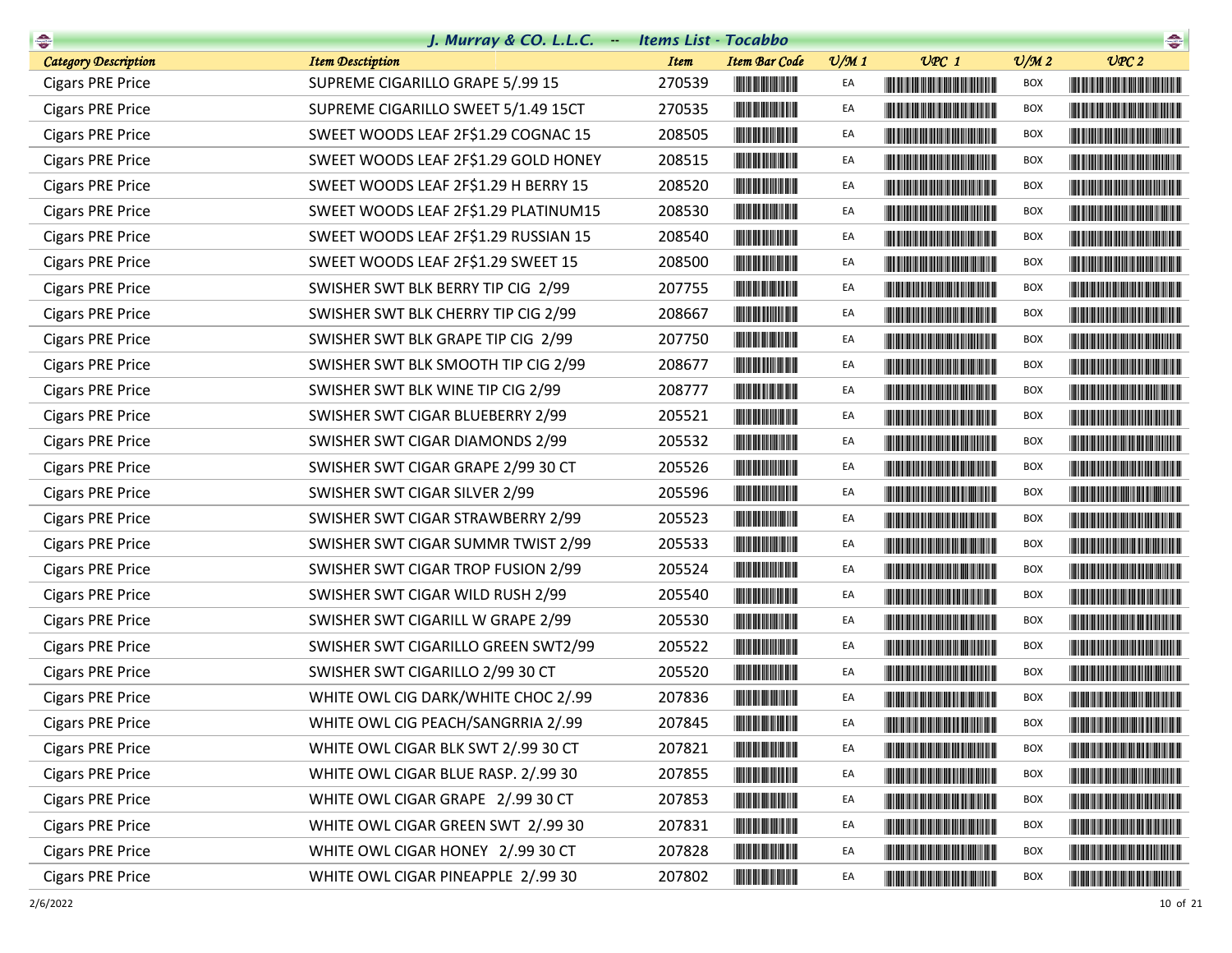| $\begin{picture}(20,10) \put(0,0){\line(1,0){10}} \put(10,0){\line(1,0){10}} \put(10,0){\line(1,0){10}} \put(10,0){\line(1,0){10}} \put(10,0){\line(1,0){10}} \put(10,0){\line(1,0){10}} \put(10,0){\line(1,0){10}} \put(10,0){\line(1,0){10}} \put(10,0){\line(1,0){10}} \put(10,0){\line(1,0){10}} \put(10,0){\line(1,0){10}} \put(10,0){\line(1$ | J. Murray & CO. L.L.C. $-$          | <b>Items List - Tocabbo</b> |                                                        |                 |                                                                                                                                                                                                                                      |                 | $\begin{picture}(20,20) \put(0,0){\dashbox{0.5}(10,0){ }} \put(15,0){\circle{10}} \put(15,0){\circle{10}} \put(15,0){\circle{10}} \put(15,0){\circle{10}} \put(15,0){\circle{10}} \put(15,0){\circle{10}} \put(15,0){\circle{10}} \put(15,0){\circle{10}} \put(15,0){\circle{10}} \put(15,0){\circle{10}} \put(15,0){\circle{10}} \put(15,0){\circle{10}} \put(15,0){\circle{10}} \put(15,$ |
|-----------------------------------------------------------------------------------------------------------------------------------------------------------------------------------------------------------------------------------------------------------------------------------------------------------------------------------------------------|-------------------------------------|-----------------------------|--------------------------------------------------------|-----------------|--------------------------------------------------------------------------------------------------------------------------------------------------------------------------------------------------------------------------------------|-----------------|---------------------------------------------------------------------------------------------------------------------------------------------------------------------------------------------------------------------------------------------------------------------------------------------------------------------------------------------------------------------------------------------|
| <b>Category Description</b>                                                                                                                                                                                                                                                                                                                         | <b>Item Desctiption</b>             | <b>Item</b>                 | <b>Item Bar Code</b>                                   | $\frac{v}{M}$ 1 | $UPC$ 1                                                                                                                                                                                                                              | $\frac{v}{M}$ 2 | UPC2                                                                                                                                                                                                                                                                                                                                                                                        |
| <b>Cigars PRE Price</b>                                                                                                                                                                                                                                                                                                                             | WHITE OWL CIGAR SILVER 2/.99 30 CT  | 207837                      |                                                        | EA              | <u> Timba ka masa sa mga katalog ng mga katalog ng mga katalog ng mga katalog ng mga katalog ng mga katalog ng mga katalog ng mga katalog ng mga katalog ng mga katalog ng mga katalog ng mga katalog ng mga katalog ng mga kata</u> | BOX             | <b>CONTRACTOR</b>                                                                                                                                                                                                                                                                                                                                                                           |
| <b>Cigars PRE Price</b>                                                                                                                                                                                                                                                                                                                             | WHITE OWL CIGAR STRAWBERRY 2/.99 30 | 203962                      | <b>The Committee of the Committee of the Committee</b> | EA              | <b>The Committee of the Committee of the Committee</b>                                                                                                                                                                               | <b>BOX</b>      | <u> Harry Harry Harry Harry Harry Harry Harry Harry Harry Harry Harry Harry Harry Harry Harry Harry Harry Harry Harry Harry Harry Harry Harry Harry Harry Harry Harry Harry Harry Harry Harry Harry Harry Harry Harry Harry Harr</u>                                                                                                                                                        |
| <b>Cigars PRE Price</b>                                                                                                                                                                                                                                                                                                                             | WHITE OWL CIGAR SWEET 2/.99 30 CT   | 207848                      |                                                        | EA              | <b>The Committee of the Committee of the Committee of the Committee of the Committee</b>                                                                                                                                             | <b>BOX</b>      |                                                                                                                                                                                                                                                                                                                                                                                             |
| <b>Cigars PRE Price</b>                                                                                                                                                                                                                                                                                                                             | WHITE OWL CIGAR TROPICAL 2/.99 30CT | 207880                      |                                                        | EA              |                                                                                                                                                                                                                                      | BOX             |                                                                                                                                                                                                                                                                                                                                                                                             |
| <b>Cigars PRE Price</b>                                                                                                                                                                                                                                                                                                                             | WHITE OWL CIGAR VANILLA 2/.99 30 CT | 207882                      |                                                        | EA              |                                                                                                                                                                                                                                      | BOX             |                                                                                                                                                                                                                                                                                                                                                                                             |
| <b>Cigars PRE Price</b>                                                                                                                                                                                                                                                                                                                             | WHITE OWL CIGAR WH GRAPE 2/.99 30CT | 207877                      | <u> Herbert Herbert in der Erste </u>                  | EA              | <u> Harry Harry Harry Harry Harry Harry Harry Harry Harry Harry Harry Harry Harry Harry Harry Harry Harry Harry Harry Harry Harry Harry Harry Harry Harry Harry Harry Harry Harry Harry Harry Harry Harry Harry Harry Harry Harr</u> | <b>BOX</b>      |                                                                                                                                                                                                                                                                                                                                                                                             |
| <b>Cigars PRE Price</b>                                                                                                                                                                                                                                                                                                                             | WHITE OWL CIGAR WH PEACH 2/.99 30CT | 207887                      | <b>The Common Service</b>                              | EA              | <u> Timba ka matsayin ka matsayin ka matsayin ka matsayin ka matsayin ka matsayin ka matsayin ka matsayin ka matsayin ka matsayin ka matsayin ka matsayin ka matsayin ka matsayin ka matsayin ka matsayin ka matsayin ka matsayi</u> | <b>BOX</b>      |                                                                                                                                                                                                                                                                                                                                                                                             |
| <b>Cigars PRE Price</b>                                                                                                                                                                                                                                                                                                                             | WHITE OWL CIGAR WHIT RUSSN 2/.99 30 | 207856                      |                                                        | EA              |                                                                                                                                                                                                                                      | <b>BOX</b>      |                                                                                                                                                                                                                                                                                                                                                                                             |
| <b>Cigars PRE Price</b>                                                                                                                                                                                                                                                                                                                             | WHITE OWL CIGARILLO EMERALD 2/.99   | 207840                      |                                                        | EA              | <u> Harry Harry Harry Harry Harry Harry Harry Harry Harry Harry Harry Harry Harry Harry Harry Harry Harry Harry Harry Harry Harry Harry Harry Harry Harry Harry Harry Harry Harry Harry Harry Harry Harry Harry Harry Harry Harr</u> | BOX             |                                                                                                                                                                                                                                                                                                                                                                                             |
| <b>Cigars PRE Price</b>                                                                                                                                                                                                                                                                                                                             | WHITE OWL CIGARILLO MANGO 2/.99 30  | 207878                      | <u> Herbert Herbert in der Erste </u>                  | EA              |                                                                                                                                                                                                                                      | <b>BOX</b>      |                                                                                                                                                                                                                                                                                                                                                                                             |
| <b>Cigars PRE Price</b>                                                                                                                                                                                                                                                                                                                             | WHITE OWL CIGARILLO PEACH 2/.99 30  | 207841                      | <b>THE REAL PROPERTY</b>                               | EA              |                                                                                                                                                                                                                                      | BOX             | <u> Harrison (Barbara) eta erroman erroman erroman erroman erroman erroman erroman erroman erroman erroman erroman erroman erroman erroman erroman erroman erroman erroman erroman erroman erroman erroman erroman erroman errom</u>                                                                                                                                                        |
| <b>Cigars PRE Price</b>                                                                                                                                                                                                                                                                                                                             | WHITE OWL CIGARILLO PLATINUM 2/.99  | 207804                      |                                                        | EA              | <u> Timba ka matsayin ka matsayin ka matsayin ka matsayin ka matsayin ka matsayin ka matsayin ka matsayin ka matsayin ka matsayin ka matsayin ka matsayin ka matsayin ka matsayin ka matsayin ka matsayin ka matsayin ka matsayi</u> | BOX             | <u> Harry Harry Harry Harry Harry Harry Harry Harry Harry Harry Harry Harry Harry Harry Harry Harry Harry Harry Harry Harry Harry Harry Harry Harry Harry Harry Harry Harry Harry Harry Harry Harry Harry Harry Harry Harry Harr</u>                                                                                                                                                        |
| <b>Cigars PRE Price</b>                                                                                                                                                                                                                                                                                                                             | WHITE OWL COCONUT RUM 2/.99 30      | 207816                      |                                                        | EA              | <b>CONTRACTOR</b>                                                                                                                                                                                                                    | <b>BOX</b>      |                                                                                                                                                                                                                                                                                                                                                                                             |
| <b>Cigars PRE Price</b>                                                                                                                                                                                                                                                                                                                             | WHITE OWL DUO S.BERRY/LEMON 2/.99   | 207850                      |                                                        | EA              | <u> Tanzania (h. 1888).</u>                                                                                                                                                                                                          | BOX             | <u> Harrison (Barbara) et al.</u>                                                                                                                                                                                                                                                                                                                                                           |
| <b>Cigars PRE Price</b>                                                                                                                                                                                                                                                                                                                             | WHITE OWL MINI CIG SILVER 3/99 120  | 209903                      |                                                        | EA              | <u> The Community of the Community of the Community of the Community of the Community of the Community of the Community of the Community of the Community of the Community of the Community of the Community of the Community of</u> | <b>BOX</b>      | <b>The Community of the Community</b>                                                                                                                                                                                                                                                                                                                                                       |
| <b>Cigars PRE Price</b>                                                                                                                                                                                                                                                                                                                             | WHITE OWL MINI CIG SWEET 3/99 4/30  | 209942                      |                                                        | EA              | <b>The Committee of the Committee of the Committee</b>                                                                                                                                                                               | <b>BOX</b>      |                                                                                                                                                                                                                                                                                                                                                                                             |
| <b>Cigars PRE Price</b>                                                                                                                                                                                                                                                                                                                             | WHITE OWL SWIRL TRIPLE GRAPE 2/99   | 207895                      |                                                        | EA              | <u> Timba ka matsayin ka matsayin ka matsayin ka matsayin ka matsayin ka matsayin ka matsayin ka matsayin ka matsayin ka matsayin ka matsayin ka matsayin ka matsayin ka matsayin ka matsayin ka matsayin ka matsayin ka matsayi</u> | BOX             | <u> Harry Harry Harry Harry Harry Harry Harry Harry Harry Harry Harry Harry Harry Harry Harry Harry Harry Harry Harry Harry Harry Harry Harry Harry Harry Harry Harry Harry Harry Harry Harry Harry Harry Harry Harry Harry Harr</u>                                                                                                                                                        |
| <b>Cigars PRE Price</b>                                                                                                                                                                                                                                                                                                                             | ZIG ZAG CIGARILLO GRAPE 3/.99 15 CT | 201613                      |                                                        | EA              |                                                                                                                                                                                                                                      | <b>BOX</b>      |                                                                                                                                                                                                                                                                                                                                                                                             |
| <b>Cigars PRE Price</b>                                                                                                                                                                                                                                                                                                                             | ZIG ZAG CIGARILLO PEACH 3/.99 15 CT | 201614                      |                                                        | EA              |                                                                                                                                                                                                                                      | <b>BOX</b>      |                                                                                                                                                                                                                                                                                                                                                                                             |
| <b>Cigars PRE Price</b>                                                                                                                                                                                                                                                                                                                             | ZIG ZAG CIGARILLO STRAIGHTUP 3/.99  | 201619                      | <b>The Committee of the Committee of the Committee</b> | EA              | <b>The Committee of the Committee of the Committee</b>                                                                                                                                                                               | BOX             |                                                                                                                                                                                                                                                                                                                                                                                             |
| <b>Cigars PRE Price</b>                                                                                                                                                                                                                                                                                                                             | ZIG ZAG CIGARILLO STRAWBERRY 3/.99  | 201615                      |                                                        | EA              |                                                                                                                                                                                                                                      | BOX             |                                                                                                                                                                                                                                                                                                                                                                                             |
| <b>Cigars PRE Price</b>                                                                                                                                                                                                                                                                                                                             | ZIG ZAG CIGARILLO SWEET 3/.99 15 CT | 201617                      |                                                        | EA              | <u> Tanzania (Barat III) di Barat III di Barat III di Barat III di Barat III di Barat III di Barat III di Barat III di Barat III di Barat III di Barat III di Barat III di Barat III di Barat III di Barat III di Barat III di B</u> | BOX             |                                                                                                                                                                                                                                                                                                                                                                                             |
| <b>Cigars PRE Price</b>                                                                                                                                                                                                                                                                                                                             | 4 K'S WRAPS BLUEBERRY 4/.99         | 208760                      |                                                        | EA              | <u> Harry Harry Harry Harry Harry Harry Harry Harry Harry Harry Harry Harry Harry Harry Harry Harry Harry Harry Harry Harry Harry Harry Harry Harry Harry Harry Harry Harry Harry Harry Harry Harry Harry Harry Harry Harry Harr</u> | BOX             |                                                                                                                                                                                                                                                                                                                                                                                             |
| <b>Cigars PRE Price</b>                                                                                                                                                                                                                                                                                                                             | 4 K'S WRAPS DIAMOND 4/.99           | 208740                      | <u> Herbert Herbert in der Erste </u>                  | EA              | <b>The Community of the Community</b>                                                                                                                                                                                                | BOX             |                                                                                                                                                                                                                                                                                                                                                                                             |
| <b>Cigars PRE Price</b>                                                                                                                                                                                                                                                                                                                             | 4 K'S WRAPS MANGO 4/.99             | 208730                      | <b>The Committee of the Committee</b>                  | EA              | <b>The Community of the Community</b>                                                                                                                                                                                                | BOX             |                                                                                                                                                                                                                                                                                                                                                                                             |
| <b>Cigars PRE Price</b>                                                                                                                                                                                                                                                                                                                             | 4 K'S WRAPS NAPA GRAPE 4/.99        | 208720                      |                                                        |                 |                                                                                                                                                                                                                                      | <b>BOX</b>      |                                                                                                                                                                                                                                                                                                                                                                                             |
| <b>Cigars PRE Price</b>                                                                                                                                                                                                                                                                                                                             | 4 K'S WRAPS SWEET DELICIOUS 4/.99   | 208700                      |                                                        | EA              | <b>The Committee of the Committee of the Committee of the Committee</b>                                                                                                                                                              | BOX             |                                                                                                                                                                                                                                                                                                                                                                                             |
| <b>Cigars PRE Price</b>                                                                                                                                                                                                                                                                                                                             | 4 K'S WRAPS WATERMELON 4/.99        | 208750                      | <u> Herbert Herbert in der Erste </u>                  | EA              |                                                                                                                                                                                                                                      | BOX             |                                                                                                                                                                                                                                                                                                                                                                                             |
| <b>Cigars PRE Price</b>                                                                                                                                                                                                                                                                                                                             | 4 KINGS CIGAR BLUE PINEAPPLE 4/.99  | 200299                      | <u> Herbert Herbert in der Erste </u>                  | EA              |                                                                                                                                                                                                                                      | BOX             |                                                                                                                                                                                                                                                                                                                                                                                             |
| <b>Cigars PRE Price</b>                                                                                                                                                                                                                                                                                                                             | 4 KINGS CIGAR DIAMOND 4/.99         | 200350                      | <u> Herbert Herbert in der Erste </u>                  | EA              | <b>The Community of the Community</b>                                                                                                                                                                                                | BOX             |                                                                                                                                                                                                                                                                                                                                                                                             |
| <b>Cigars PRE Price</b>                                                                                                                                                                                                                                                                                                                             | 4 KINGS CIGAR KIWI BERRY 4/.99      | 200499                      | <u> Herbert Herbert in der Erste </u>                  | EA              |                                                                                                                                                                                                                                      | <b>BOX</b>      |                                                                                                                                                                                                                                                                                                                                                                                             |
| <b>Cigars PRE Price</b>                                                                                                                                                                                                                                                                                                                             | 4 KINGS CIGAR MANGO 4/.99 24 CT     | 200410                      |                                                        | EA              |                                                                                                                                                                                                                                      | <b>BOX</b>      |                                                                                                                                                                                                                                                                                                                                                                                             |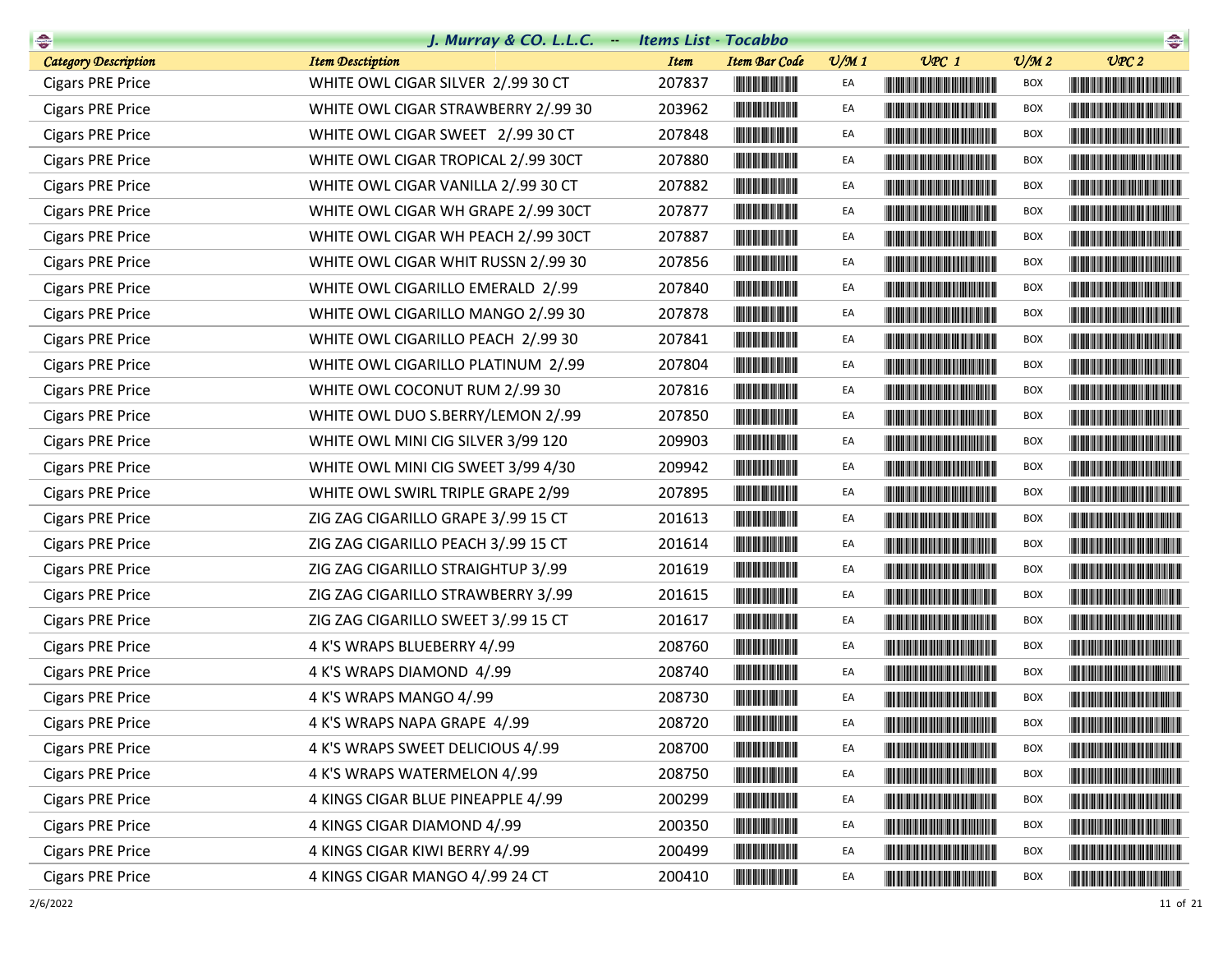| $\frac{1}{\sqrt{2}}$                    | J. Murray & CO. L.L.C. - Items List - Tocabbo |             |                                       |                 |                                                                                                                                                                                                                                      |                 | $\begin{picture}(20,10) \put(0,0){\line(1,0){10}} \put(10,0){\line(1,0){10}} \put(10,0){\line(1,0){10}} \put(10,0){\line(1,0){10}} \put(10,0){\line(1,0){10}} \put(10,0){\line(1,0){10}} \put(10,0){\line(1,0){10}} \put(10,0){\line(1,0){10}} \put(10,0){\line(1,0){10}} \put(10,0){\line(1,0){10}} \put(10,0){\line(1,0){10}} \put(10,0){\line(1$ |
|-----------------------------------------|-----------------------------------------------|-------------|---------------------------------------|-----------------|--------------------------------------------------------------------------------------------------------------------------------------------------------------------------------------------------------------------------------------|-----------------|-----------------------------------------------------------------------------------------------------------------------------------------------------------------------------------------------------------------------------------------------------------------------------------------------------------------------------------------------------|
| <b>Category Description</b>             | <b>Item Desctiption</b>                       | <b>Item</b> | <b>Item Bar Code</b>                  | $\frac{v}{M}$ 1 | $UPC$ 1                                                                                                                                                                                                                              | $\frac{v}{M}$ 2 | UPC2                                                                                                                                                                                                                                                                                                                                                |
| <b>Cigars PRE Price</b>                 | 4 KINGS CIGAR SWEET DELICIOUS 4/99            | 200797      |                                       | EA              |                                                                                                                                                                                                                                      | BOX             |                                                                                                                                                                                                                                                                                                                                                     |
| <b>Cigars PRE Price</b>                 | 4 KINGS CIGAR WATER GRAPE 4/.99               | 200799      |                                       | EA              |                                                                                                                                                                                                                                      | <b>BOX</b>      |                                                                                                                                                                                                                                                                                                                                                     |
| <b>Cigars PRE Price</b>                 | 4 KINGS CIGAR WATERMELON 4/.99 15             | 200798      |                                       | EA              |                                                                                                                                                                                                                                      | BOX             |                                                                                                                                                                                                                                                                                                                                                     |
| <b>Cigars PRE Price</b>                 | 4 KINGS CIGAR WHITE GRAPE 4/.99               | 200810      |                                       | EA              |                                                                                                                                                                                                                                      | <b>BOX</b>      |                                                                                                                                                                                                                                                                                                                                                     |
| Hookah Tobacco & Accessories            | HOOKAH TOB ARGELINI BLUE LEGEND 100           | 485040      |                                       | EA              |                                                                                                                                                                                                                                      | TIN             |                                                                                                                                                                                                                                                                                                                                                     |
| Hookah Tobacco & Accessories            | <b>HOOKAH TOB ARGELINI CITRUS MINT 100</b>    | 485032      |                                       | EA              |                                                                                                                                                                                                                                      | <b>TIN</b>      |                                                                                                                                                                                                                                                                                                                                                     |
| Hookah Tobacco & Accessories            | HOOKAH TOB ARGELINI FRUIT MIX 100G            | 485034      |                                       | EA              |                                                                                                                                                                                                                                      | <b>TIN</b>      |                                                                                                                                                                                                                                                                                                                                                     |
| Hookah Tobacco & Accessories            | HOOKAH TOB ARGELINI GRAPE MINT 100G           | 485033      |                                       | EA              |                                                                                                                                                                                                                                      | TIN             |                                                                                                                                                                                                                                                                                                                                                     |
| Hookah Tobacco & Accessories            | HOOKAH TOB ARGELINI ICY GRAPE 100G            | 485001      |                                       | EA              |                                                                                                                                                                                                                                      | <b>TIN</b>      |                                                                                                                                                                                                                                                                                                                                                     |
| Hookah Tobacco & Accessories            | HOOKAH TOB ARGELINI MANGO 100G                | 485044      |                                       | EA              |                                                                                                                                                                                                                                      | <b>TIN</b>      |                                                                                                                                                                                                                                                                                                                                                     |
| Hookah Tobacco & Accessories            | HOOKAH TOB ARGELINI ORANGE 100G               | 485035      |                                       | EA              |                                                                                                                                                                                                                                      | <b>TIN</b>      | <b>The Community of the Community</b>                                                                                                                                                                                                                                                                                                               |
| Hookah Tobacco & Accessories            | HOOKAH TOB ARGELINI PINEAPPLE 100G            | 485077      |                                       | EA              |                                                                                                                                                                                                                                      | TIN             |                                                                                                                                                                                                                                                                                                                                                     |
| Hookah Tobacco & Accessories            | HOOKAH TOB ARGELINI POMOPOLITAN 100           | 485076      | <b>The Committee of the Committee</b> | EA              |                                                                                                                                                                                                                                      | TIN             |                                                                                                                                                                                                                                                                                                                                                     |
| Hookah Tobacco & Accessories            | HOOKAH TOB ARGELINI RD/GR APPLE 100           | 485043      |                                       | EA              | <b>The Committee of the Committee of the Committee</b>                                                                                                                                                                               | <b>TIN</b>      |                                                                                                                                                                                                                                                                                                                                                     |
| <b>Hookah Tobacco &amp; Accessories</b> | HOOKAH TOB ARGELINI RED FRUIT 100G            | 485041      |                                       | EA              |                                                                                                                                                                                                                                      | TIN             |                                                                                                                                                                                                                                                                                                                                                     |
| Hookah Tobacco & Accessories            | HOOKAH TOB ARGELINI SPEARMINT 100 G           | 485004      |                                       | EA              |                                                                                                                                                                                                                                      | TIN             |                                                                                                                                                                                                                                                                                                                                                     |
| Hookah Tobacco & Accessories            | HOOKAH TOB ARGELINI ST MAGRARITA              | 485009      |                                       | EA              | <b>The Community of the Community</b>                                                                                                                                                                                                | TIN             |                                                                                                                                                                                                                                                                                                                                                     |
| Hookah Tobacco & Accessories            | HOOKAH TOB ARGELINI STRAWBERRY 100G           | 485042      |                                       | EA              |                                                                                                                                                                                                                                      | TIN             | <b>The Community of the Community</b>                                                                                                                                                                                                                                                                                                               |
| Hookah Tobacco & Accessories            | <b>HOOKAH TOB ARGELINI WATERMELON 100</b>     | 485037      |                                       | EA              |                                                                                                                                                                                                                                      | TIN             |                                                                                                                                                                                                                                                                                                                                                     |
| Hookah Tobacco & Accessories            | HOOKAH TOB ARGELINI WH RUSSIAN 100            | 485003      |                                       | EA              |                                                                                                                                                                                                                                      | TIN             |                                                                                                                                                                                                                                                                                                                                                     |
| Hookah Tobacco & Accessories            | <b>HOOKAH TOB ARGELINI WHITE GRAPE 100</b>    | 485079      |                                       | EA              |                                                                                                                                                                                                                                      | TIN             |                                                                                                                                                                                                                                                                                                                                                     |
| Pipe BAG                                | SMOKERS PRIDE BLK CAVENDISH 12 OZ             | 208123      |                                       | EA              |                                                                                                                                                                                                                                      | BAG             |                                                                                                                                                                                                                                                                                                                                                     |
| Pipe BAG                                | SMOKERS PRIDE CHERRY CAVEND 12 OZ             | 208124      |                                       | EA              | <u> Harat Barat Barat Barat Barat Barat Barat Barat Barat Barat Barat Barat Barat Barat Barat Barat Barat Barat Barat Barat Barat Barat Barat Barat Barat Barat Barat Barat Barat Barat Barat Barat Barat Barat Barat Barat Bara</u> | <b>BAG</b>      | <u> Harry Harry Harry Harry Harry Harry Harry Harry Harry Harry Harry Harry Harry Harry Harry Harry Harry Harry Harry Harry Harry Harry Harry Harry Harry Harry Harry Harry Harry Harry Harry Harry Harry Harry Harry Harry Harr</u>                                                                                                                |
| Pipe BAG                                | SMOKERS PRIDE RUM 12 OZ BAG                   | 208126      |                                       | EA              | <u> Harat Barat Barat Barat Barat Barat Barat Barat Barat Barat Barat Barat Barat Barat Barat Barat Barat Barat Barat Barat Barat Barat Barat Barat Barat Barat Barat Barat Barat Barat Barat Barat Barat Barat Barat Barat Bara</u> | BAG             |                                                                                                                                                                                                                                                                                                                                                     |
| Pipe BAG                                | SMOKERS PRIDE VANILLA 12 OZ BAG               | 215103      | <b>The Common Service</b>             | EA              | <u> Harat Barat Barat Barat Barat Barat Barat Barat Barat Barat Barat Barat Barat Barat Barat Barat Barat Barat Barat Barat Barat Barat Barat Barat Barat Barat Barat Barat Barat Barat Barat Barat Barat Barat Barat Barat Bara</u> | BAG             |                                                                                                                                                                                                                                                                                                                                                     |
| Pipe BAG                                | SMOKERS PRIDE WHISKEY 12 OZ BAG               | 203505      |                                       | EA              |                                                                                                                                                                                                                                      | BAG             |                                                                                                                                                                                                                                                                                                                                                     |
| Pipe Can                                | BORKUM RIFF MIXTURE ORIG CAN 7 OZ             | 201640      |                                       | EA              |                                                                                                                                                                                                                                      | CAN             |                                                                                                                                                                                                                                                                                                                                                     |
| Pipe Can                                | CAPTAIN BLACK CAN GOLD 120Z                   | 200620      |                                       | EA              |                                                                                                                                                                                                                                      | CAN             | <b>The Committee of the Committee of the Committee of the Committee of the Committee</b>                                                                                                                                                                                                                                                            |
| Pipe Can                                | CAPTAIN BLACK CAN ROYAL 120Z                  | 200619      |                                       | EA              |                                                                                                                                                                                                                                      | CAN             | <u> Harris Harris Harris Harris Harris Harris Harris Harris Harris Harris Harris Harris Harris Harris Harris Harris Harris Harris Harris Harris Harris Harris Harris Harris Harris Harris Harris Harris Harris Harris Harris Har</u>                                                                                                                |
| Pipe Can                                | CAPTAIN BLACK CAN WHITE 120Z                  | 200618      |                                       | EA              | <u> The Community of the Community of the Community of the Community of the Community of the Community of the Community of the Community of the Community of the Community of the Community of the Community of the Community of</u> | CAN             | <b>The Community of the Community</b>                                                                                                                                                                                                                                                                                                               |
| Pipe Can                                | CARTER HALL CAN 14 OZ CAN                     | 211144      |                                       | EA              |                                                                                                                                                                                                                                      | CAN             |                                                                                                                                                                                                                                                                                                                                                     |
| Pipe Can                                | HALF & HALF CAN 12 OZ                         | 201194      | <b>The Common Service</b>             | EA              |                                                                                                                                                                                                                                      | CAN             | <u> The Community of the Community of the Community of the Community of the Community of the Community of the Community of the Community of the Community of the Community of the Community of the Community of the Community of</u>                                                                                                                |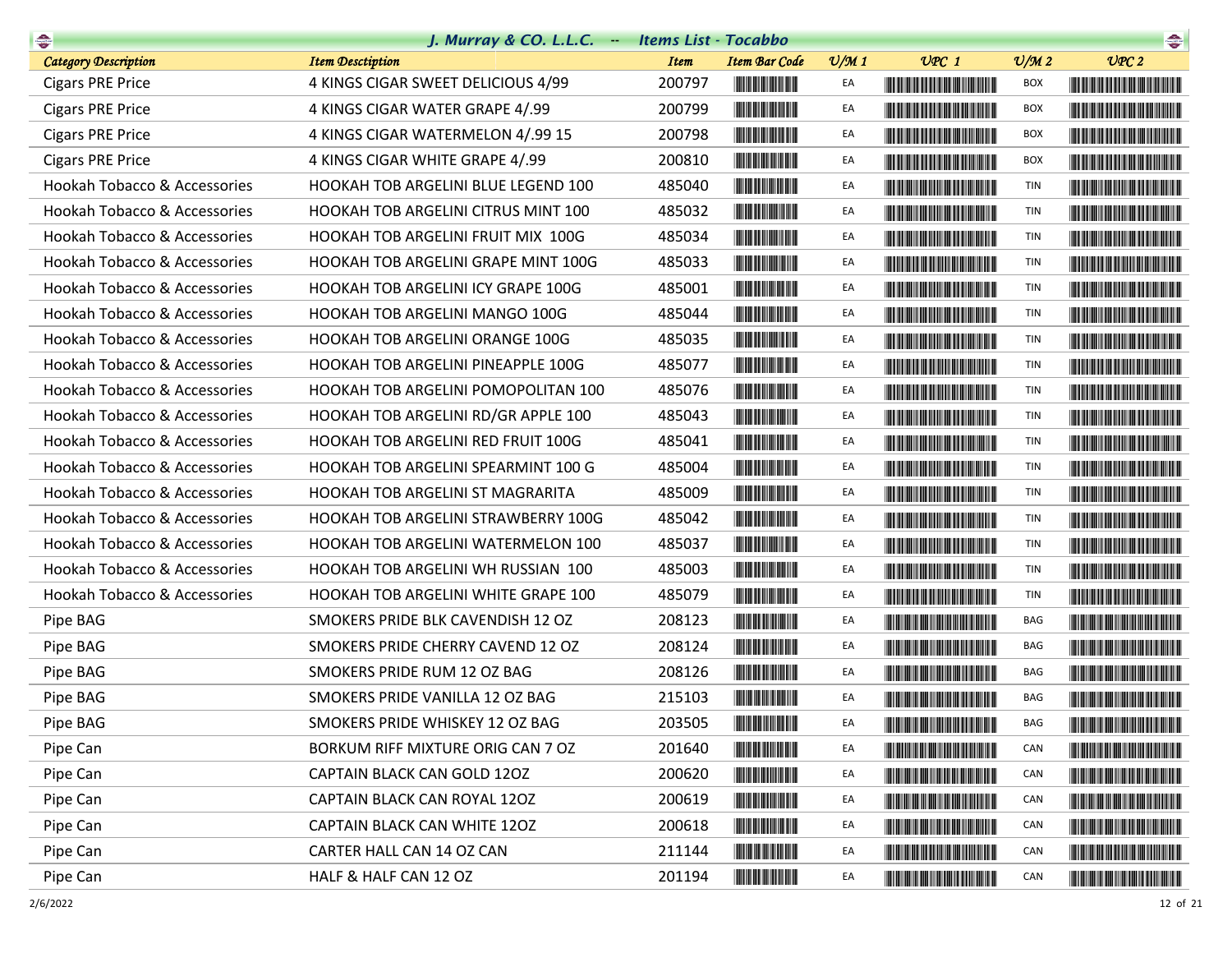| $\begin{picture}(20,10) \put(0,0){\line(1,0){10}} \put(10,0){\line(1,0){10}} \put(10,0){\line(1,0){10}} \put(10,0){\line(1,0){10}} \put(10,0){\line(1,0){10}} \put(10,0){\line(1,0){10}} \put(10,0){\line(1,0){10}} \put(10,0){\line(1,0){10}} \put(10,0){\line(1,0){10}} \put(10,0){\line(1,0){10}} \put(10,0){\line(1,0){10}} \put(10,0){\line(1$ | J. Murray & CO. L.L.C. - Items List - Tocabbo |             |                                                                                                                       |                 |                                                                                                                                                                                                                                      |                             |                                                                                                                        |
|-----------------------------------------------------------------------------------------------------------------------------------------------------------------------------------------------------------------------------------------------------------------------------------------------------------------------------------------------------|-----------------------------------------------|-------------|-----------------------------------------------------------------------------------------------------------------------|-----------------|--------------------------------------------------------------------------------------------------------------------------------------------------------------------------------------------------------------------------------------|-----------------------------|------------------------------------------------------------------------------------------------------------------------|
| <b>Category Description</b>                                                                                                                                                                                                                                                                                                                         | <b>Item Desctiption</b>                       | <b>Item</b> | <b>Item Bar Code</b>                                                                                                  | $\frac{v}{M}$ 1 | $UPC$ 1                                                                                                                                                                                                                              | $\mathcal{O}/\mathcal{M}$ 2 | UPC2                                                                                                                   |
| Pipe Can                                                                                                                                                                                                                                                                                                                                            | PRINCE ALBERT CAN 14 OZ                       | 202275      |                                                                                                                       | EA              | <u> Harry Harry Harry Harry Harry Harry Harry Harry Harry Harry Harry Harry Harry Harry Harry Harry Harry Harry Harry Harry Harry Harry Harry Harry Harry Harry Harry Harry Harry Harry Harry Harry Harry Harry Harry Harry Harr</u> | CAN                         | <u> Liberal Maria Maria Maria Maria Maria Maria Maria Maria Maria Maria Maria Maria Maria Maria Maria Maria Maria </u> |
| Pipe Cut Tobacco #5                                                                                                                                                                                                                                                                                                                                 | KENTUCKY SELECT BLUE PIPE TOB #5              | 208886      |                                                                                                                       | EA              |                                                                                                                                                                                                                                      | BAG                         |                                                                                                                        |
| Pipe Cut Tobacco #5                                                                                                                                                                                                                                                                                                                                 | KENTUCKY SELECT GOLD PIPE TOB 5#              | 208465      |                                                                                                                       | EA              |                                                                                                                                                                                                                                      | BAG                         |                                                                                                                        |
| Pipe Cut Tobacco #5                                                                                                                                                                                                                                                                                                                                 | KENTUCKY SELECT GREEN PIPE TOB 5#             | 208473      |                                                                                                                       | EA              |                                                                                                                                                                                                                                      | BAG                         |                                                                                                                        |
| Pipe Cut Tobacco #5                                                                                                                                                                                                                                                                                                                                 | KENTUCKY SELECT RED PIPE TOB 5#               | 208458      |                                                                                                                       | EA              |                                                                                                                                                                                                                                      | BAG                         |                                                                                                                        |
| Pipe Cut Tobacco #5                                                                                                                                                                                                                                                                                                                                 | KENTUCKY SELECT SILVER PIPE TOB 5#            | 208508      |                                                                                                                       | EA              |                                                                                                                                                                                                                                      | BAG                         |                                                                                                                        |
| Pipe Cut Tobacco #5                                                                                                                                                                                                                                                                                                                                 | O H M BLUE PIPE TOBACCO 5# BAG                | 200197      |                                                                                                                       | EA              | <u> Harry Harry Harry Harry Harry Harry Harry Harry Harry Harry Harry Harry Harry Harry Harry Harry Harry Harry Harry Harry Harry Harry Harry Harry Harry Harry Harry Harry Harry Harry Harry Harry Harry Harry Harry Harry Harr</u> | BAG                         |                                                                                                                        |
| Pipe Cut Tobacco #5                                                                                                                                                                                                                                                                                                                                 | O H M BOLD PIPE TOBACCO 5# BAG                | 200202      |                                                                                                                       | EA              |                                                                                                                                                                                                                                      | BAG                         |                                                                                                                        |
| Pipe Cut Tobacco #5                                                                                                                                                                                                                                                                                                                                 | O H M GOLD MINT PIPE TOB 5# BAG               | 208178      |                                                                                                                       | EA              |                                                                                                                                                                                                                                      | BAG                         |                                                                                                                        |
| Pipe Cut Tobacco #5                                                                                                                                                                                                                                                                                                                                 | O H M MENTHOL PIPE TOBACCO 5# BAG             | 200207      |                                                                                                                       | EA              | <u> Harry Harry Harry Harry Harry Harry Harry Harry Harry Harry Harry Harry Harry Harry Harry Harry Harry Harry Harry Harry Harry Harry Harry Harry Harry Harry Harry Harry Harry Harry Harry Harry Harry Harry Harry Harry Harr</u> | BAG                         |                                                                                                                        |
| Pipe Cut Tobacco #5                                                                                                                                                                                                                                                                                                                                 | O H M SILVER PIPE TOBACCO 5# BAG              | 200212      |                                                                                                                       | EA              |                                                                                                                                                                                                                                      | BAG                         |                                                                                                                        |
| Pipe Cut 12 OZ & 5 OZ BAG                                                                                                                                                                                                                                                                                                                           | CRISS CROSS VIRG BLEND MENTHOL 8 OZ           | 207857      |                                                                                                                       | EA              | <u> Harry Harry Harry Harry Harry Harry Harry Harry Harry Harry Harry Harry Harry Harry Harry Harry Harry Harry Harry Harry Harry Harry Harry Harry Harry Harry Harry Harry Harry Harry Harry Harry Harry Harry Harry Harry Harr</u> | BAG                         |                                                                                                                        |
| Pipe Cut 12 OZ & 5 OZ BAG                                                                                                                                                                                                                                                                                                                           | CRISS CROSS VIRG BLEND ORIGINAL 8             | 207810      |                                                                                                                       | EA              | <b>The Common Section</b>                                                                                                                                                                                                            | BAG                         |                                                                                                                        |
| Pipe Cut 12 OZ & 5 OZ BAG                                                                                                                                                                                                                                                                                                                           | CRISS CROSS VIRG BLEND SMOOTH 8 OZ            | 207818      |                                                                                                                       | EA              | <u> Harry Harry Harry Harry Harry Harry Harry Harry Harry Harry Harry Harry Harry Harry Harry Harry Harry Harry Harry Harry Harry Harry Harry Harry Harry Harry Harry Harry Harry Harry Harry Harry Harry Harry Harry Harry Harr</u> | BAG                         |                                                                                                                        |
| Pipe Cut 12 OZ & 5 OZ BAG                                                                                                                                                                                                                                                                                                                           | HIGH CARD GOLD PIPE TOB 12 OZ BAG             | 201002      |                                                                                                                       | EA              | <u> Harry Harry Harry Harry Harry Harry Harry Harry Harry Harry Harry Harry Harry Harry Harry Harry Harry Harry Harry Harry Harry Harry Harry Harry Harry Harry Harry Harry Harry Harry Harry Harry Harry Harry Harry Harry Harr</u> | BAG                         |                                                                                                                        |
| Pipe Cut 12 OZ & 5 OZ BAG                                                                                                                                                                                                                                                                                                                           | HIGH CARD MENTHOL PIPE TOB 12 OZ BG           | 201004      |                                                                                                                       | EA              | <u> Harry Harry Harry Harry Harry Harry Harry Harry Harry Harry Harry Harry Harry Harry Harry Harry Harry Harry Harry Harry Harry Harry Harry Harry Harry Harry Harry Harry Harry Harry Harry Harry Harry Harry Harry Harry Harr</u> | BAG                         |                                                                                                                        |
| Pipe Cut 12 OZ & 5 OZ BAG                                                                                                                                                                                                                                                                                                                           | HIGH CARD REGULAR PIPE TOB 12 OZ              | 201000      | <u> Herbert Herbert in der Erste der Erste </u>                                                                       | EA              | <u> Harry Harry Harry Harry Harry Harry Harry Harry Harry Harry Harry Harry Harry Harry Harry Harry Harry Harry Harry Harry Harry Harry Harry Harry Harry Harry Harry Harry Harry Harry Harry Harry Harry Harry Harry Harry Harr</u> | BAG                         |                                                                                                                        |
| Pipe Cut 12 OZ & 5 OZ BAG                                                                                                                                                                                                                                                                                                                           | TIN STAR PIPE TOBACCO GOLD LG 8 OZ            | 202572      | <b>The Committee of the Committee of the Committee</b>                                                                | EA              | <b>The Community of the Community</b>                                                                                                                                                                                                | BAG                         |                                                                                                                        |
| Pipe Cut 12 OZ & 5 OZ BAG                                                                                                                                                                                                                                                                                                                           | TIN STAR PIPE TOBACCO MENTHOL LG 8            | 208710      |                                                                                                                       | EA              | <u> The Community of the Community of the Community of the Community of the Community of the Community of the Community of the Community of the Community of the Community of the Community of the Community of the Community of</u> | BAG                         |                                                                                                                        |
| Pipe Cut 12 OZ & 5 OZ BAG                                                                                                                                                                                                                                                                                                                           | TIN STAR PIPE TOBACCO REGULAR 8 OZ            | 208728      |                                                                                                                       | EA              | <u> Harry Harry Harry Harry Harry Harry Harry Harry Harry Harry Harry Harry Harry Harry Harry Harry Harry Harry Harry Harry Harry Harry Harry Harry Harry Harry Harry Harry Harry Harry Harry Harry Harry Harry Harry Harry Harr</u> | BAG                         |                                                                                                                        |
| Pipe Cut 16 OZ BAG                                                                                                                                                                                                                                                                                                                                  | AMERICAN CLUB PIPE BLUE 16 OZ BAG             | 207059      | <u> Herbert Herbert in der Entschaft</u>                                                                              | EA              |                                                                                                                                                                                                                                      | BAG                         |                                                                                                                        |
| Pipe Cut 16 OZ BAG                                                                                                                                                                                                                                                                                                                                  | AMERICAN CLUB PIPE GREEN 16 OZ BAG            | 207060      | <u> Herbert Herbert i Sta</u>                                                                                         | EA              |                                                                                                                                                                                                                                      | BAG                         |                                                                                                                        |
| Pipe Cut 16 OZ BAG                                                                                                                                                                                                                                                                                                                                  | AMERICAN CLUB PIPE RED 16 OZ BAG              | 207056      | <b>The Committee of the Committee</b>                                                                                 | EA              |                                                                                                                                                                                                                                      | BAG                         |                                                                                                                        |
| Pipe Cut 16 OZ BAG                                                                                                                                                                                                                                                                                                                                  | BUOY PIPE TOBACCO BLUE 16 OZ                  | 207701      |                                                                                                                       | EA              |                                                                                                                                                                                                                                      | BAG                         |                                                                                                                        |
| Pipe Cut 16 OZ BAG                                                                                                                                                                                                                                                                                                                                  | <b>BUOY PIPE TOBACCO GREEN 16 OZ</b>          | 207705      | <u> Indian American Indian Indian Indian Indian Indian Indian Indian Indian Indian Indian Indian Indian Indian In</u> | EA              | <u> Harry Harry Harry Harry Harry Harry Harry Harry Harry Harry Harry Harry Harry Harry Harry Harry Harry Harry Harry Harry Harry Harry Harry Harry Harry Harry Harry Harry Harry Harry Harry Harry Harry Harry Harry Harry Harr</u> | BAG                         |                                                                                                                        |
| Pipe Cut 16 OZ BAG                                                                                                                                                                                                                                                                                                                                  | BUOY PIPE TOBACCO RED 16 OZ                   | 207700      | <b>THE REAL PROPERTY</b>                                                                                              | EA              |                                                                                                                                                                                                                                      | BAG                         |                                                                                                                        |
| Pipe Cut 16 OZ BAG                                                                                                                                                                                                                                                                                                                                  | <b>BUOY PIPE TOBACCO SILVER 16 OZ</b>         | 207703      |                                                                                                                       | EA              |                                                                                                                                                                                                                                      | BAG                         |                                                                                                                        |
| Pipe Cut 16 OZ BAG                                                                                                                                                                                                                                                                                                                                  | CRISS CROSS MENTHOL BAG 16 OZ                 | 207854      | <u> Herbert Herbert in der Entschaft</u>                                                                              | EA              | <u> Herbert Herbert in der Erste der Erste der Erste der Erste der Erste der Erste der Erste der Erste der Erste </u>                                                                                                                | BAG                         | <u> Historia de la contrada de la contrada de la con</u>                                                               |
| Pipe Cut 16 OZ BAG                                                                                                                                                                                                                                                                                                                                  | CRISS CROSS ORIGINAL BAG 16 OZ                | 207809      | <u> Herbert Herbert in der Erste der Erste </u>                                                                       | EA              |                                                                                                                                                                                                                                      | BAG                         |                                                                                                                        |
| Pipe Cut 16 OZ BAG                                                                                                                                                                                                                                                                                                                                  | CRISS CROSS SMOOTH BAG 16 OZ                  | 207819      |                                                                                                                       | EA              | <u> Harry Harry Harry Harry Harry Harry Harry Harry Harry Harry Harry Harry Harry Harry Harry Harry Harry Harry H</u>                                                                                                                | BAG                         |                                                                                                                        |
| Pipe Cut 16 OZ BAG                                                                                                                                                                                                                                                                                                                                  | CRISS CROSS VIRG BLEND MENTHOL MEGA           | 207757      | <u> Herbert Herbert in der Erste </u>                                                                                 | EA              |                                                                                                                                                                                                                                      | BAG                         |                                                                                                                        |
| Pipe Cut 16 OZ BAG                                                                                                                                                                                                                                                                                                                                  | CRISS CROSS VIRG BLEND ORIG MEGA              | 207747      |                                                                                                                       | EA              | <u> Die Berger von Die Berger von Die Berger von Die Berger von Die Berger von Die Berger von Die Berger von Die B</u>                                                                                                               | BAG                         | <b>CONTRACTOR</b>                                                                                                      |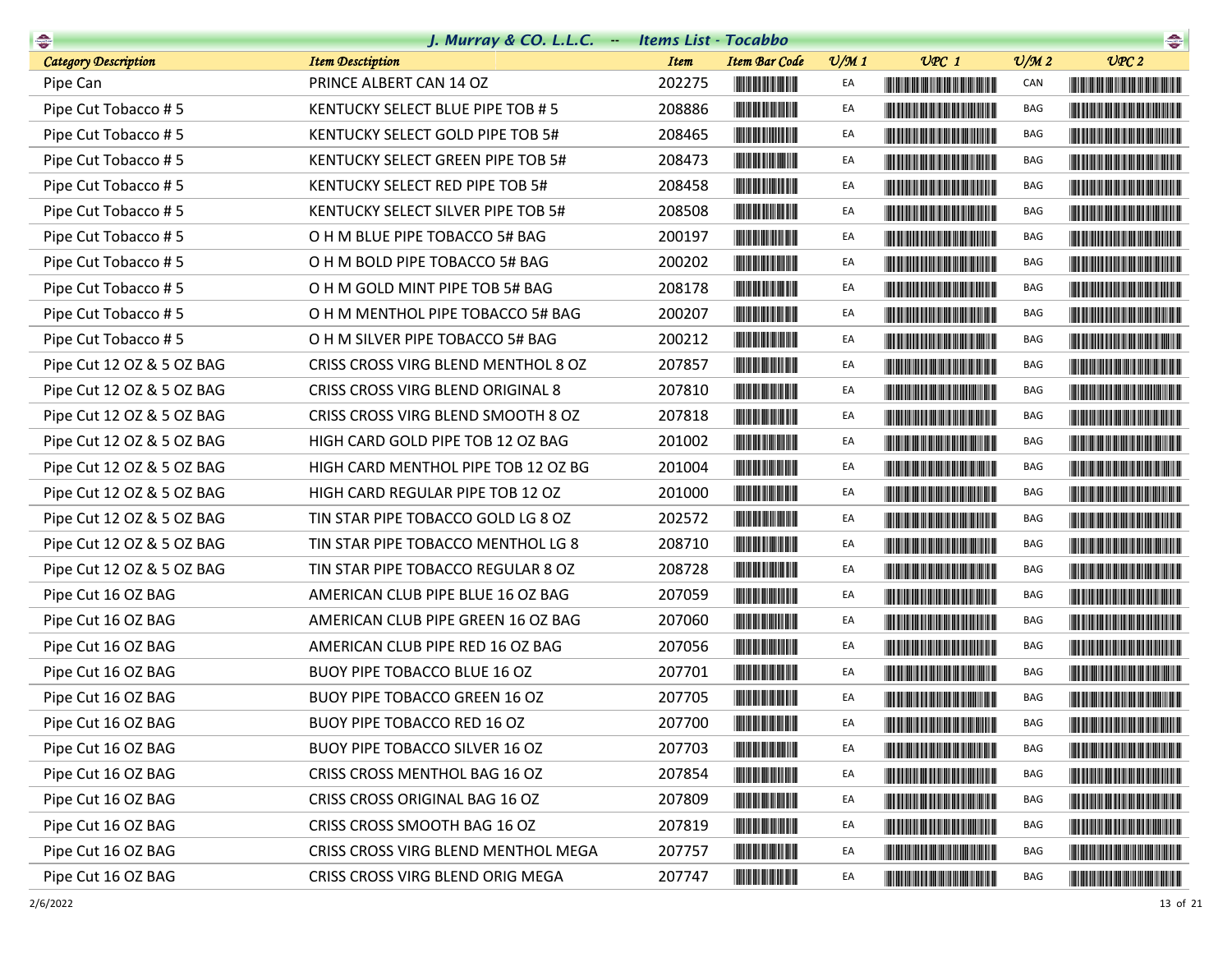| $\begin{picture}(20,10) \put(0,0){\line(1,0){10}} \put(10,0){\line(1,0){10}} \put(10,0){\line(1,0){10}} \put(10,0){\line(1,0){10}} \put(10,0){\line(1,0){10}} \put(10,0){\line(1,0){10}} \put(10,0){\line(1,0){10}} \put(10,0){\line(1,0){10}} \put(10,0){\line(1,0){10}} \put(10,0){\line(1,0){10}} \put(10,0){\line(1,0){10}} \put(10,0){\line(1$ | J. Murray & CO. L.L.C. $-$          | <b>Items List - Tocabbo</b> |                                       |                 |                                                                                                                                                                                                                                      |                 | $\begin{picture}(20,10) \put(0,0){\line(1,0){10}} \put(10,0){\line(1,0){10}} \put(10,0){\line(1,0){10}} \put(10,0){\line(1,0){10}} \put(10,0){\line(1,0){10}} \put(10,0){\line(1,0){10}} \put(10,0){\line(1,0){10}} \put(10,0){\line(1,0){10}} \put(10,0){\line(1,0){10}} \put(10,0){\line(1,0){10}} \put(10,0){\line(1,0){10}} \put(10,0){\line(1$ |
|-----------------------------------------------------------------------------------------------------------------------------------------------------------------------------------------------------------------------------------------------------------------------------------------------------------------------------------------------------|-------------------------------------|-----------------------------|---------------------------------------|-----------------|--------------------------------------------------------------------------------------------------------------------------------------------------------------------------------------------------------------------------------------|-----------------|-----------------------------------------------------------------------------------------------------------------------------------------------------------------------------------------------------------------------------------------------------------------------------------------------------------------------------------------------------|
| <b>Category Description</b>                                                                                                                                                                                                                                                                                                                         | <b>Item Desctiption</b>             | <b>Item</b>                 | <b>Item Bar Code</b>                  | $\frac{v}{M}$ 1 | $UPC$ 1                                                                                                                                                                                                                              | $\frac{V}{M}$ 2 | UPC2                                                                                                                                                                                                                                                                                                                                                |
| Pipe Cut 16 OZ BAG                                                                                                                                                                                                                                                                                                                                  | CRISS CROSS VIRG BLEND SMOOTH MEGA  | 207737                      |                                       | EA              |                                                                                                                                                                                                                                      | BAG             |                                                                                                                                                                                                                                                                                                                                                     |
| Pipe Cut 16 OZ BAG                                                                                                                                                                                                                                                                                                                                  | FARMERS GOLD MENTHOL 16 OZ          | 201120                      |                                       | EA              |                                                                                                                                                                                                                                      | BAG             |                                                                                                                                                                                                                                                                                                                                                     |
| Pipe Cut 16 OZ BAG                                                                                                                                                                                                                                                                                                                                  | GAMBLER PIPE TOBACCO GOLD 16 OZ     | 203257                      |                                       | EA              |                                                                                                                                                                                                                                      | BAG             |                                                                                                                                                                                                                                                                                                                                                     |
| Pipe Cut 16 OZ BAG                                                                                                                                                                                                                                                                                                                                  | GAMBLER PIPE TOBACCO MENTHOL 16 OZ  | 203240                      |                                       | EA              |                                                                                                                                                                                                                                      | BAG             |                                                                                                                                                                                                                                                                                                                                                     |
| Pipe Cut 16 OZ BAG                                                                                                                                                                                                                                                                                                                                  | GAMBLER PIPE TOBACCO REGULAR 16 OZ  | 202945                      |                                       | EA              |                                                                                                                                                                                                                                      | BAG             |                                                                                                                                                                                                                                                                                                                                                     |
| Pipe Cut 16 OZ BAG                                                                                                                                                                                                                                                                                                                                  | GAMBLER PIPE TOBACCO SILVER 16 OZ   | 202946                      |                                       | EA              |                                                                                                                                                                                                                                      | BAG             |                                                                                                                                                                                                                                                                                                                                                     |
| Pipe Cut 16 OZ BAG                                                                                                                                                                                                                                                                                                                                  | GOLDEN LEAF COOLMINT PIPE 16 OZ BAG | 206384                      | <b>THE REAL PROPERTY</b>              | EA              |                                                                                                                                                                                                                                      | BAG             |                                                                                                                                                                                                                                                                                                                                                     |
| Pipe Cut 16 OZ BAG                                                                                                                                                                                                                                                                                                                                  | GOLDEN LEAF REGULAR PIPE 16 OZ BAG  | 206404                      |                                       | EA              |                                                                                                                                                                                                                                      | BAG             |                                                                                                                                                                                                                                                                                                                                                     |
| Pipe Cut 16 OZ BAG                                                                                                                                                                                                                                                                                                                                  | GOLDEN LEAF SMOOTH PIPE 16 OZ BAG   | 206424                      |                                       | EA              |                                                                                                                                                                                                                                      | BAG             | <u> Harry Harry Harry Harry Harry Harry Harry Harry Harry Harry Harry Harry Harry Harry Harry Harry Harry Harry Harry Harry Harry Harry Harry Harry Harry Harry Harry Harry Harry Harry Harry Harry Harry Harry Harry Harry Harr</u>                                                                                                                |
| Pipe Cut 16 OZ BAG                                                                                                                                                                                                                                                                                                                                  | KENTUCKY SELECT BLUE PIPE 16 OZ     | 208885                      | <b>The Community</b>                  | EA              |                                                                                                                                                                                                                                      | BAG             |                                                                                                                                                                                                                                                                                                                                                     |
| Pipe Cut 16 OZ BAG                                                                                                                                                                                                                                                                                                                                  | KENTUCKY SELECT GOLD PIPE 16 OZ     | 208467                      |                                       | EA              |                                                                                                                                                                                                                                      | BAG             |                                                                                                                                                                                                                                                                                                                                                     |
| Pipe Cut 16 OZ BAG                                                                                                                                                                                                                                                                                                                                  | KENTUCKY SELECT GREEN PIPE 16 OZ    | 208475                      |                                       | EA              |                                                                                                                                                                                                                                      | <b>BAG</b>      |                                                                                                                                                                                                                                                                                                                                                     |
| Pipe Cut 16 OZ BAG                                                                                                                                                                                                                                                                                                                                  | KENTUCKY SELECT RED PIPE 16 OZ      | 208459                      |                                       | EA              |                                                                                                                                                                                                                                      | BAG             |                                                                                                                                                                                                                                                                                                                                                     |
| Pipe Cut 16 OZ BAG                                                                                                                                                                                                                                                                                                                                  | KENTUCKY SELECT SILVER PIPE 16OZ    | 208510                      |                                       | EA              |                                                                                                                                                                                                                                      | BAG             |                                                                                                                                                                                                                                                                                                                                                     |
| Pipe Cut 16 OZ BAG                                                                                                                                                                                                                                                                                                                                  | LARGO GOLD PIPE 16 OZ BAG           | 208558                      |                                       | EA              |                                                                                                                                                                                                                                      | BAG             |                                                                                                                                                                                                                                                                                                                                                     |
| Pipe Cut 16 OZ BAG                                                                                                                                                                                                                                                                                                                                  | LARGO MENTHOL PIPE 16 OZ BAG        | 208570                      | <b>The Committee of the Committee</b> | EA              |                                                                                                                                                                                                                                      | <b>BAG</b>      |                                                                                                                                                                                                                                                                                                                                                     |
| Pipe Cut 16 OZ BAG                                                                                                                                                                                                                                                                                                                                  | LARGO REGULAR PIPE 16 OZ BAG        | 208550                      |                                       | EA              | <u> Liberal Maria Maria Maria Maria Maria Maria Maria Maria Maria Maria Maria Maria Maria Maria Maria Maria Maria </u>                                                                                                               | BAG             | <u> Handi ka katika matang sa mga katika ng mga katika ng mga katika ng mga katika ng mga katika ng mga katika ng </u>                                                                                                                                                                                                                              |
| Pipe Cut 16 OZ BAG                                                                                                                                                                                                                                                                                                                                  | O H M BLUE PIPE TOBACCO 16 OZ BAG   | 208158                      | <b>The Community</b>                  | EA              |                                                                                                                                                                                                                                      | BAG             |                                                                                                                                                                                                                                                                                                                                                     |
| Pipe Cut 16 OZ BAG                                                                                                                                                                                                                                                                                                                                  | O H M BOLD PIPE TOBACCO 16 OZ BAG   | 208150                      |                                       | EA              |                                                                                                                                                                                                                                      | BAG             |                                                                                                                                                                                                                                                                                                                                                     |
| Pipe Cut 16 OZ BAG                                                                                                                                                                                                                                                                                                                                  | O H M MENTHOL GOLD PIPE TOB 16 OZ   | 208168                      |                                       | EA              | <u> Harry Harry Harry Harry Harry Harry Harry Harry Harry Harry Harry Harry Harry Harry Harry Harry Harry Harry Harry Harry Harry Harry Harry Harry Harry Harry Harry Harry Harry Harry Harry Harry Harry Harry Harry Harry Harr</u> | <b>BAG</b>      |                                                                                                                                                                                                                                                                                                                                                     |
| Pipe Cut 16 OZ BAG                                                                                                                                                                                                                                                                                                                                  | O H M MENTHOL PIPE TOBACCO 16 OZ BG | 208172                      |                                       | EA              |                                                                                                                                                                                                                                      | BAG             |                                                                                                                                                                                                                                                                                                                                                     |
| Pipe Cut 16 OZ BAG                                                                                                                                                                                                                                                                                                                                  | O H M NATURAL PIPE TOBACCO 16 OZ    | 200178                      |                                       | EA              |                                                                                                                                                                                                                                      | BAG             |                                                                                                                                                                                                                                                                                                                                                     |
| Pipe Cut 16 OZ BAG                                                                                                                                                                                                                                                                                                                                  | O H M SILVER PIPE TOBACCO 16 OZ     | 208154                      |                                       | EA              | <u> The Community of the Community of the Community of the Community of the Community of the Community of the Community of the Community of the Community of the Community of the Community of the Community of the Community of</u> | <b>BAG</b>      |                                                                                                                                                                                                                                                                                                                                                     |
| Pipe Cut 16 OZ BAG                                                                                                                                                                                                                                                                                                                                  | PRIVATEER PIPE TOBACCO GOLD 16 OZ   | 207746                      |                                       | EA              |                                                                                                                                                                                                                                      | BAG             |                                                                                                                                                                                                                                                                                                                                                     |
| Pipe Cut 16 OZ BAG                                                                                                                                                                                                                                                                                                                                  | PRIVATEER PIPE TOBACCO MENT GOLD 16 | 207928                      |                                       | EA              |                                                                                                                                                                                                                                      | <b>BAG</b>      |                                                                                                                                                                                                                                                                                                                                                     |
| Pipe Cut 16 OZ BAG                                                                                                                                                                                                                                                                                                                                  | PRIVATEER PIPE TOBACCO MENT 16 OZ   | 207753                      |                                       |                 |                                                                                                                                                                                                                                      | BAG             |                                                                                                                                                                                                                                                                                                                                                     |
| Pipe Cut 16 OZ BAG                                                                                                                                                                                                                                                                                                                                  | PRIVATEER PIPE TOBACCO NATURAL 16OZ | 207761                      |                                       | EA              |                                                                                                                                                                                                                                      | BAG             |                                                                                                                                                                                                                                                                                                                                                     |
| Pipe Cut 16 OZ BAG                                                                                                                                                                                                                                                                                                                                  | PRIVATEER PIPE TOBACCO RED 16 OZ    | 207738                      | <b>The Community of the Community</b> | EA              |                                                                                                                                                                                                                                      | BAG             |                                                                                                                                                                                                                                                                                                                                                     |
| Pipe Cut 16 OZ BAG                                                                                                                                                                                                                                                                                                                                  | PRIVATEER PIPE TOBACCO SILVER 16 OZ | 207779                      |                                       | EA              |                                                                                                                                                                                                                                      | BAG             |                                                                                                                                                                                                                                                                                                                                                     |
| Pipe Cut 16 OZ BAG                                                                                                                                                                                                                                                                                                                                  | RED RIVER COOLMINT 16 OZ BAG        | 206514                      |                                       | EA              |                                                                                                                                                                                                                                      | BAG             |                                                                                                                                                                                                                                                                                                                                                     |
| Pipe Cut 16 OZ BAG                                                                                                                                                                                                                                                                                                                                  | RED RIVER REGULAR 16 OZ BAG         | 206524                      |                                       | EA              |                                                                                                                                                                                                                                      | BAG             |                                                                                                                                                                                                                                                                                                                                                     |
| Pipe Cut 16 OZ BAG                                                                                                                                                                                                                                                                                                                                  | RED RIVER SMOOTH 16 OZ BAG          | 206534                      |                                       | EA              | <u> Herbert Herbert in der Erste der Erste der Erste der Erste der Erste der Erste der Erste der Erste der Erste</u>                                                                                                                 | BAG             | <u> Harry Harry Harry Harry Harry Harry Harry Harry Harry Harry Harry Harry Harry Harry Harry Harry Harry Harry Harry Harry Harry Harry Harry Harry Harry Harry Harry Harry Harry Harry Harry Harry Harry Harry Harry Harry Harr</u>                                                                                                                |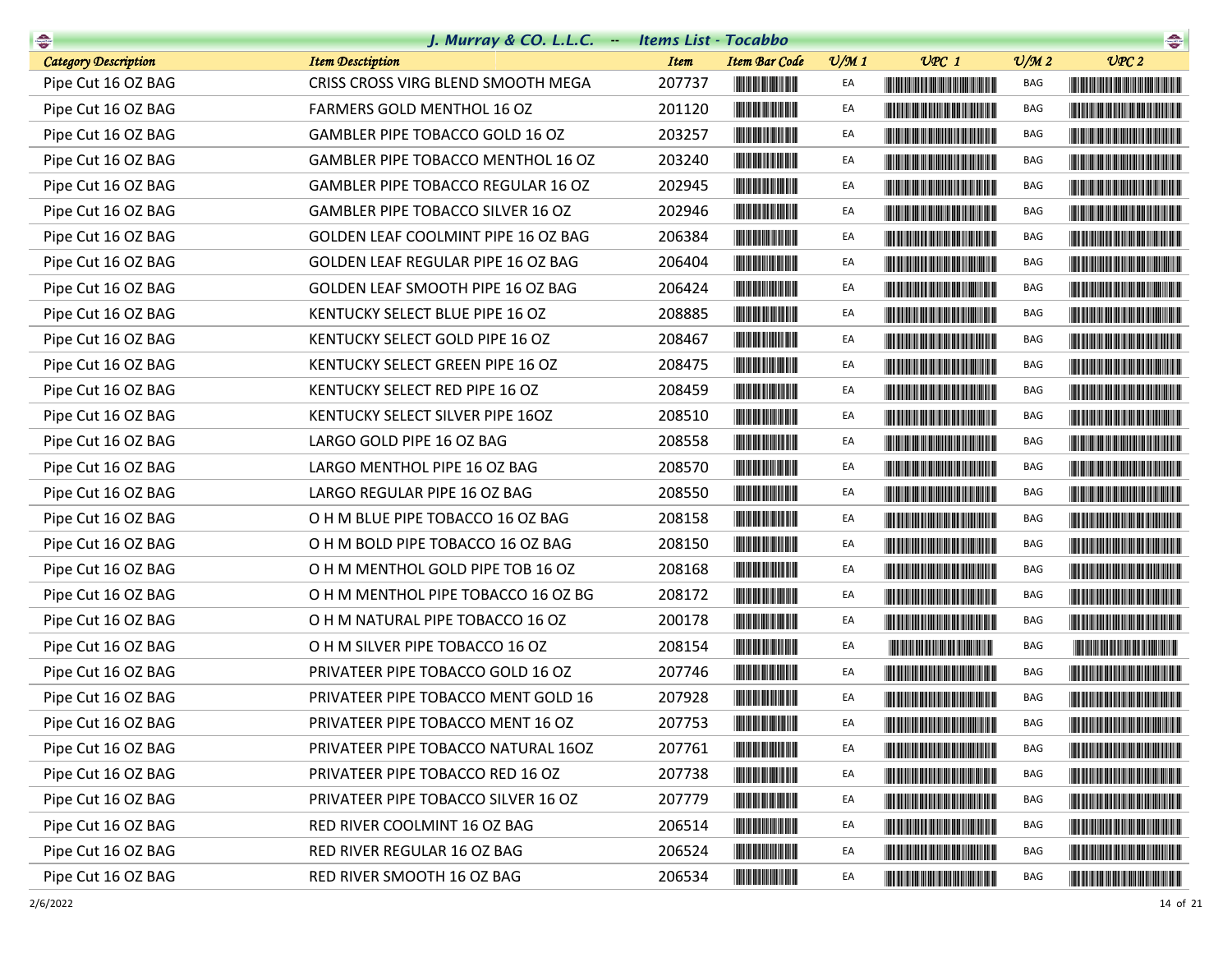| $\begin{picture}(20,10) \put(0,0){\line(1,0){10}} \put(15,0){\line(1,0){10}} \put(15,0){\line(1,0){10}} \put(15,0){\line(1,0){10}} \put(15,0){\line(1,0){10}} \put(15,0){\line(1,0){10}} \put(15,0){\line(1,0){10}} \put(15,0){\line(1,0){10}} \put(15,0){\line(1,0){10}} \put(15,0){\line(1,0){10}} \put(15,0){\line(1,0){10}} \put(15,0){\line(1$ | J. Murray & CO. L.L.C. - Items List - Tocabbo |             |                                                                                                                       |                 |                                                                                                                                                                                                                                      |                             | $\begin{picture}(20,10) \put(0,0){\line(1,0){10}} \put(0,0){\line(1,0){10}} \put(0,0){\line(1,0){10}} \put(0,0){\line(1,0){10}} \put(0,0){\line(1,0){10}} \put(0,0){\line(1,0){10}} \put(0,0){\line(1,0){10}} \put(0,0){\line(1,0){10}} \put(0,0){\line(1,0){10}} \put(0,0){\line(1,0){10}} \put(0,0){\line(1,0){10}} \put(0,0){\line(1,0){10}} \put(0,$ |
|-----------------------------------------------------------------------------------------------------------------------------------------------------------------------------------------------------------------------------------------------------------------------------------------------------------------------------------------------------|-----------------------------------------------|-------------|-----------------------------------------------------------------------------------------------------------------------|-----------------|--------------------------------------------------------------------------------------------------------------------------------------------------------------------------------------------------------------------------------------|-----------------------------|----------------------------------------------------------------------------------------------------------------------------------------------------------------------------------------------------------------------------------------------------------------------------------------------------------------------------------------------------------|
| <b>Category Description</b>                                                                                                                                                                                                                                                                                                                         | <b>Item Desctiption</b>                       | <b>Item</b> | <b>Item Bar Code</b>                                                                                                  | $\frac{v}{M}$ 1 | $UPC$ 1                                                                                                                                                                                                                              | $\mathcal{O}/\mathcal{M}$ 2 | UPC2                                                                                                                                                                                                                                                                                                                                                     |
| Pipe Cut 16 OZ BAG                                                                                                                                                                                                                                                                                                                                  | SOUTHERN STEEL MAXIMUM BAG 16 OZ              | 207869      |                                                                                                                       | EA              |                                                                                                                                                                                                                                      | BAG                         |                                                                                                                                                                                                                                                                                                                                                          |
| Pipe Cut 16 OZ BAG                                                                                                                                                                                                                                                                                                                                  | SOUTHERN STEEL MAXIMUM MENTHOL 16             | 207904      | <u> Herbert Herbert in der Erste </u>                                                                                 | EA              |                                                                                                                                                                                                                                      | BAG                         |                                                                                                                                                                                                                                                                                                                                                          |
| Pipe Cut 16 OZ BAG                                                                                                                                                                                                                                                                                                                                  | SOUTHERN STEEL MELLOW BAG 16 OZ               | 207879      |                                                                                                                       | EA              |                                                                                                                                                                                                                                      | BAG                         |                                                                                                                                                                                                                                                                                                                                                          |
| Pipe Cut 16 OZ BAG                                                                                                                                                                                                                                                                                                                                  | SOUTHERN STEEL ULTRA SMOOTH BAG 16            | 207947      | <b>The Committee of the Committee</b>                                                                                 | EA              |                                                                                                                                                                                                                                      | <b>BAG</b>                  |                                                                                                                                                                                                                                                                                                                                                          |
| Pipe Cut 16 OZ BAG                                                                                                                                                                                                                                                                                                                                  | SPARROW BLEND #23 GREEN PT 16 OZ BG           | 207984      |                                                                                                                       | EA              |                                                                                                                                                                                                                                      | BAG                         |                                                                                                                                                                                                                                                                                                                                                          |
| Pipe Cut 16 OZ BAG                                                                                                                                                                                                                                                                                                                                  | SPARROW MILD BLEND P T 16 OZ BAG              | 207934      | <u> Herbert Herbert in der Erste der Erste der Erste der Erste der Erste der Erste der Erste der Erste der Erste </u> | EA              | <u> Harry Harry Harry Harry Harry Harry Harry Harry Harry Harry Harry Harry Harry Harry Harry Harry Harry Harry Harry Harry Harry Harry Harry Harry Harry Harry Harry Harry Harry Harry Harry Harry Harry Harry Harry Harry Harr</u> | BAG                         |                                                                                                                                                                                                                                                                                                                                                          |
| Pipe Cut 16 OZ BAG                                                                                                                                                                                                                                                                                                                                  | SPARROW ORIGINAL RED P T 16 OZ BAG            | 207964      | <u> Herbert Herbert in der Erste </u>                                                                                 | EA              |                                                                                                                                                                                                                                      | BAG                         |                                                                                                                                                                                                                                                                                                                                                          |
| Pipe Cut 16 OZ BAG                                                                                                                                                                                                                                                                                                                                  | 4 ACES GOLD PIPE LARGE 16 OZ BAG              | 207865      |                                                                                                                       | EA              | <u> Handi ka katika matu m</u>                                                                                                                                                                                                       | BAG                         |                                                                                                                                                                                                                                                                                                                                                          |
| Pipe Cut 16 OZ BAG                                                                                                                                                                                                                                                                                                                                  | 4 ACES MINT PIPE LARGE 16 OZ BAG              | 207883      |                                                                                                                       | EA              | <b>The Common Section</b>                                                                                                                                                                                                            | BAG                         |                                                                                                                                                                                                                                                                                                                                                          |
| Pipe Cut 16 OZ BAG                                                                                                                                                                                                                                                                                                                                  | 4 ACES REGULAR PIPE LARGE 16 OZ BAG           | 207891      |                                                                                                                       | EA              | <b>The Community of the Community</b>                                                                                                                                                                                                | BAG                         |                                                                                                                                                                                                                                                                                                                                                          |
| Pipe Cut 5 OZ & 3 OZ & 2 OZ BAG                                                                                                                                                                                                                                                                                                                     | AMERICAN CLUB PIPE BLUE 1.5 OZ BAG            | 207062      |                                                                                                                       | EA              | <u> The Community of the Community of the Community of the Community of the Community of the Community of the Community of the Community of the Community of the Community of the Community of the Community of the Community of</u> | <b>BAG</b>                  |                                                                                                                                                                                                                                                                                                                                                          |
| Pipe Cut 5 OZ & 3 OZ & 2 OZ BAG                                                                                                                                                                                                                                                                                                                     | AMERICAN CLUB PIPE GREEN 1.5 OZ BAG           | 207063      |                                                                                                                       | EA              | <u> Harry Harry Harry Harry Harry Harry Harry Harry Harry Harry Harry Harry Harry Harry Harry Harry Harry Harry Harry Harry Harry Harry Harry Harry Harry Harry Harry Harry Harry Harry Harry Harry Harry Harry Harry Harry Harr</u> | BAG                         |                                                                                                                                                                                                                                                                                                                                                          |
| Pipe Cut 5 OZ & 3 OZ & 2 OZ BAG                                                                                                                                                                                                                                                                                                                     | AMERICAN CLUB PIPE RED 1.5 OZ BAG             | 207061      |                                                                                                                       | EA              |                                                                                                                                                                                                                                      | BAG                         |                                                                                                                                                                                                                                                                                                                                                          |
| Pipe Cut 5 OZ & 3 OZ & 2 OZ BAG                                                                                                                                                                                                                                                                                                                     | CRISS CROSS VIRG BLEND MENTHOL 3 OZ           | 207858      |                                                                                                                       | EA              | <u> Liberal Maria de la contra</u>                                                                                                                                                                                                   | BAG                         | <u> Harry Harry Harry Harry Harry Harry Harry Harry Harry Harry Harry Harry Harry Harry Harry Harry Harry Harry Harry Harry Harry Harry Harry Harry Harry Harry Harry Harry Harry Harry Harry Harry Harry Harry Harry Harry Harr</u>                                                                                                                     |
| Pipe Cut 5 OZ & 3 OZ & 2 OZ BAG                                                                                                                                                                                                                                                                                                                     | CRISS CROSS VIRG BLEND ORIGINAL 3             | 207813      |                                                                                                                       | EA              |                                                                                                                                                                                                                                      | BAG                         | <u> Handi ka masa sa mga katalog ng mga ka</u>                                                                                                                                                                                                                                                                                                           |
| Pipe Cut 5 OZ & 3 OZ & 2 OZ BAG                                                                                                                                                                                                                                                                                                                     | CRISS CROSS VIRG BLEND SMOOTH 3 OZ            | 207822      |                                                                                                                       | EA              |                                                                                                                                                                                                                                      | BAG                         |                                                                                                                                                                                                                                                                                                                                                          |
| Pipe Cut 5 OZ & 3 OZ & 2 OZ BAG                                                                                                                                                                                                                                                                                                                     | HIGH CARD GOLD PIPE TOB 5 OZ BAG              | 201003      |                                                                                                                       | EA              | <u> Harry Harry Harry Harry Harry Harry Harry Harry Harry Harry Harry Harry Harry Harry Harry Harry Harry Harry Harry Harry Harry Harry Harry Harry Harry Harry Harry Harry Harry Harry Harry Harry Harry Harry Harry Harry Harr</u> | BAG                         |                                                                                                                                                                                                                                                                                                                                                          |
| Pipe Cut 5 OZ & 3 OZ & 2 OZ BAG                                                                                                                                                                                                                                                                                                                     | HIGH CARD MENTHOL PIPE TOB 5 OZ BAG           | 201005      | <u> Indian American Indian Indian Indian Indian Indian Indian Indian Indian Indian Indian Indian Indian Indian I</u>  | EA              |                                                                                                                                                                                                                                      | BAG                         |                                                                                                                                                                                                                                                                                                                                                          |
| Pipe Cut 5 OZ & 3 OZ & 2 OZ BAG                                                                                                                                                                                                                                                                                                                     | HIGH CARD REGULAR PIPE TOB 5 OZ BAG           | 201001      |                                                                                                                       | EA              |                                                                                                                                                                                                                                      | BAG                         |                                                                                                                                                                                                                                                                                                                                                          |
| Pipe Cut 5 OZ & 3 OZ & 2 OZ BAG                                                                                                                                                                                                                                                                                                                     | TIN STAR PIPE TOBACCO GOLD 3 OZ               | 202573      |                                                                                                                       | EA              | <u> Harry Harry Harry Harry Harry Harry Harry Harry Harry Harry Harry Harry Harry Harry Harry Harry Harry Harry Harry Harry Harry Harry Harry Harry Harry Harry Harry Harry Harry Harry Harry Harry Harry Harry Harry Harry Harr</u> | <b>BAG</b>                  | <u> Handi ka ka matang matang pa</u>                                                                                                                                                                                                                                                                                                                     |
| Pipe Cut 5 OZ & 3 OZ & 2 OZ BAG                                                                                                                                                                                                                                                                                                                     | TIN STAR PIPE TOBACCO MENTHOL 3 OZ            | 208711      |                                                                                                                       | EA              | <b>The Common Section</b>                                                                                                                                                                                                            | BAG                         |                                                                                                                                                                                                                                                                                                                                                          |
| Pipe Cut 5 OZ & 3 OZ & 2 OZ BAG                                                                                                                                                                                                                                                                                                                     | TIN STAR PIPE TOBACCO REGULAR 3 OZ            | 208729      | <u> Herbert Herbert in der Entschaft</u>                                                                              | EA              |                                                                                                                                                                                                                                      | <b>BAG</b>                  |                                                                                                                                                                                                                                                                                                                                                          |
| Pipe Cut 6 OZ BAG                                                                                                                                                                                                                                                                                                                                   | AMERICAN CLUB PIPE BLUE 6 OZ BAG              | 207052      | <b>The Committee of the Committee</b>                                                                                 | EA              | <u> Harry Harry Harry Harry Harry Harry Harry Harry Harry Harry Harry Harry Harry Harry Harry Harry Harry Harry Harry Harry Harry Harry Harry Harry Harry Harry Harry Harry Harry Harry Harry Harry Harry Harry Harry Harry Harr</u> | <b>BAG</b>                  | <u> Herbert Herbert in der Erste der Erste der Erste der Erste der Erste der Erste der Erste der Erste der Erste </u>                                                                                                                                                                                                                                    |
| Pipe Cut 6 OZ BAG                                                                                                                                                                                                                                                                                                                                   | AMERICAN CLUB PIPE GREEN 6 OZ BAG             | 207054      |                                                                                                                       | EA              |                                                                                                                                                                                                                                      | BAG                         |                                                                                                                                                                                                                                                                                                                                                          |
| Pipe Cut 6 OZ BAG                                                                                                                                                                                                                                                                                                                                   | AMERICAN CLUB PIPE RED 6 OZ BAG               | 207050      | <u> Herbert Herbert i Sta</u>                                                                                         | EA              | <u> Harry Harry Harry Harry Harry Harry Harry Harry Harry Harry Harry Harry Harry Harry Harry Harry Harry Harry Harry Harry Harry Harry Harry Harry Harry Harry Harry Harry Harry Harry Harry Harry Harry Harry Harry Harry Harr</u> | <b>BAG</b>                  |                                                                                                                                                                                                                                                                                                                                                          |
| Pipe Cut 6 OZ BAG                                                                                                                                                                                                                                                                                                                                   | BUOY PIPE TOBACCO SILVER 6 OZ                 | 207708      | <b>THE REAL PROPERTY</b>                                                                                              | EA              |                                                                                                                                                                                                                                      | BAG                         |                                                                                                                                                                                                                                                                                                                                                          |
| Pipe Cut 6 OZ BAG                                                                                                                                                                                                                                                                                                                                   | CRISS CROSS MENTHOL 6 OZ BAG                  | 207849      |                                                                                                                       | EA              |                                                                                                                                                                                                                                      | BAG                         |                                                                                                                                                                                                                                                                                                                                                          |
| Pipe Cut 6 OZ BAG                                                                                                                                                                                                                                                                                                                                   | CRISS CROSS ORIGINAL BAG 6 OZ                 | 207829      | <u> III din memberikan di sebagai pada sebagai pertama di sebagai pertama di sebagai pertama di sebagai pertama </u>  | EA              | <u> Herbert Herbert in der Erste der Erste der </u>                                                                                                                                                                                  | BAG                         |                                                                                                                                                                                                                                                                                                                                                          |
| Pipe Cut 6 OZ BAG                                                                                                                                                                                                                                                                                                                                   | CRISS CROSS SMOOTH BAG 6 OZ                   | 207839      | <u> Herbert Herbert in der Entschaft</u>                                                                              | EA              |                                                                                                                                                                                                                                      | BAG                         | <u> Harry Harry Harry Harry Harry Harry Harry Harry Harry Harry Harry Harry Harry Harry Harry Harry Harry Harry Harry Harry Harry Harry Harry Harry Harry Harry Harry Harry Harry Harry Harry Harry Harry Harry Harry Harry Harr</u>                                                                                                                     |
| Pipe Cut 6 OZ BAG                                                                                                                                                                                                                                                                                                                                   | GAMBLER PIPE TOBACCO GOLD 6 0Z                | 201269      | <b>The Committee of the Committee of the Committee</b>                                                                | EA              | <u> Liberal Maria de la contrada de la con</u>                                                                                                                                                                                       | BAG                         |                                                                                                                                                                                                                                                                                                                                                          |
| Pipe Cut 6 OZ BAG                                                                                                                                                                                                                                                                                                                                   | GAMBLER PIPE TOBACCO MENTHOL 6 OZ             | 201285      | <u> III de la contrada de la con</u>                                                                                  | EA              | <b>The Community of the Community</b>                                                                                                                                                                                                | BAG                         |                                                                                                                                                                                                                                                                                                                                                          |
| Pipe Cut 6 OZ BAG                                                                                                                                                                                                                                                                                                                                   | GAMBLER PIPE TOBACCO REGULAR 6 OZ             | 201236      |                                                                                                                       | EA              | <u> Liberal Maria de la contrada de la contrada de la contrada de la contrada de la con</u>                                                                                                                                          | BAG                         | <b>CONTRACTOR</b>                                                                                                                                                                                                                                                                                                                                        |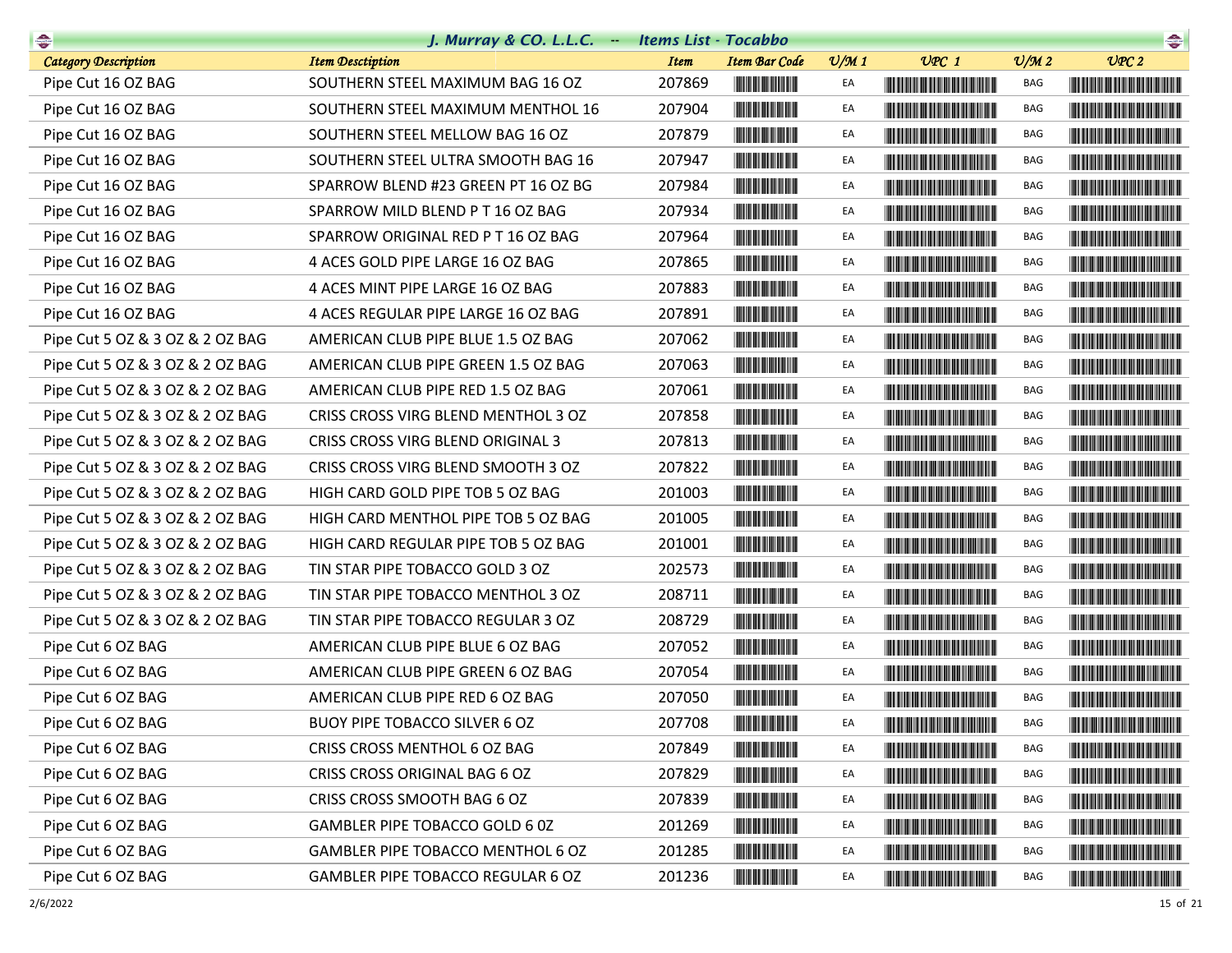| $\begin{picture}(20,10) \put(0,0){\line(1,0){10}} \put(10,0){\line(1,0){10}} \put(10,0){\line(1,0){10}} \put(10,0){\line(1,0){10}} \put(10,0){\line(1,0){10}} \put(10,0){\line(1,0){10}} \put(10,0){\line(1,0){10}} \put(10,0){\line(1,0){10}} \put(10,0){\line(1,0){10}} \put(10,0){\line(1,0){10}} \put(10,0){\line(1,0){10}} \put(10,0){\line(1$ | J. Murray & CO. L.L.C. - Items List - Tocabbo |             |                          |                 |                                                                                                                                                                                                                                      |                 | $\begin{picture}(20,10) \put(0,0){\line(1,0){10}} \put(10,0){\line(1,0){10}} \put(10,0){\line(1,0){10}} \put(10,0){\line(1,0){10}} \put(10,0){\line(1,0){10}} \put(10,0){\line(1,0){10}} \put(10,0){\line(1,0){10}} \put(10,0){\line(1,0){10}} \put(10,0){\line(1,0){10}} \put(10,0){\line(1,0){10}} \put(10,0){\line(1,0){10}} \put(10,0){\line(1$ |
|-----------------------------------------------------------------------------------------------------------------------------------------------------------------------------------------------------------------------------------------------------------------------------------------------------------------------------------------------------|-----------------------------------------------|-------------|--------------------------|-----------------|--------------------------------------------------------------------------------------------------------------------------------------------------------------------------------------------------------------------------------------|-----------------|-----------------------------------------------------------------------------------------------------------------------------------------------------------------------------------------------------------------------------------------------------------------------------------------------------------------------------------------------------|
| <b>Category Description</b>                                                                                                                                                                                                                                                                                                                         | <b>Item Desctiption</b>                       | <b>Item</b> | <b>Item Bar Code</b>     | $\frac{v}{M}$ 1 | $UPC$ 1                                                                                                                                                                                                                              | $\frac{V}{M}$ 2 | UPC2                                                                                                                                                                                                                                                                                                                                                |
| Pipe Cut 6 OZ BAG                                                                                                                                                                                                                                                                                                                                   | GAMBLER PIPE TOBACCO SILVER 6 OZ              | 201237      |                          | EA              |                                                                                                                                                                                                                                      | BAG             |                                                                                                                                                                                                                                                                                                                                                     |
| Pipe Cut 6 OZ BAG                                                                                                                                                                                                                                                                                                                                   | GAMBLER PIPE TOBACCO TURKISH 6 OZ             | 201239      | <b>The Community</b>     | EA              |                                                                                                                                                                                                                                      | BAG             |                                                                                                                                                                                                                                                                                                                                                     |
| Pipe Cut 6 OZ BAG                                                                                                                                                                                                                                                                                                                                   | GOLDEN LEAF COOLMINT PIPE 6 OZ BAG            | 206394      |                          | EA              |                                                                                                                                                                                                                                      | BAG             |                                                                                                                                                                                                                                                                                                                                                     |
| Pipe Cut 6 OZ BAG                                                                                                                                                                                                                                                                                                                                   | GOLDEN LEAF REGULAR PIPE 6 OZ BAG             | 206414      |                          | EA              |                                                                                                                                                                                                                                      | BAG             |                                                                                                                                                                                                                                                                                                                                                     |
| Pipe Cut 6 OZ BAG                                                                                                                                                                                                                                                                                                                                   | GOLDEN LEAF SMOOTH PIPE 6 OZ BAG              | 206432      |                          | EA              |                                                                                                                                                                                                                                      | BAG             |                                                                                                                                                                                                                                                                                                                                                     |
| Pipe Cut 6 OZ BAG                                                                                                                                                                                                                                                                                                                                   | KENTUCKY SELECT BLUE PIPE 6 OZ BAG            | 208877      | <b>The Community</b>     | EA              |                                                                                                                                                                                                                                      | BAG             |                                                                                                                                                                                                                                                                                                                                                     |
| Pipe Cut 6 OZ BAG                                                                                                                                                                                                                                                                                                                                   | KENTUCKY SELECT GOLD PIPE 6 OZ BAG            | 208472      |                          | EA              |                                                                                                                                                                                                                                      | BAG             |                                                                                                                                                                                                                                                                                                                                                     |
| Pipe Cut 6 OZ BAG                                                                                                                                                                                                                                                                                                                                   | KENTUCKY SELECT GREEN PIPE 6 OZ BAG           | 208480      |                          | EA              |                                                                                                                                                                                                                                      | BAG             |                                                                                                                                                                                                                                                                                                                                                     |
| Pipe Cut 6 OZ BAG                                                                                                                                                                                                                                                                                                                                   | KENTUCKY SELECT RED PIPE 6 OZ BAG             | 208464      |                          | EA              |                                                                                                                                                                                                                                      | BAG             |                                                                                                                                                                                                                                                                                                                                                     |
| Pipe Cut 6 OZ BAG                                                                                                                                                                                                                                                                                                                                   | KENTUCKY SELECT SILVER PIPE 6 OZ              | 208488      | <b>The Community</b>     | EA              |                                                                                                                                                                                                                                      | BAG             |                                                                                                                                                                                                                                                                                                                                                     |
| Pipe Cut 6 OZ BAG                                                                                                                                                                                                                                                                                                                                   | LARGO GOLD PIPE 6 OZ BAG                      | 208590      |                          | EA              |                                                                                                                                                                                                                                      | BAG             |                                                                                                                                                                                                                                                                                                                                                     |
| Pipe Cut 6 OZ BAG                                                                                                                                                                                                                                                                                                                                   | LARGO MENTHOL PIPE 6 OZ BAG                   | 208600      |                          | EA              |                                                                                                                                                                                                                                      | <b>BAG</b>      |                                                                                                                                                                                                                                                                                                                                                     |
| Pipe Cut 6 OZ BAG                                                                                                                                                                                                                                                                                                                                   | LARGO REGULAR PIPE 6 OZ BAG                   | 208580      |                          | EA              | <b>The Community of the Community</b>                                                                                                                                                                                                | BAG             |                                                                                                                                                                                                                                                                                                                                                     |
| Pipe Cut 6 OZ BAG                                                                                                                                                                                                                                                                                                                                   | LARGO SUN GROWN NATURAL PIPE 6 OZ             | 208585      |                          | EA              | <u> Harat Barat Barat Barat Barat Barat Barat Barat Barat Barat Barat Barat Barat Barat Barat Barat Barat Barat Barat Barat Barat Barat Barat Barat Barat Barat Barat Barat Barat Barat Barat Barat Barat Barat Barat Barat Bara</u> | BAG             | <u> Timba ka kasan ing Kabupatèn Ing Kabupatèn Ing Kabupatèn Ing Kabupatèn Ing Kabupatèn Ing Kabupatèn Ing Kabupatèn Ing Kabupatèn Ing Kabupatèn Ing Kabupatèn Ing Kabupatèn Ing Kabupatèn Ing Kabupatèn Ing Kabupatèn Ing Kabup</u>                                                                                                                |
| Pipe Cut 6 OZ BAG                                                                                                                                                                                                                                                                                                                                   | O H M BLUE PIPE TOBACCO 6 OZ BAG              | 208160      |                          | EA              |                                                                                                                                                                                                                                      | BAG             | <u> Hill i Hill i Hill i Hill i Hill i Hill i Hill i Hill i Hill i Hill i Hill i Hill i Hill i Hill i Hill i Hill </u>                                                                                                                                                                                                                              |
| Pipe Cut 6 OZ BAG                                                                                                                                                                                                                                                                                                                                   | O H M BOLD PIPE TOBACCO 6 OZ BAG              | 208152      |                          | EA              |                                                                                                                                                                                                                                      | <b>BAG</b>      |                                                                                                                                                                                                                                                                                                                                                     |
| Pipe Cut 6 OZ BAG                                                                                                                                                                                                                                                                                                                                   | O H M MENTHOL GOLD PIPE TOB 6 OZ BG           | 208170      |                          | EA              | <u> Tanzania de la provincia de la provincia de la provincia de la provincia de la provincia de la provincia de la </u>                                                                                                              | BAG             |                                                                                                                                                                                                                                                                                                                                                     |
| Pipe Cut 6 OZ BAG                                                                                                                                                                                                                                                                                                                                   | O H M MENTHOL PIPE TOBACCO 6 OZ BAG           | 208174      | <b>The Community</b>     | EA              |                                                                                                                                                                                                                                      | BAG             |                                                                                                                                                                                                                                                                                                                                                     |
| Pipe Cut 6 OZ BAG                                                                                                                                                                                                                                                                                                                                   | O H M NATURAL PIPE TOBACCO 6 OZ               | 200180      |                          | EA              |                                                                                                                                                                                                                                      | BAG             |                                                                                                                                                                                                                                                                                                                                                     |
| Pipe Cut 6 OZ BAG                                                                                                                                                                                                                                                                                                                                   | O H M SILVER PIPE TOBACCO 6 OZ                | 208156      |                          | EA              | <u> Harry Harry Harry Harry Harry Harry Harry Harry Harry Harry Harry Harry Harry Harry Harry Harry Harry Harry Harry Harry Harry Harry Harry Harry Harry Harry Harry Harry Harry Harry Harry Harry Harry Harry Harry Harry Harr</u> | <b>BAG</b>      |                                                                                                                                                                                                                                                                                                                                                     |
| Pipe Cut 6 OZ BAG                                                                                                                                                                                                                                                                                                                                   | PRIVATEER PIPE TOBACCO GOLD 6 OZ              | 207696      |                          | EA              |                                                                                                                                                                                                                                      | BAG             |                                                                                                                                                                                                                                                                                                                                                     |
| Pipe Cut 6 OZ BAG                                                                                                                                                                                                                                                                                                                                   | PRIVATEER PIPE TOBACCO MENT GOLD 6            | 207852      |                          | EA              |                                                                                                                                                                                                                                      | BAG             |                                                                                                                                                                                                                                                                                                                                                     |
| Pipe Cut 6 OZ BAG                                                                                                                                                                                                                                                                                                                                   | PRIVATEER PIPE TOBACCO MENTHOL 6 OZ           | 207704      |                          | EA              | <b>The Community of the Community</b>                                                                                                                                                                                                | <b>BAG</b>      |                                                                                                                                                                                                                                                                                                                                                     |
| Pipe Cut 6 OZ BAG                                                                                                                                                                                                                                                                                                                                   | PRIVATEER PIPE TOBACCO NATURAL 6              | 207712      |                          | EA              | <b>THE REAL PROPERTY OF STATE</b>                                                                                                                                                                                                    | BAG             |                                                                                                                                                                                                                                                                                                                                                     |
| Pipe Cut 6 OZ BAG                                                                                                                                                                                                                                                                                                                                   | PRIVATEER PIPE TOBACCO RED 6 OZ               | 207688      |                          | EA              |                                                                                                                                                                                                                                      | <b>BAG</b>      |                                                                                                                                                                                                                                                                                                                                                     |
| Pipe Cut 6 OZ BAG                                                                                                                                                                                                                                                                                                                                   | PRIVATEER PIPE TOBACCO SILVER 6 OZ            | 207720      | <b>THE REAL PROPERTY</b> | EA              |                                                                                                                                                                                                                                      | BAG             |                                                                                                                                                                                                                                                                                                                                                     |
| Pipe Cut 6 OZ BAG                                                                                                                                                                                                                                                                                                                                   | RED RIVER COOLMINT 6 OZ BAG                   | 206484      |                          | EA              |                                                                                                                                                                                                                                      | BAG             | <b>The Committee of the Committee of the Committee</b>                                                                                                                                                                                                                                                                                              |
| Pipe Cut 6 OZ BAG                                                                                                                                                                                                                                                                                                                                   | RED RIVER REGULAR 6 OZ BAG                    | 206494      |                          | EA              | <u> Lithagan ann an 1970 ann an 1970 ann an 1971 ann an 1971 ann an 1971 ann an 1971 ann an 1971 ann an 1971 ann a</u>                                                                                                               | BAG             |                                                                                                                                                                                                                                                                                                                                                     |
| Pipe Cut 6 OZ BAG                                                                                                                                                                                                                                                                                                                                   | RED RIVER SMOOTH 6 OZ BAG                     | 206504      |                          | EA              | <u> The Barbara and The Barbara and The Barbara and The Barbara and The Barbara and The Barbara and The Barbara and The Barbara and The Barbara and The Barbara and The Barbara and The Barbara and The Barbara and The Barbara </u> | BAG             |                                                                                                                                                                                                                                                                                                                                                     |
| Pipe Cut 6 OZ BAG                                                                                                                                                                                                                                                                                                                                   | SOUTHERN STEEL MAXIMUM BAG 6 OZ               | 207889      | <b>The Community</b>     | EA              | <u> The Community of the Community of the Community of the Community of the Community of the Community of the Community of the Community of the Community of the Community of the Community of the Community of the Community of</u> | BAG             |                                                                                                                                                                                                                                                                                                                                                     |
| Pipe Cut 6 OZ BAG                                                                                                                                                                                                                                                                                                                                   | SOUTHERN STEEL MAXIMUM MENTHOL 6 OZ           | 207909      | <b>The Community</b>     | EA              |                                                                                                                                                                                                                                      | BAG             |                                                                                                                                                                                                                                                                                                                                                     |
| Pipe Cut 6 OZ BAG                                                                                                                                                                                                                                                                                                                                   | SOUTHERN STEEL MELLOW BAG 6 OZ                | 207899      |                          | EA              | <u> Lithagan ann an 1970 ann an 1970 ann an 1971 ann an 1971 ann an 1971 ann an 1971 ann an 1971 ann an 1971 ann a</u>                                                                                                               | BAG             | <u> Historia de la contrada de la contrada de la contrada de la contrada de la con</u>                                                                                                                                                                                                                                                              |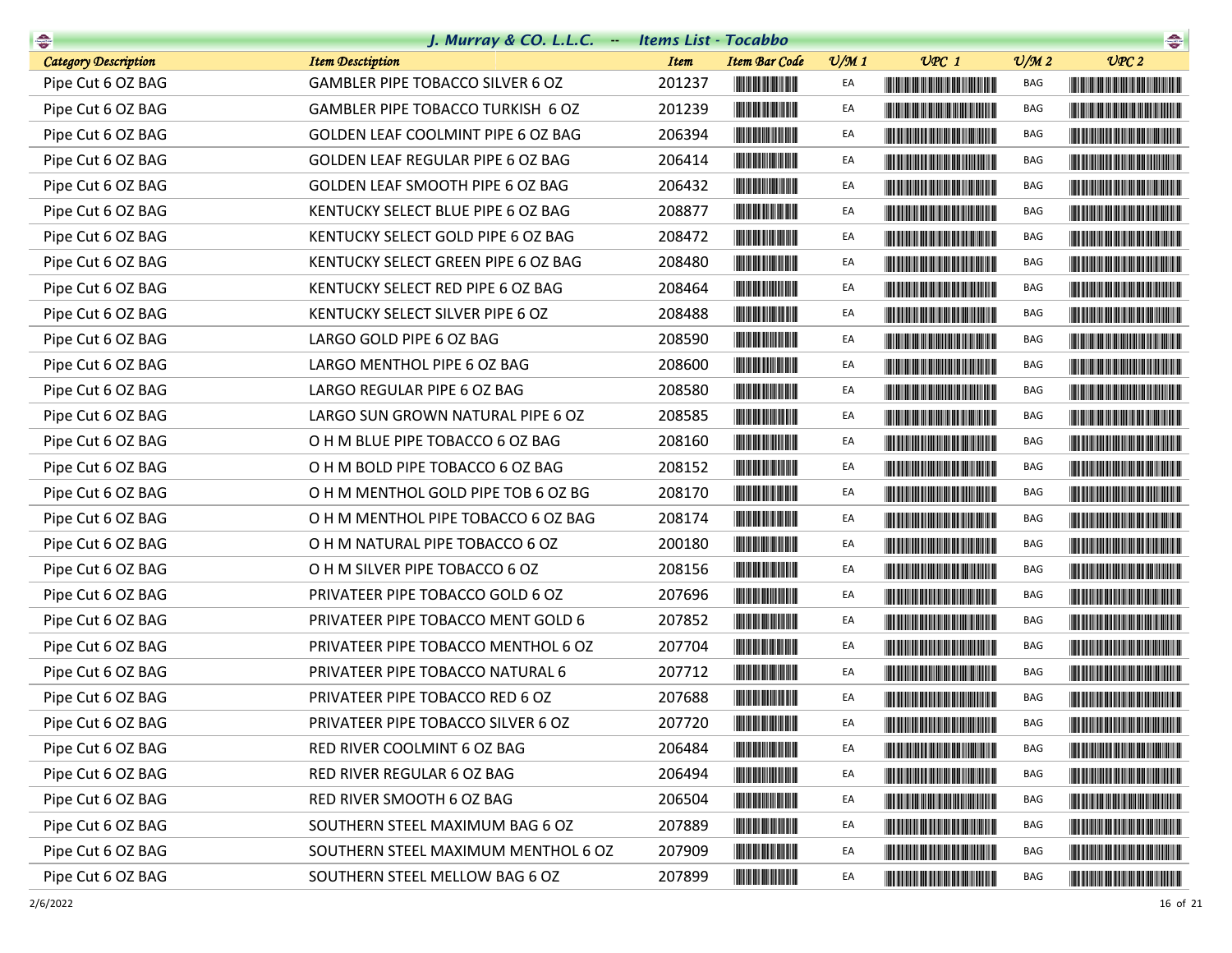|                             | J. Murray & CO. L.L.C. - Items List - Tocabbo |             |                                                                                                                       |                 |                                                                                                                                                                                                                                      |                             | $\begin{picture}(20,10) \put(0,0){\line(1,0){10}} \put(0,0){\line(1,0){10}} \put(0,0){\line(1,0){10}} \put(0,0){\line(1,0){10}} \put(0,0){\line(1,0){10}} \put(0,0){\line(1,0){10}} \put(0,0){\line(1,0){10}} \put(0,0){\line(1,0){10}} \put(0,0){\line(1,0){10}} \put(0,0){\line(1,0){10}} \put(0,0){\line(1,0){10}} \put(0,0){\line(1,0){10}} \put(0,$ |
|-----------------------------|-----------------------------------------------|-------------|-----------------------------------------------------------------------------------------------------------------------|-----------------|--------------------------------------------------------------------------------------------------------------------------------------------------------------------------------------------------------------------------------------|-----------------------------|----------------------------------------------------------------------------------------------------------------------------------------------------------------------------------------------------------------------------------------------------------------------------------------------------------------------------------------------------------|
| <b>Category Description</b> | <b>Item Desctiption</b>                       | <b>Item</b> | <b>Item Bar Code</b>                                                                                                  | $\frac{v}{M}$ 1 | $UPC$ 1                                                                                                                                                                                                                              | $\mathcal{O}/\mathcal{M}$ 2 | UPC2                                                                                                                                                                                                                                                                                                                                                     |
| Pipe Cut 6 OZ BAG           | SPARROW BLEND #23 GREEN P T 6 OZ BG           | 207974      |                                                                                                                       | EA              |                                                                                                                                                                                                                                      | BAG                         |                                                                                                                                                                                                                                                                                                                                                          |
| Pipe Cut 6 OZ BAG           | SPARROW MILD BLEND PT6 OZ BAG                 | 207938      |                                                                                                                       | EA              |                                                                                                                                                                                                                                      | BAG                         |                                                                                                                                                                                                                                                                                                                                                          |
| Pipe Cut 6 OZ BAG           | SPARROW ORIGINAL RED P T 6 OZ BAG             | 207954      |                                                                                                                       | EA              | <u> Tanzania (h. 1888).</u>                                                                                                                                                                                                          | BAG                         |                                                                                                                                                                                                                                                                                                                                                          |
| Pipe Cut 6 OZ BAG           | 4 ACES GOLD PIPE MED 6 OZ BAG                 | 206917      |                                                                                                                       | EA              | <u> Harris Harris Harris Harris Harris Harris Harris Harris Harris Harris Harris Harris Harris Harris Harris Harris Harris Harris Harris Harris Harris Harris Harris Harris Harris Harris Harris Harris Harris Harris Harris Har</u> | BAG                         | <u> Handi ka ka matang sa mga ka</u>                                                                                                                                                                                                                                                                                                                     |
| Pipe Cut 6 OZ BAG           | 4 ACES MINT PIPE MED 6 OZ BAG                 | 206925      | <b>THE REAL PROPERTY AND</b>                                                                                          | EA              |                                                                                                                                                                                                                                      | BAG                         |                                                                                                                                                                                                                                                                                                                                                          |
| Pipe Cut 6 OZ BAG           | 4 ACES REGULAR PIPE MED 6 OZ BAG              | 206943      |                                                                                                                       | EA              | <u> Liberal Maria de la contra</u>                                                                                                                                                                                                   | BAG                         |                                                                                                                                                                                                                                                                                                                                                          |
| Pipe POUCH                  | BORKUM RIFF WHISKEY POUCH 1.5 OZ 5            | 200378      |                                                                                                                       | EA              |                                                                                                                                                                                                                                      | BOX                         | <b>The Common Section</b>                                                                                                                                                                                                                                                                                                                                |
| Pipe POUCH                  | CAPTAIN BLACK GOLD POUCH 1.5 OZ 6CT           | 200626      |                                                                                                                       | EA              | <b>The Community of the Community</b>                                                                                                                                                                                                | BOX                         | <u> Harry Harry Harry Harry Harry Harry Harry Harry Harry Harry Harry Harry Harry Harry Harry Harry Harry Harry Harry Harry Harry Harry Harry Harry Harry Harry Harry Harry Harry Harry Harry Harry Harry Harry Harry Harry Harr</u>                                                                                                                     |
| Pipe POUCH                  | CAPTAIN BLACK ROYAL POUCH 1.50Z 5CT           | 210148      |                                                                                                                       | EA              | <u> Harry Harry Harry Harry Harry Harry Harry Harry Harry Harry Harry Harry Harry Harry Harry Harry Harry Harry Harry Harry Harry Harry Harry Harry Harry Harry Harry Harry Harry Harry Harry Harry Harry Harry Harry Harry Harr</u> | <b>BOX</b>                  | <b>The Community of the Community</b>                                                                                                                                                                                                                                                                                                                    |
| Pipe POUCH                  | CAPTAIN BLACK WHITE POUCH 1.5 OZ6CT           | 200592      |                                                                                                                       | EA              | <u> Harry Harry Harry Harry Harry Harry Harry Harry Harry Harry Harry Harry Harry Harry Harry Harry Harry Harry Harry Harry Harry Harry Harry Harry Harry Harry Harry Harry Harry Harry Harry Harry Harry Harry Harry Harry Harr</u> | <b>BOX</b>                  | <b>The Committee of the Committee of the Committee</b>                                                                                                                                                                                                                                                                                                   |
| Pipe POUCH                  | HALF & HALF POUCH 1.5 OZ 5 CT                 | 201168      | <b>THE REAL PROPERTY</b>                                                                                              | EA              |                                                                                                                                                                                                                                      | <b>BOX</b>                  |                                                                                                                                                                                                                                                                                                                                                          |
| Pipe POUCH                  | LARGO GOLD PIPE POUCH .75 OZ 12 CT            | 208608      |                                                                                                                       | EA              |                                                                                                                                                                                                                                      | <b>BOX</b>                  | <u> Handi ka ka matang sa mga ka</u>                                                                                                                                                                                                                                                                                                                     |
| Pipe POUCH                  | LARGO REGULAR PIPE POUCH .75 OZ 12            | 208610      |                                                                                                                       | EA              |                                                                                                                                                                                                                                      | <b>BOX</b>                  | <u> Harry Harry Harry Harry Harry Harry Harry Harry Harry Harry Harry Harry Harry Harry Harry Harry Harry Harry Harry Harry Harry Harry Harry Harry Harry Harry Harry Harry Harry Harry Harry Harry Harry Harry Harry Harry Harr</u>                                                                                                                     |
| RYO Can                     | AMERICAN SPIRIT ORIGINAL 5.290Z CAN           | 208058      | <u> Indian American Ind</u>                                                                                           | EA              | <b>The Committee of the Committee of the Committee</b>                                                                                                                                                                               | CAN                         |                                                                                                                                                                                                                                                                                                                                                          |
| RYO Can                     | AMERICAN SPIRIT US GROWN 5.290Z CAN           | 208066      |                                                                                                                       | EA              |                                                                                                                                                                                                                                      | CAN                         |                                                                                                                                                                                                                                                                                                                                                          |
| RYO Can                     | <b>BUGLER CAN 6 OZ</b>                        | 200550      |                                                                                                                       | EA              |                                                                                                                                                                                                                                      | CAN                         |                                                                                                                                                                                                                                                                                                                                                          |
| RYO Can                     | KITE CAN 6 OZ                                 | 201467      |                                                                                                                       | EA              | <b>The Common Section</b>                                                                                                                                                                                                            | CAN                         | <u> Timba ka kasani na matu ma</u>                                                                                                                                                                                                                                                                                                                       |
| RYO Pouch                   | AMERICAN SPIRIT ORGANIC POUCH 6 CT            | 208033      |                                                                                                                       | EA              | <b>CONTRACTOR</b>                                                                                                                                                                                                                    | <b>BOX</b>                  |                                                                                                                                                                                                                                                                                                                                                          |
| RYO Pouch                   | AMERICAN SPIRIT ORIGINAL POUCH 6CT            | 208025      |                                                                                                                       | EA              |                                                                                                                                                                                                                                      | BOX                         |                                                                                                                                                                                                                                                                                                                                                          |
| RYO Pouch                   | BUGLER POUCH .65 OZ 6 CT                      | 200544      |                                                                                                                       | EA              | <u> Harry Harry Harry Harry Harry Harry Harry Harry Harry Harry Harry Harry Harry Harry Harry Harry Harry Harry Harry Harry Harry Harry Harry Harry Harry Harry Harry Harry Harry Harry Harry Harry Harry Harry Harry Harry Harr</u> | <b>BOX</b>                  |                                                                                                                                                                                                                                                                                                                                                          |
| RYO Pouch                   | GAMBLER TUBE CUT FF POUCH .35 12CT            | 204310      |                                                                                                                       | EA              |                                                                                                                                                                                                                                      | BOX                         |                                                                                                                                                                                                                                                                                                                                                          |
| RYO Pouch                   | KITE POUCH .65 OZ EACH                        | 201459      |                                                                                                                       | EA              | <u> Die Berger von Die Berger von Die Berger von Die Berger von Die Berger von Die Berger von Die Berger von Die B</u>                                                                                                               | EA                          |                                                                                                                                                                                                                                                                                                                                                          |
| RYO Pouch                   | TIN STAR PIPE TOB GOLD PCH B1G1F 6            | 202574      |                                                                                                                       | EA              |                                                                                                                                                                                                                                      | BOX                         |                                                                                                                                                                                                                                                                                                                                                          |
| RYO Pouch                   | TIN STAR PIPE TOB MENT PCH B1G1F 6            | 208712      |                                                                                                                       | EA              |                                                                                                                                                                                                                                      | BOX                         | <b>The Community of the Community</b>                                                                                                                                                                                                                                                                                                                    |
| RYO Pouch                   | TIN STAR PIPE TOB REG PCH B1G1F 6             | 208731      |                                                                                                                       | EA              |                                                                                                                                                                                                                                      | <b>BOX</b>                  |                                                                                                                                                                                                                                                                                                                                                          |
| RYO 16 OZ & 8 OZ BAG        | GAMBLER TUBE CUT F F LARGE BAG 80Z            | 205449      | <b>THE REAL PROPERTY</b>                                                                                              | EA              |                                                                                                                                                                                                                                      | BAG                         |                                                                                                                                                                                                                                                                                                                                                          |
| RYO 16 OZ & 8 OZ BAG        | GAMBLER TUBE CUT GOLD LARGE BAG 80Z           | 205444      |                                                                                                                       | EA              | <u> Liberal Maria Maria Maria Maria Maria Maria Maria Maria Maria Maria Maria Maria Maria Maria Maria Maria Maria </u>                                                                                                               | BAG                         | <u> Harry Harry Harry Harry Harry Harry Harry Harry Harry Harry Harry Harry Harry Harry Harry Harry Harry Harry Harry Harry Harry Harry Harry Harry Harry Harry Harry Harry Harry Harry Harry Harry Harry Harry Harry Harry Harr</u>                                                                                                                     |
| RYO 16 OZ & 8 OZ BAG        | GAMBLER TUBE CUT MEN LARGE BAG 8 OZ           | 205469      | <u> Indian American Indian Indian Indian Indian Indian Indian Indian Indian Indian Indian Indian Indian Indian In</u> | EA              | <u> Harry Harry Harry Harry Harry Harry Harry Harry Harry Harry Harry Harry Harry Harry Harry Harry Harry Harry H</u>                                                                                                                | BAG                         | <u> III di kacamatan ing Kabupatèn Bandaran Ing Kabupatèn Bandaran Ing Kabupatèn Bandaran Ing Kabupatèn Bandaran </u>                                                                                                                                                                                                                                    |
| RYO 16 OZ & 8 OZ BAG        | <b>GAMBLER TUBE CUT SILVER LARGE 8 OZ</b>     | 205479      |                                                                                                                       | EA              | <u> Tanzania (Barat III) eta inperiodo eta inperiodo eta inperiodo eta inperiodo eta inperiodo eta inperiodo eta</u>                                                                                                                 | BAG                         | <u> Harris Harris Harris Harris Harris Harris Harris Harris Harris Harris Harris Harris Harris Harris Harris Harris Harris Harris Harris Harris Harris Harris Harris Harris Harris Harris Harris Harris Harris Harris Harris Har</u>                                                                                                                     |
| RYO 16 OZ & 8 OZ BAG        | PREMIER BLUE BAG 8 OZ                         | 208173      | <b>Contract Contract Contract Contract Contract Contract Contract Contract Contract Contract Contract Contract C</b>  | EA              | <u> Die Berger von Die Berger von Die Berger von Die Berger von Die Berger von Die Berger von Die Berger von Die B</u>                                                                                                               | BAG                         | <u> Harry Harry Harry Harry Harry Harry Harry Harry Harry Harry Harry Harry Harry Harry Harry Harry Harry Harry H</u>                                                                                                                                                                                                                                    |
| RYO 3 OZ & 6 OZ BAG         | GAMBLER TUBE CUT F F MEDIUM BAG 30Z           | 205439      |                                                                                                                       | EA              |                                                                                                                                                                                                                                      | BAG                         |                                                                                                                                                                                                                                                                                                                                                          |
| RYO 3 OZ & 6 OZ BAG         | GAMBLER TUBE CUT GOLD MED BAG 3 OZ            | 205437      | <b>CONTRACTOR</b>                                                                                                     | EA              |                                                                                                                                                                                                                                      | BAG                         | <u> Harry Harry Harry Harry Harry Harry Harry Harry Harry Harry Harry Harry Harry Harry Harry Harry Harry Harry H</u>                                                                                                                                                                                                                                    |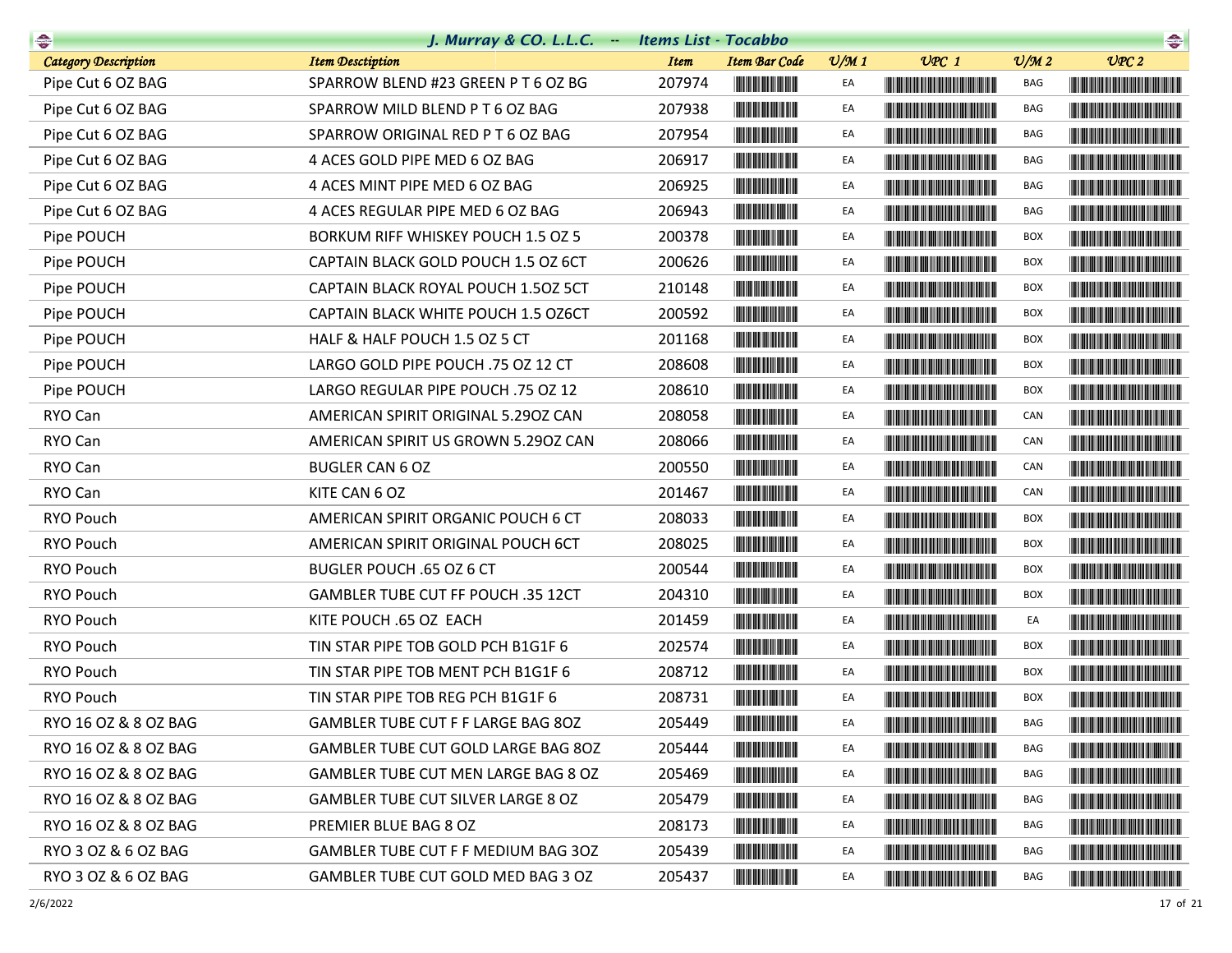| $\rightarrow$               | J. Murray & CO. L.L.C. Items List - Tocabbo |             |                                         |                 |                                                                                                                                                                                                                                      |                 | $\begin{picture}(20,10) \put(0,0){\line(1,0){10}} \put(10,0){\line(1,0){10}} \put(10,0){\line(1,0){10}} \put(10,0){\line(1,0){10}} \put(10,0){\line(1,0){10}} \put(10,0){\line(1,0){10}} \put(10,0){\line(1,0){10}} \put(10,0){\line(1,0){10}} \put(10,0){\line(1,0){10}} \put(10,0){\line(1,0){10}} \put(10,0){\line(1,0){10}} \put(10,0){\line(1$ |
|-----------------------------|---------------------------------------------|-------------|-----------------------------------------|-----------------|--------------------------------------------------------------------------------------------------------------------------------------------------------------------------------------------------------------------------------------|-----------------|-----------------------------------------------------------------------------------------------------------------------------------------------------------------------------------------------------------------------------------------------------------------------------------------------------------------------------------------------------|
| <b>Category Description</b> | <b>Item Desctiption</b>                     | <b>Item</b> | <b>Item Bar Code</b>                    | $\frac{v}{M}$ 1 | $UPC$ 1                                                                                                                                                                                                                              | $\frac{v}{M}$ 2 | UPC2                                                                                                                                                                                                                                                                                                                                                |
| RYO 3 OZ & 6 OZ BAG         | GAMBLER TUBE CUT MEN MEDIUM BAG 30Z         | 205464      |                                         | EA              |                                                                                                                                                                                                                                      | BAG             |                                                                                                                                                                                                                                                                                                                                                     |
| RYO 3 OZ & 6 OZ BAG         | PREMIER FULL FLAVOR BAG 3 OZ                | 208180      |                                         | EA              | <b>The Community of the Community</b>                                                                                                                                                                                                | BAG             | <u> Handi Handi Handi Handi Handi Ha</u>                                                                                                                                                                                                                                                                                                            |
| <b>Snuff Deals</b>          | KAYAK F C WINTERGREEN 10CT                  | 207332      |                                         | EA              |                                                                                                                                                                                                                                      | <b>BOX</b>      |                                                                                                                                                                                                                                                                                                                                                     |
| <b>Snuff Deals</b>          | KAYAK L C GRAPE 10CT                        | 207358      | <b>The Committee of the Committee</b>   | EA              |                                                                                                                                                                                                                                      | <b>BOX</b>      |                                                                                                                                                                                                                                                                                                                                                     |
| <b>Snuff Deals</b>          | KAYAK L C WINTERGREEN 10CT                  | 207352      |                                         | EA              | <b>The Community of the Community</b>                                                                                                                                                                                                | <b>BOX</b>      |                                                                                                                                                                                                                                                                                                                                                     |
| <b>Snuff Deals</b>          | KAYAK LONG CUT APPLE 10 CT                  | 207032      |                                         | EA              | <b>The Community of the Community</b>                                                                                                                                                                                                | <b>ROL</b>      |                                                                                                                                                                                                                                                                                                                                                     |
| <b>Snuff Deals</b>          | KAYAK LONG CUT MINT 10 CT                   | 207094      |                                         | EA              | <b>Contract Contract Contract Contract</b>                                                                                                                                                                                           | <b>BOX</b>      |                                                                                                                                                                                                                                                                                                                                                     |
| <b>Snuff Deals</b>          | KAYAK LONG CUT PEACH                        | 207333      |                                         | EA              | <u> Liberal Maria Maria Maria Maria Maria Maria Maria Maria Maria Maria Maria Maria Maria Maria Maria Maria Maria </u>                                                                                                               | <b>BOX</b>      |                                                                                                                                                                                                                                                                                                                                                     |
| <b>Snuff Deals</b>          | KAYAK LONG CUT STRAIGHT 10 CT               | 207339      | <b>The Committee of the Committee</b>   | EA              | <b>The Community of the Community</b>                                                                                                                                                                                                | <b>ROL</b>      |                                                                                                                                                                                                                                                                                                                                                     |
| <b>Snuff Deals</b>          | LONGHORN FC NATURAL 1.99 10 CT              | 206850      |                                         | EA              | <u> The Community of the Community of the Community of the Community of the Community of the Community of the Community of the Community of the Community of the Community of the Community of the Community of the Community of</u> | <b>ROL</b>      | <u> Harry Harry Harry Harry Harry Harry Harry Harry Harry Harry Harry Harry Harry Harry Harry Harry Harry Harry Harry Harry Harry Harry Harry Harry Harry Harry Harry Harry Harry Harry Harry Harry Harry Harry Harry Harry Harr</u>                                                                                                                |
| <b>Snuff Deals</b>          | LONGHORN LC STRAIGHT 1.99 10 CT             | 206857      |                                         | EA              | <u> The Community of the Community of the Community of the Community of the Community of the Community of the Community of the Community of the Community of the Community of the Community of the Community of the Community of</u> | <b>ROL</b>      |                                                                                                                                                                                                                                                                                                                                                     |
| <b>Snuff Deals</b>          | LONGHORN LC W-GREEN CHILL 1.99 10           | 203825      |                                         | EA              | <u> Harry Harry Harry Harry Harry Harry Harry Harry Harry Harry Harry Harry Harry Harry Harry Harry Harry Harry Harry Harry Harry Harry Harry Harry Harry Harry Harry Harry Harry Harry Harry Harry Harry Harry Harry Harry Harr</u> | <b>ROL</b>      | <u> The Community of the Community of the Community of the Community of the Community of the Community of the Community of the Community of the Community of the Community of the Community of the Community of the Community of</u>                                                                                                                |
| <b>Snuff Deals</b>          | LONGHORN LC WINTERGREEN 1.99 10 CT          | 206849      |                                         | EA              |                                                                                                                                                                                                                                      | <b>ROL</b>      |                                                                                                                                                                                                                                                                                                                                                     |
| <b>Snuff Deals</b>          | LONGHORN LONG CUT MINT 1.99 10 CT           | 204624      |                                         | EA              | <u> Harry Harry Harry Harry Harry Harry Harry Harry Harry Harry Harry Harry Harry Harry Harry Harry Harry Harry Harry Harry Harry Harry Harry Harry Harry Harry Harry Harry Harry Harry Harry Harry Harry Harry Harry Harry Harr</u> | <b>ROL</b>      |                                                                                                                                                                                                                                                                                                                                                     |
| <b>Snuff Deals</b>          | LONGHORN POUCH MINT 1.79 10 CT              | 203837      |                                         | EA              |                                                                                                                                                                                                                                      | <b>ROL</b>      |                                                                                                                                                                                                                                                                                                                                                     |
| <b>Snuff Deals</b>          | LONGHORN POUCH MINT 1.99 10 CT              | 203847      |                                         | EA              | <b>The Committee of the Committee of the Committee</b>                                                                                                                                                                               | <b>ROL</b>      |                                                                                                                                                                                                                                                                                                                                                     |
| <b>Snuff Deals</b>          | LONGHORN POUCH STRAIGHT 1.79 10             | 203877      |                                         | EA              |                                                                                                                                                                                                                                      | <b>ROL</b>      |                                                                                                                                                                                                                                                                                                                                                     |
| <b>Snuff Deals</b>          | LONGHORN POUCH STRAIGHT 1.99 10             | 203887      |                                         | EA              | <b>The Committee of the Committee of the Committee</b>                                                                                                                                                                               | <b>ROL</b>      | <b>The Committee of the Committee of the Committee of the Committee of the Committee</b>                                                                                                                                                                                                                                                            |
| <b>Snuff Deals</b>          | LONGHORN POUCH WINTERGREEN 1.79 10          | 203829      |                                         | EA              |                                                                                                                                                                                                                                      | <b>ROL</b>      |                                                                                                                                                                                                                                                                                                                                                     |
| <b>Snuff Deals</b>          | LONGHORN POUCH WINTERGREEN 1.99 10          | 203830      |                                         | EA              | <b>The Community of the Community</b>                                                                                                                                                                                                | <b>ROL</b>      | <u> Harry Harry Harry Harry Harry Harry Harry Harry Harry Harry Harry Harry Harry Harry Harry Harry Harry Harry Harry Harry Harry Harry Harry Harry Harry Harry Harry Harry Harry Harry Harry Harry Harry Harry Harry Harry Harr</u>                                                                                                                |
| <b>Snuff Rolls</b>          | CAMEL SNUS FROST LARGE 1 G 5 TINS           | 212588      |                                         | EA              |                                                                                                                                                                                                                                      | TIN             |                                                                                                                                                                                                                                                                                                                                                     |
| <b>Snuff Rolls</b>          | CAMEL SNUS PCH FROST 5 TINS                 | 212587      | <b>CONTRACTOR</b>                       | EA              | <u> The Community of the Community of the Community of the Community of the Community of the Community of the Community of the Community of the Community of the Community of the Community of the Community of the Community of</u> | TIN             |                                                                                                                                                                                                                                                                                                                                                     |
| <b>Snuff Rolls</b>          | CAMEL SNUS PCH MELLOW 5 TINS                | 212597      |                                         | EA              | <u> Harris Barbara (Barbara) </u>                                                                                                                                                                                                    | TIN             | <b>The Common Section</b>                                                                                                                                                                                                                                                                                                                           |
| <b>Snuff Rolls</b>          | CAMEL SNUS PCH MINT 5 TINS                  | 212595      |                                         | EA              | <u> Indian American State and The Books and The Books and The Books and The Books and The Books and The Books and The Books and The Books and The Books and The Books and The Books and The Books and The Books and The Books an</u> | TIN             |                                                                                                                                                                                                                                                                                                                                                     |
| <b>Snuff Rolls</b>          | CAMEL SNUS WINTERCHILL 1 G 5 TINS           | 212594      |                                         | EA              |                                                                                                                                                                                                                                      | TIN             |                                                                                                                                                                                                                                                                                                                                                     |
| Snuff Rolls                 | COPENHAGEN L CUT STRAIGHT 1.20Z 5CT         | 207604      |                                         | EA              |                                                                                                                                                                                                                                      | ROL             |                                                                                                                                                                                                                                                                                                                                                     |
| <b>Snuff Rolls</b>          | <b>COPENHAGEN LC SMOOTH WINTERGREEN 5</b>   | 207616      |                                         | EA              |                                                                                                                                                                                                                                      | <b>ROL</b>      |                                                                                                                                                                                                                                                                                                                                                     |
| <b>Snuff Rolls</b>          | <b>COPENHAGEN LC SOUTHERN BLEND 5 CT</b>    | 207608      |                                         | EA              |                                                                                                                                                                                                                                      | <b>ROL</b>      |                                                                                                                                                                                                                                                                                                                                                     |
| <b>Snuff Rolls</b>          | COPENHAGEN LC WINTERGREEN 1.20Z 5CT         | 207606      |                                         | EA              | <u> Liberal Maria Maria Maria Maria Maria Maria Maria Maria Maria Maria Maria Maria Maria Maria Maria Maria Maria </u>                                                                                                               | <b>ROL</b>      | <u> Lithagan ann an 1970 ann an 1970 ann an 1971 ann an 1971 ann an 1971 ann an 1971 ann an 1971 ann an 1971 ann an 1971 ann an 1971 ann an 1971 ann an 1971 ann an 1971 ann an 1971 ann an 1971 ann an 1971 ann an 1971 ann an </u>                                                                                                                |
| <b>Snuff Rolls</b>          | <b>COPENHAGEN LONG CUT MINT 5 CT</b>        | 207594      |                                         | EA              | <b>The Community of the Community</b>                                                                                                                                                                                                | ROL             |                                                                                                                                                                                                                                                                                                                                                     |
| <b>Snuff Rolls</b>          | COPENHAGEN LONG CUT 1.2 OZ 5 CT             | 218420      | <u> Lithagan ann an 1970. Tha bhean</u> | EA              |                                                                                                                                                                                                                                      | <b>ROL</b>      |                                                                                                                                                                                                                                                                                                                                                     |
| <b>Snuff Rolls</b>          | <b>COPENHAGEN PACKS WINTERGREEN 5 CT</b>    | 200046      |                                         | EA              |                                                                                                                                                                                                                                      | ROL             | <b>CONTRACTOR</b>                                                                                                                                                                                                                                                                                                                                   |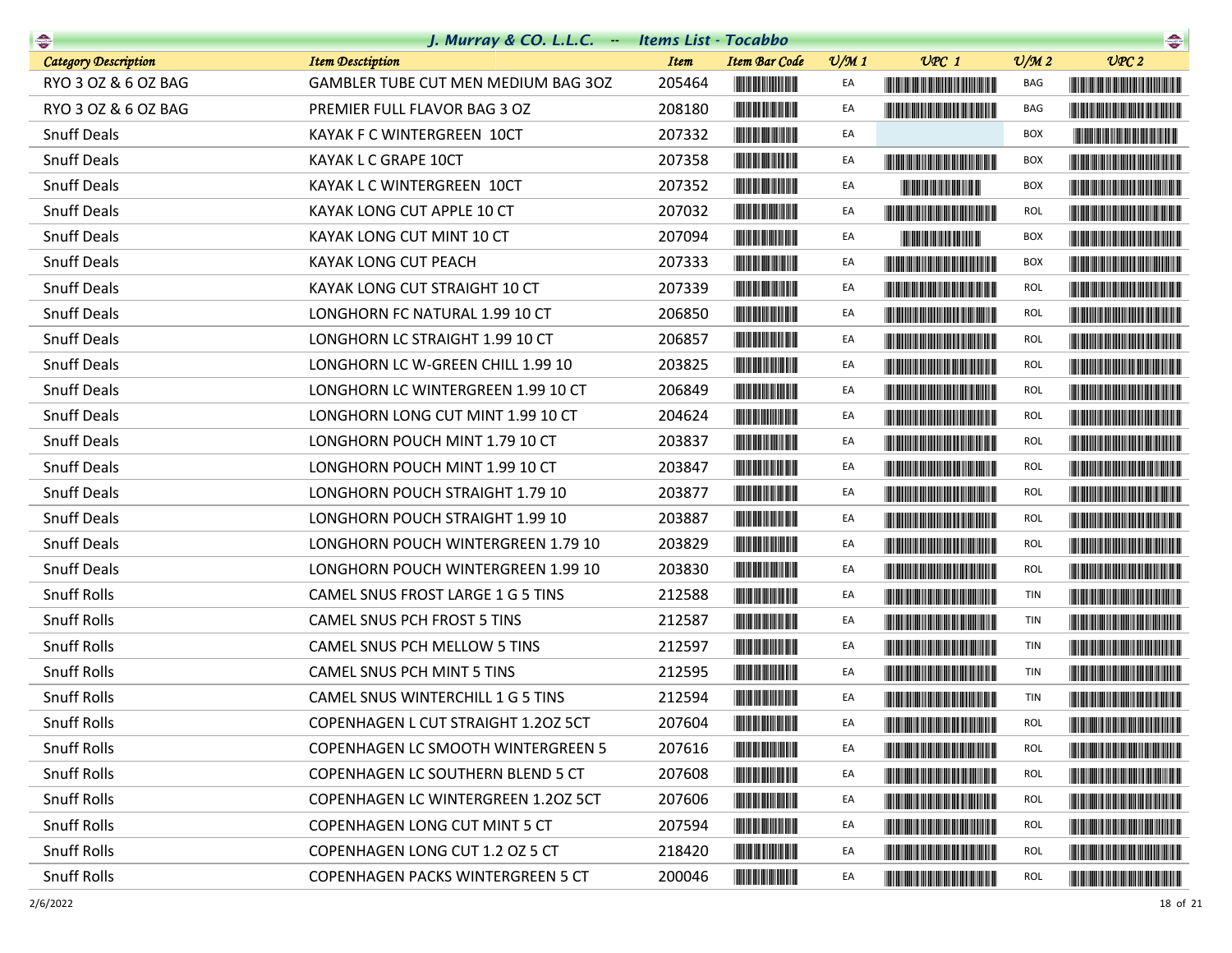|                             | J. Murray & CO. L.L.C. Items List - Tocabbo |             |                                       |                 |                                                                                                                                                                                                                                      |                 | $\begin{picture}(20,10) \put(0,0){\line(1,0){10}} \put(10,0){\line(1,0){10}} \put(10,0){\line(1,0){10}} \put(10,0){\line(1,0){10}} \put(10,0){\line(1,0){10}} \put(10,0){\line(1,0){10}} \put(10,0){\line(1,0){10}} \put(10,0){\line(1,0){10}} \put(10,0){\line(1,0){10}} \put(10,0){\line(1,0){10}} \put(10,0){\line(1,0){10}} \put(10,0){\line(1$ |
|-----------------------------|---------------------------------------------|-------------|---------------------------------------|-----------------|--------------------------------------------------------------------------------------------------------------------------------------------------------------------------------------------------------------------------------------|-----------------|-----------------------------------------------------------------------------------------------------------------------------------------------------------------------------------------------------------------------------------------------------------------------------------------------------------------------------------------------------|
| <b>Category Description</b> | <b>Item Desctiption</b>                     | <b>Item</b> | <b>Item Bar Code</b>                  | $\frac{v}{M}$ 1 | $UPC$ 1                                                                                                                                                                                                                              | $\frac{V}{M}$ 2 | UPC2                                                                                                                                                                                                                                                                                                                                                |
| <b>Snuff Rolls</b>          | <b>COPENHAGEN POUCHES MINT 5 CT</b>         | 200032      |                                       | EA              | <u> Timba ka masa sa mga katalog ng mga katalog ng mga katalog ng mga katalog ng mga katalog ng mga katalog ng mga katalog ng mga katalog ng mga katalog ng mga katalog ng mga katalog ng mga katalog ng mga katalog ng mga kata</u> | ROL             |                                                                                                                                                                                                                                                                                                                                                     |
| <b>Snuff Rolls</b>          | COPENHAGEN POUCHES WINTERGREEN 5 CT         | 200040      | <u> Liberal Maria San Ba</u>          | EA              |                                                                                                                                                                                                                                      | <b>ROL</b>      | <b>The Community of the Community</b>                                                                                                                                                                                                                                                                                                               |
| <b>Snuff Rolls</b>          | COPENHAGEN 1.2 OZ 5 CT                      | 212637      |                                       | EA              | <u> Harry Harry Harry Harry Harry Harry Harry Harry Harry Harry Harry Harry Harry Harry Harry Harry Harry Harry Harry Harry Harry Harry Harry Harry Harry Harry Harry Harry Harry Harry Harry Harry Harry Harry Harry Harry Harr</u> | <b>ROL</b>      |                                                                                                                                                                                                                                                                                                                                                     |
| <b>Snuff Rolls</b>          | GRIZZLY EXTRA LC NATURAL 1.2 OZ 5CT         | 207118      | <b>The Community of the Community</b> | EA              |                                                                                                                                                                                                                                      | ROL             |                                                                                                                                                                                                                                                                                                                                                     |
| <b>Snuff Rolls</b>          | GRIZZLY FC NATURAL RED 1.2 OZ 5 CT          | 200162      |                                       | EA              |                                                                                                                                                                                                                                      | <b>ROL</b>      |                                                                                                                                                                                                                                                                                                                                                     |
| <b>Snuff Rolls</b>          | GRIZZLY FC WINTERGREEN 1.2 OZ 5 CT          | 205187      | <b>CONTRACTOR</b>                     | EA              | <u> The Community of the Community of the Community of the Community of the Community of the Community of the Community of the Community of the Community of the Community of the Community of the Community of the Community of</u> | <b>ROL</b>      |                                                                                                                                                                                                                                                                                                                                                     |
| <b>Snuff Rolls</b>          | <b>GRIZZLY LC DARK MINT 5CT</b>             | 204432      |                                       | EA              |                                                                                                                                                                                                                                      | <b>ROL</b>      | <u> Harry Harry Harry Harry Harry Harry Harry Harry Harry Harry Harry Harry Harry Harry Harry Harry Harry Harry Harry Harry Harry Harry Harry Harry Harry Harry Harry Harry Harry Harry Harry Harry Harry Harry Harry Harry Harr</u>                                                                                                                |
| <b>Snuff Rolls</b>          | GRIZZLY LC DARK SELECT 1.5 OZ 5 CT          | 204440      |                                       | EA              |                                                                                                                                                                                                                                      | <b>ROL</b>      |                                                                                                                                                                                                                                                                                                                                                     |
| <b>Snuff Rolls</b>          | <b>GRIZZLY LC DARK WINTERGREEN 5 CT</b>     | 200160      |                                       | EA              | <b>The Common Section</b>                                                                                                                                                                                                            | <b>ROL</b>      |                                                                                                                                                                                                                                                                                                                                                     |
| <b>Snuff Rolls</b>          | GRIZZLY LC MINT 1.2 OZ 5 CT                 | 204438      |                                       | EA              | <u> Timba ka masa sa kasang mga kalendari ng mga kasang mga kalendari ng mga kasang mga kasang mga kasang mga kasang mga kasang mga kasang mga kasang mga kasang mga kasang mga kasang mga kasang mga kasang mga kasang mga kasa</u> | <b>ROL</b>      | <u> Harry Harry Harry Harry Harry Harry Harry Harry Harry Harry Harry Harry Harry Harry Harry Harry Harry Harry Harry Harry Harry Harry Harry Harry Harry Harry Harry Harry Harry Harry Harry Harry Harry Harry Harry Harry Harr</u>                                                                                                                |
| <b>Snuff Rolls</b>          | <b>GRIZZLY LC NATURAL 5 CT</b>              | 208794      |                                       | EA              | <b>The Community of the Community</b>                                                                                                                                                                                                | <b>ROL</b>      | <u> Harry Harry Harry Harry Harry Harry Harry Harry Harry Harry Harry Harry Harry Harry Harry Harry Harry Harry Harry Harry Harry Harry Harry Harry Harry Harry Harry Harry Harry Harry Harry Harry Harry Harry Harry Harry Harr</u>                                                                                                                |
| <b>Snuff Rolls</b>          | <b>GRIZZLY LC STRAIGHT 1.2 OZ 5</b>         | 204099      |                                       | EA              | <b>The Community of the Community</b>                                                                                                                                                                                                | ROL             |                                                                                                                                                                                                                                                                                                                                                     |
| <b>Snuff Rolls</b>          | <b>GRIZZLY LC WINTERGREEN BIG STACK 10</b>  | 200146      |                                       | EA              |                                                                                                                                                                                                                                      | <b>DIS</b>      |                                                                                                                                                                                                                                                                                                                                                     |
| <b>Snuff Rolls</b>          | GRIZZLY LC WINTERGREEN 1.2 OZ 5 CT          | 200154      |                                       | EA              | <u> Harry Harry Harry Harry Harry Harry Harry Harry Harry Harry Harry Harry Harry Harry Harry Harry Harry Harry Harry Harry Harry Harry Harry Harry Harry Harry Harry Harry Harry Harry Harry Harry Harry Harry Harry Harry Harr</u> | <b>ROL</b>      | <u> Liberal Maria de la contrada de la con</u>                                                                                                                                                                                                                                                                                                      |
| <b>Snuff Rolls</b>          | <b>GRIZZLY POUCH DARK WINTERGREEN 5</b>     | 208753      | <u> Hill Hill</u>                     | EA              | <u> Harry Harry Harry Harry Harry Harry Harry Harry Harry Harry Harry Harry Harry Harry Harry Harry Harry Harry Harry Harry Harry Harry Harry Harry Harry Harry Harry Harry Harry Harry Harry Harry Harry Harry Harry Harry Harr</u> | <b>ROL</b>      |                                                                                                                                                                                                                                                                                                                                                     |
| <b>Snuff Rolls</b>          | GRIZZLY POUCH MINT .82 5 CT                 | 208747      |                                       | EA              | <u> Harrison (Barbara) eta inp</u>                                                                                                                                                                                                   | <b>ROL</b>      | <u> Harry Harry Harry Harry Harry Harry Harry Harry Harry Harry Harry Harry Harry Harry Harry Harry Harry Harry Harry Harry Harry Harry Harry Harry Harry Harry Harry Harry Harry Harry Harry Harry Harry Harry Harry Harry Harr</u>                                                                                                                |
| <b>Snuff Rolls</b>          | <b>GRIZZLY POUCH SNUFF 5 CT</b>             | 208757      |                                       | EA              | <b>The Community of the Community</b>                                                                                                                                                                                                | <b>ROL</b>      | <u> Harry Harry Harry Harry Harry Harry Harry Harry Harry Harry Harry Harry Harry Harry Harry Harry Harry Harry Harry Harry Harry Harry Harry Harry Harry Harry Harry Harry Harry Harry Harry Harry Harry Harry Harry Harry Harr</u>                                                                                                                |
| <b>Snuff Rolls</b>          | GRIZZLY POUCH STRAIGHT .82 5 CT             | 208394      |                                       | EA              | <u> The Community of the Community of the Community of the Community of the Community of the Community of the Community of the Community of the Community of the Community of the Community of the Community of the Community of</u> | <b>ROL</b>      | <u> Liberal Maria Maria Maria Maria Maria Maria Maria Maria Maria Maria Maria Maria Maria Maria Maria Maria Maria </u>                                                                                                                                                                                                                              |
| <b>Snuff Rolls</b>          | <b>GRIZZLY POUCH WINTERGREEN 5 CT</b>       | 200164      |                                       | EA              | <u> Liberal Maria Maria San Barat III a Shekara ta 1989 da kasas na san A</u>                                                                                                                                                        | <b>ROL</b>      | <u> III de la contrada de la contrada de la con</u>                                                                                                                                                                                                                                                                                                 |
| <b>Snuff Rolls</b>          | GRIZZLY SNUFF 1.2 OZ 5 CT                   | 208389      |                                       | EA              | <u> Tanzania (h. 1888).</u>                                                                                                                                                                                                          | <b>ROL</b>      | <b>The Committee of the Committee of the Committee</b>                                                                                                                                                                                                                                                                                              |
| <b>Snuff Rolls</b>          | <b>GRIZZLY WIDE CUT WINTERGREEN 1.2 5</b>   | 200153      |                                       | EA              | <b>The Community of the Community</b>                                                                                                                                                                                                | <b>ROL</b>      | <u> Harry Harry Harry Harry Harry Harry Harry Harry Harry Harry Harry Harry Harry Harry Harry Harry Harry Harry Harry Harry Harry Harry Harry Harry Harry Harry Harry Harry Harry Harry Harry Harry Harry Harry Harry Harry Harr</u>                                                                                                                |
| <b>Snuff Rolls</b>          | HAWKEN SNUFF 1.2 OZ 5 CT                    | 208652      |                                       | EA              |                                                                                                                                                                                                                                      | <b>ROL</b>      | <u> Liberal Maria Maria Maria Maria Maria Maria Maria Maria Maria Maria Maria Maria Maria Maria Maria Maria Maria </u>                                                                                                                                                                                                                              |
| <b>Snuff Rolls</b>          | HUSKY FC NATURAL 1.2 OZ 5 CT                | 203992      |                                       | EA              | <u> Harris Barris III de la Barris Barris III de la Ba</u>                                                                                                                                                                           | <b>ROL</b>      | <u> Harris Harris Harris Harris Harris Harris Harris Harris Harris Harris Harris Harris Harris Harris Harris Harris Harris Harris Harris Harris Harris Harris Harris Harris Harris Harris Harris Harris Harris Harris Harris Har</u>                                                                                                                |
| <b>Snuff Rolls</b>          | HUSKY LC WINTERGREEN 1.2 OZ 5 CT            | 204016      |                                       | EA              |                                                                                                                                                                                                                                      | <b>ROL</b>      |                                                                                                                                                                                                                                                                                                                                                     |
| <b>Snuff Rolls</b>          | HUSKY LC WINTERGREEN 5 CT-.50 OFF           | 204018      |                                       | EA              |                                                                                                                                                                                                                                      | <b>ROL</b>      |                                                                                                                                                                                                                                                                                                                                                     |
| Snuff Rolls                 | KLONDIKE LC PEPPERMINT DISPLAY 10           | 208204      | <u> III din bilan k</u>               | EA              |                                                                                                                                                                                                                                      | DIS             |                                                                                                                                                                                                                                                                                                                                                     |
| <b>Snuff Rolls</b>          | KLONDIKE LC STRAIGHT DISPLAY 10             | 208206      |                                       | EA              |                                                                                                                                                                                                                                      | <b>DIS</b>      |                                                                                                                                                                                                                                                                                                                                                     |
| <b>Snuff Rolls</b>          | KLONDIKE LC WINTERGREEN DISPLAY 10          | 208202      |                                       | EA              |                                                                                                                                                                                                                                      | <b>DIS</b>      |                                                                                                                                                                                                                                                                                                                                                     |
| <b>Snuff Rolls</b>          | KODIAK MINT 1.2 OZ 5 CT                     | 208803      |                                       | EA              | <u> Harry Harry Harry Harry Harry Harry Harry Harry Harry Harry Harry Harry Harry Harry Harry Harry Harry Harry Harry Harry Harry Harry Harry Harry Harry Harry Harry Harry Harry Harry Harry Harry Harry Harry Harry Harry Harr</u> | <b>ROL</b>      | <b>The Committee of the Committee of the Committee</b>                                                                                                                                                                                                                                                                                              |
| <b>Snuff Rolls</b>          | KODIAK POUCH WINTERGREEN 1.2 OZ 5           | 208807      | <b>The Community of the Community</b> | EA              | <b>The Committee of the Committee of the Committee</b>                                                                                                                                                                               | ROL             | <u> Liberal Maria Maria Maria Maria Maria Maria Maria Maria Maria Maria Maria Maria Maria Maria Maria Maria Maria </u>                                                                                                                                                                                                                              |
| <b>Snuff Rolls</b>          | KODIAK STRAIGHT 1.2 OZ 5 CT                 | 208805      | <b>CONTRACTOR</b>                     | EA              |                                                                                                                                                                                                                                      | <b>ROL</b>      |                                                                                                                                                                                                                                                                                                                                                     |
| <b>Snuff Rolls</b>          | KODIAK WINTERGREEN 1.2 OZ 5 CT              | 208801      |                                       | EA              |                                                                                                                                                                                                                                      | ROL             | <b>CONTRACTOR</b>                                                                                                                                                                                                                                                                                                                                   |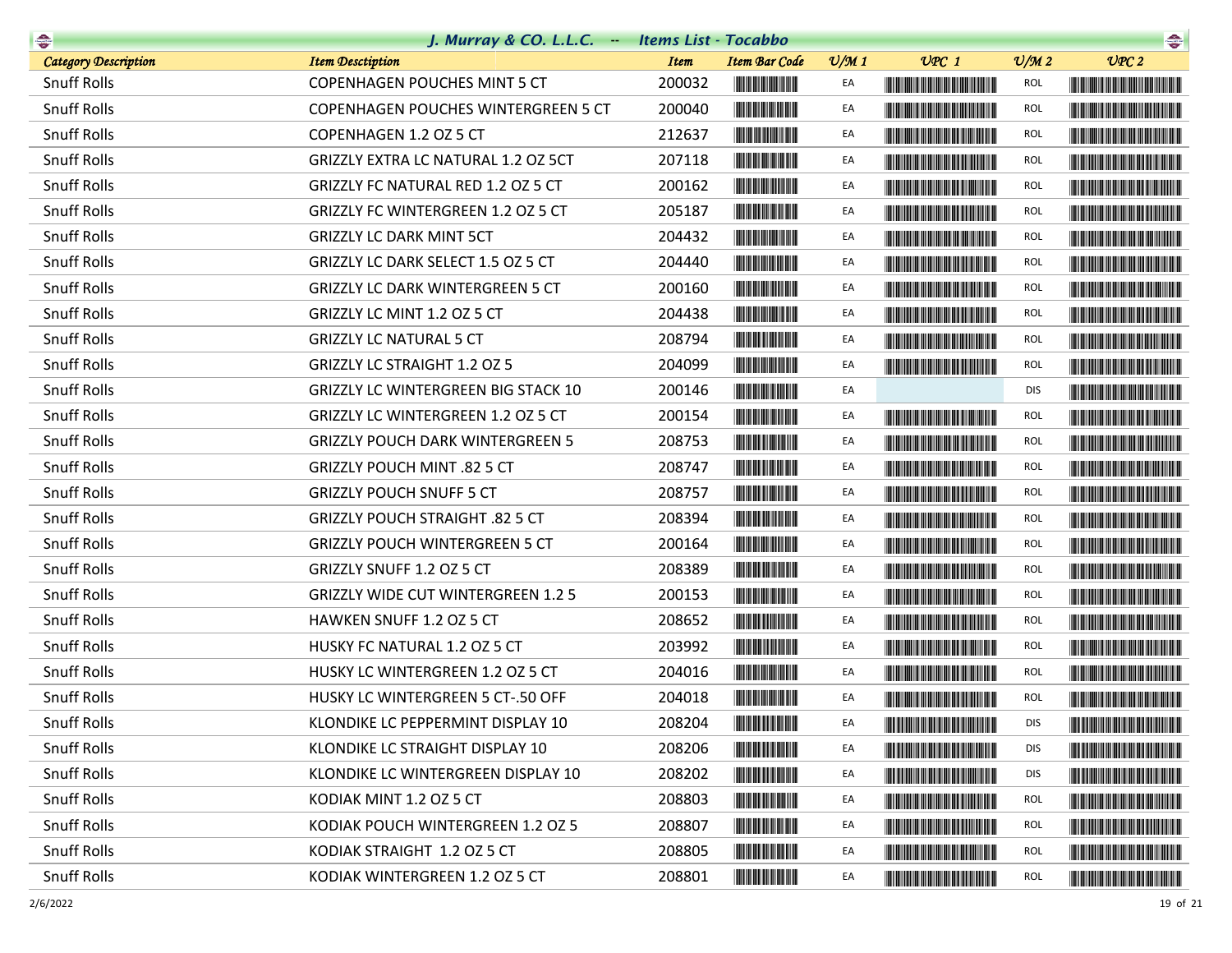| $\rightarrow$               | J. Murray & CO. L.L.C. - Items List - Tocabbo |             |                                                        |                 |                                                                                                                                                                                                                                      |                 | $\begin{picture}(20,20) \put(0,0){\line(1,0){10}} \put(15,0){\line(1,0){10}} \put(15,0){\line(1,0){10}} \put(15,0){\line(1,0){10}} \put(15,0){\line(1,0){10}} \put(15,0){\line(1,0){10}} \put(15,0){\line(1,0){10}} \put(15,0){\line(1,0){10}} \put(15,0){\line(1,0){10}} \put(15,0){\line(1,0){10}} \put(15,0){\line(1,0){10}} \put(15,0){\line(1$ |
|-----------------------------|-----------------------------------------------|-------------|--------------------------------------------------------|-----------------|--------------------------------------------------------------------------------------------------------------------------------------------------------------------------------------------------------------------------------------|-----------------|-----------------------------------------------------------------------------------------------------------------------------------------------------------------------------------------------------------------------------------------------------------------------------------------------------------------------------------------------------|
| <b>Category Description</b> | <b>Item Desctiption</b>                       | <b>Item</b> | <b>Item Bar Code</b>                                   | $\frac{v}{M}$ 1 | $UPC$ 1                                                                                                                                                                                                                              | $\frac{V}{M}$ 2 | UPC2                                                                                                                                                                                                                                                                                                                                                |
| <b>Snuff Rolls</b>          | LONGHORN FC WINTERGREEN 1.2 OZ 5 CT           | 205120      |                                                        | EA              |                                                                                                                                                                                                                                      | ROL             | <u> III di kacamatan ing Kabupatèn III di kacamatan Ing Kabupatèn Ing Kabupatèn Ing Kabupatèn Ing Kabupatèn Ing Ka</u>                                                                                                                                                                                                                              |
| <b>Snuff Rolls</b>          | LONGHORN L CUT STRAIGHT 1.2 OZ 5 CT           | 206860      |                                                        | EA              | <b>The Community of the Community</b>                                                                                                                                                                                                | <b>ROL</b>      |                                                                                                                                                                                                                                                                                                                                                     |
| <b>Snuff Rolls</b>          | LONGHORN LC WINTERGREEN 1.2 OZ 5 CT           | 203786      |                                                        | EA              |                                                                                                                                                                                                                                      | <b>ROL</b>      | <b>CONTRACTOR</b>                                                                                                                                                                                                                                                                                                                                   |
| <b>Snuff Rolls</b>          | LONGHORN LONG CUT MINT 1.2 OZ 5 CT            | 204594      |                                                        | EA              |                                                                                                                                                                                                                                      | ROL             |                                                                                                                                                                                                                                                                                                                                                     |
| <b>Snuff Rolls</b>          | LONGHORN LONG CUT NATURAL 1.2 OZ 5            | 204604      |                                                        | EA              |                                                                                                                                                                                                                                      | <b>ROL</b>      |                                                                                                                                                                                                                                                                                                                                                     |
| <b>Snuff Rolls</b>          | RED SEAL FINE CUT NATURAL 5 CT                | 204500      |                                                        | EA              | <b>The Community of the Community</b>                                                                                                                                                                                                | <b>ROL</b>      | <b>The Common Service Common Service</b>                                                                                                                                                                                                                                                                                                            |
| <b>Snuff Rolls</b>          | RED SEAL LC WINTERGREEN 1.5 OZ 5 CT           | 200071      |                                                        | EA              |                                                                                                                                                                                                                                      | <b>ROL</b>      | <u> Harry Harry Harry Harry Harry Harry Harry Harry Harry Harry Harry Harry Harry Harry Harry Harry Harry Harry Harry Harry Harry Harry Harry Harry Harry Harry Harry Harry Harry Harry Harry Harry Harry Harry Harry Harry Harr</u>                                                                                                                |
| <b>Snuff Rolls</b>          | <b>SKOAL BANDIT MINT BLUE 5 CT</b>            | 210500      |                                                        | EA              | <b>The Community of the Community</b>                                                                                                                                                                                                | <b>ROL</b>      |                                                                                                                                                                                                                                                                                                                                                     |
| <b>Snuff Rolls</b>          | SKOAL BANDIT WINTERGREEN 5 CT                 | 209841      |                                                        | EA              |                                                                                                                                                                                                                                      | <b>ROL</b>      | <u> Harat Barat Barat Barat Barat Barat Barat Barat Barat Barat Barat Barat Barat Barat Barat Barat Barat Barat Barat Barat Barat Barat Barat Barat Barat Barat Barat Barat Barat Barat Barat Barat Barat Barat Barat Barat Bara</u>                                                                                                                |
| <b>Snuff Rolls</b>          | SKOAL LC APPLE BLEND 1.2 OZ 5 CT              | 204040      | <b>The Common Service</b>                              | EA              | <u> Timba ka matsayin ka matsayin ka matsayin ka matsayin ka matsayin ka matsayin ka matsayin ka matsayin ka matsayin ka matsayin ka matsayin ka matsayin ka matsayin ka matsayin ka matsayin ka matsayin ka matsayin ka matsayi</u> | <b>ROL</b>      | <b>The Common Service Common</b>                                                                                                                                                                                                                                                                                                                    |
| <b>Snuff Rolls</b>          | SKOAL LC BERRY BLEND 1.2 OZ 5 CT              | 202721      |                                                        | EA              |                                                                                                                                                                                                                                      | <b>ROL</b>      |                                                                                                                                                                                                                                                                                                                                                     |
| <b>Snuff Rolls</b>          | SKOAL LC CITRUS BLEND 1.2 OZ 5 CT             | 206896      |                                                        | EA              | <u> III di kacamatan Indonesia Kabupatén Indonesia Indonesia Kabupatén Indonesia Kabupatén Indonesia Kabupatén Indonesia Kabupatén Indonesia Kabupatén Indonesia Kabupatén Indonesia Kabupatén Indonesia Kabupatén Indonesia Kab</u> | <b>ROL</b>      |                                                                                                                                                                                                                                                                                                                                                     |
| <b>Snuff Rolls</b>          | SKOAL LC COOL SPEARMINT 1.2 OZ 5 CT           | 200020      |                                                        | EA              | <u> Harris Harris Harris Harris Harris Harris Harris Harris Harris Harris Harris Harris Harris Harris Harris Harris Harris Harris Harris Harris Harris Harris Harris Harris Harris Harris Harris Harris Harris Harris Harris Har</u> | <b>ROL</b>      |                                                                                                                                                                                                                                                                                                                                                     |
| <b>Snuff Rolls</b>          | SKOAL LC PEACH BLEND 1.2 OZ 5 CT              | 204941      |                                                        | EA              | <b>Contract Contract Contract Contract Contract Contract Contract Contract Contract Contract Contract Contract Co</b>                                                                                                                | <b>ROL</b>      | <u> Harry Harry Harry Harry Harry Harry Harry Harry Harry Harry Harry Harry Harry Harry Harry Harry Harry Harry Harry Harry Harry Harry Harry Harry Harry Harry Harry Harry Harry Harry Harry Harry Harry Harry Harry Harry Harr</u>                                                                                                                |
| <b>Snuff Rolls</b>          | SKOAL LC WINTERGREEN 1.2 OZ 5 CT              | 210242      |                                                        | EA              |                                                                                                                                                                                                                                      | <b>ROL</b>      | <u> Handi ka masa sa mga katalog ng mga katalog ng mga katalog ng mga katalog ng mga katalog ng mga katalog ng mga katalog ng mga katalog ng mga katalog ng mga katalog ng mga katalog ng mga katalog ng mga katalog ng mga kata</u>                                                                                                                |
| <b>Snuff Rolls</b>          | SKOAL LONG CUT CHERRY 1.2 OZ 5 CT             | 212710      |                                                        | EA              | <b>The Community of the Community</b>                                                                                                                                                                                                | <b>ROL</b>      | <u> Harry Harry Harry Harry Harry Harry Harry Harry Harry Harry Harry Harry Harry Harry Harry Harry Harry Harry Harry Harry Harry Harry Harry Harry Harry Harry Harry Harry Harry Harry Harry Harry Harry Harry Harry Harry Harr</u>                                                                                                                |
| <b>Snuff Rolls</b>          | SKOAL LONG CUT MINT 1.2 OZ 5 CT               | 210599      |                                                        | EA              | <u> Liberal Maria Maria Maria Maria Maria Maria Maria Maria Maria Maria Maria Maria Maria Maria Maria Maria Maria </u>                                                                                                               | <b>ROL</b>      | <u> Harry Harry Harry Harry Harry Harry Harry Harry Harry Harry Harry Harry Harry Harry Harry Harry Harry Harry Harry Harry Harry Harry Harry Harry Harry Harry Harry Harry Harry Harry Harry Harry Harry Harry Harry Harry Harr</u>                                                                                                                |
| <b>Snuff Rolls</b>          | SKOAL LONG CUT STRAIGHT 1.2 OZ 5 CT           | 210607      |                                                        | EA              | <b>The Community of the Community</b>                                                                                                                                                                                                | <b>ROL</b>      | <u> Harry Harry Harry Harry Harry Harry Harry Harry Harry Harry Harry Harry Harry Harry Harry Harry Harry Harry Harry Harry Harry Harry Harry Harry Harry Harry Harry Harry Harry Harry Harry Harry Harry Harry Harry Harry Harr</u>                                                                                                                |
| <b>Snuff Rolls</b>          | SKOAL ORIG FC WINTERGREEN 1.2 OZ 5            | 212649      |                                                        | EA              |                                                                                                                                                                                                                                      | <b>ROL</b>      | <u> Harrison kan a</u>                                                                                                                                                                                                                                                                                                                              |
| <b>Snuff Rolls</b>          | SKOAL POUCH BERRY TOBACCO BLD 5 CT            | 200006      |                                                        | EA              | <u> Timba ka matsayin ka matsayin ka matsayin ka matsayin ka matsayin ka matsayin ka matsayin ka matsayin ka matsayin ka matsayin ka matsayin ka matsayin ka matsayin ka matsayin ka matsayin ka matsayin ka matsayin ka matsayi</u> | <b>ROL</b>      | <b>The Common Service Common</b>                                                                                                                                                                                                                                                                                                                    |
| <b>Snuff Rolls</b>          | SKOAL POUCH CITRUS TOBACCO BLD 5 CT           | 200009      |                                                        | EA              |                                                                                                                                                                                                                                      | <b>ROL</b>      |                                                                                                                                                                                                                                                                                                                                                     |
| <b>Snuff Rolls</b>          | SKOAL POUCH COOL SPEARMINT 5 CT               | 200012      |                                                        | EA              | <b>The Community of the Community</b>                                                                                                                                                                                                | <b>ROL</b>      | <b>The Common Service Common</b>                                                                                                                                                                                                                                                                                                                    |
| <b>Snuff Rolls</b>          | <b>SKOAL POUCH MINT 5 CT</b>                  | 204503      |                                                        | EA              | <u> III di kacamatan ing Kabupatèn III di kacamatan Ing Kabupatèn III di kacamatan Ing Kabupatèn III di kacamatan </u>                                                                                                               | <b>ROL</b>      | <u> Literatur in de la provincia de la provincia de la provincia de la provincia de la provincia de la provincia </u>                                                                                                                                                                                                                               |
| <b>Snuff Rolls</b>          | SKOAL POUCH WINTERGREEN 5 CT                  | 200113      |                                                        | EA              | <u> III de la provincia del m</u>                                                                                                                                                                                                    | <b>ROL</b>      | <u> Harry Harry Harry Harry Harry Harry Harry Harry Harry Harry Harry Harry Harry Harry Harry Harry Harry Harry Harry Harry Harry Harry Harry Harry Harry Harry Harry Harry Harry Harry Harry Harry Harry Harry Harry Harry Harr</u>                                                                                                                |
| <b>Snuff Rolls</b>          | <b>SKOAL POUCHES STRAIGHT 5 CT</b>            | 204533      |                                                        | EA              |                                                                                                                                                                                                                                      | <b>ROL</b>      |                                                                                                                                                                                                                                                                                                                                                     |
| Snuff Rolls                 | SKOAL SNUS MINT 5 CT                          | 208497      |                                                        | EA              | <b>The Committee of the Committee of the Committee of the Committee of the Committee</b>                                                                                                                                             | ROL             |                                                                                                                                                                                                                                                                                                                                                     |
| <b>Snuff Rolls</b>          | SKOAL SNUS SMOOTH MINT 5 CT                   | 208517      |                                                        | EA              | <b>The Community of the Community</b>                                                                                                                                                                                                | ROL             | <u> Harry Harry Harry Harry Harry Harry Harry Harry Harry Harry Harry Harry Harry Harry Harry Harry Harry Harry Harry Harry Harry Harry Harry Harry Harry Harry Harry Harry Harry Harry Harry Harry Harry Harry Harry Harry Harr</u>                                                                                                                |
| <b>Snuff Rolls</b>          | SKOAL X-TRA LC MINT BLEND 5 CT                | 208678      | <b>The Community of Science</b>                        | EA              |                                                                                                                                                                                                                                      | <b>ROL</b>      | <u> Liberal Maria Maria Maria Maria Maria Maria Maria Maria Maria Maria Maria Maria Maria Maria Maria Maria Maria </u>                                                                                                                                                                                                                              |
| <b>Snuff Rolls</b>          | SKOAL X-TRA LC WINTERGREEN BLEND 5            | 208688      |                                                        | EA              | <b>The Committee of the Committee of the Committee</b>                                                                                                                                                                               | <b>ROL</b>      | <b>The Common Section</b>                                                                                                                                                                                                                                                                                                                           |
| <b>Snuff Rolls</b>          | SKOAL X-TRA POUCH MINT BLEND 5 CT             | 206914      | <b>The Committee of the Committee of the Committee</b> | EA              | <u> Tanzania (h. 1888).</u>                                                                                                                                                                                                          | ROL             |                                                                                                                                                                                                                                                                                                                                                     |
| <b>Snuff Rolls</b>          | SKOAL X-TRA POUCH WINTERGREEN BLD 5           | 206924      | <b>The Committee of the Committee of the Committee</b> | EA              |                                                                                                                                                                                                                                      | ROL             | <b>The Committee of the Committee of the Committee</b>                                                                                                                                                                                                                                                                                              |
| <b>Snuff Rolls</b>          | STOKERS FINE CUT NATURAL 1.2 OZ 5             | 202484      |                                                        | EA              |                                                                                                                                                                                                                                      | ROL             |                                                                                                                                                                                                                                                                                                                                                     |